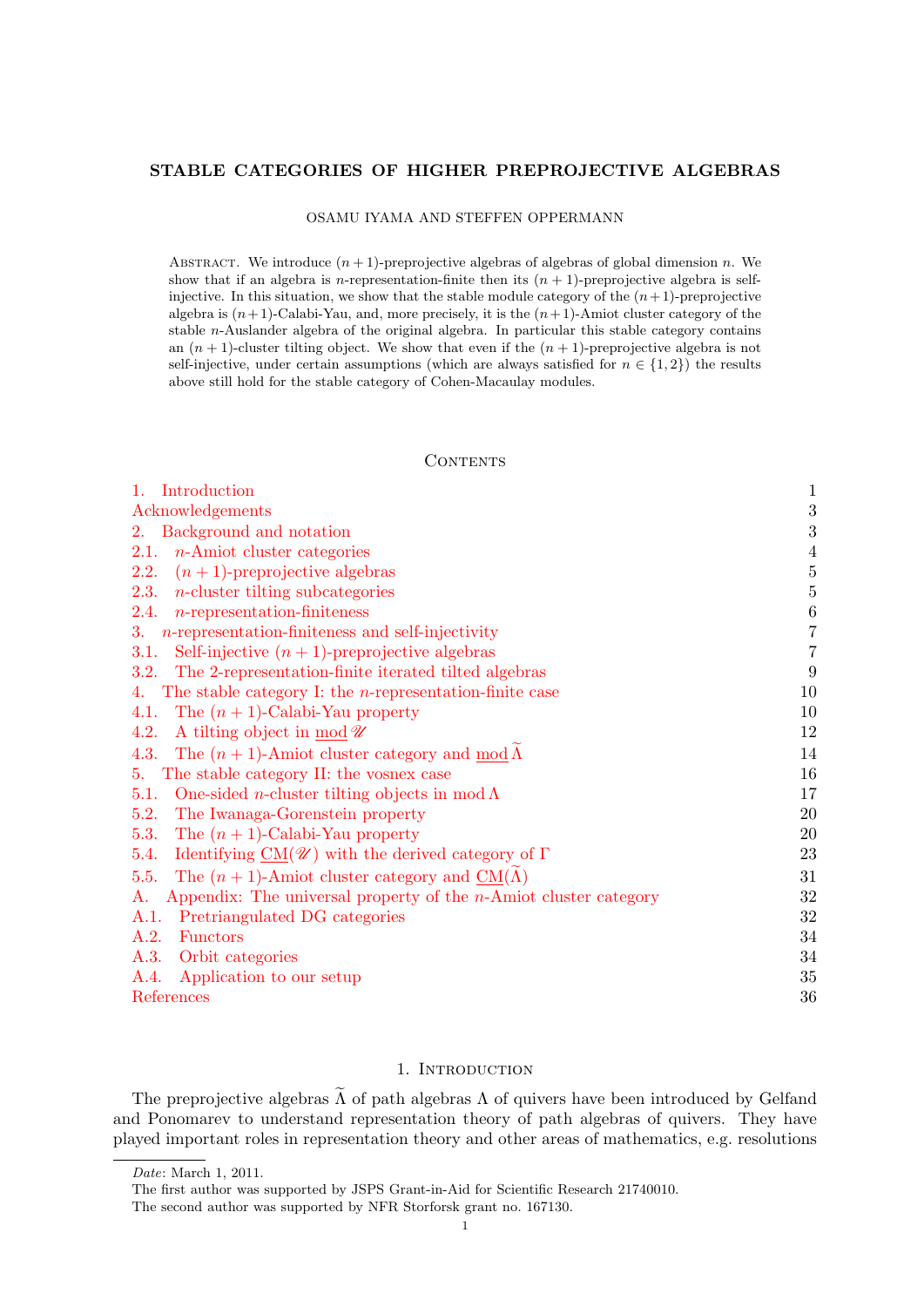of Kleinian singularities, crystal bases of quantum groups, quiver varieties, and cluster theory. Preprojective algebras satisfy many important homological properties, in particular they give rise to 2-Calabi-Yau triangulated categories: For the Dynkin case the stable module category mod  $\Lambda$  is 2-Calabi-Yau [[AR2,](#page-36-0) [CB2\]](#page-36-1), and for the non-Dynkin case the bounded derived category  $\mathscr{D}^{\rm b}$ (fd  $\tilde{\Lambda}$ ) of finite dimensional modules is 2-Calabi-Yau [[CB2\]](#page-36-1). Moreover Geiss-Leclerc-Schröer [\[GLS1,](#page-36-2) [GLS2\]](#page-36-3) constructed a 2-cluster tilting object in the stable category mod  $\Lambda$  for the Dynkin case. These properties play an important role in the categorification of Fomin-Zelevinsky cluster algebras [\[FZ\]](#page-36-4). Also there is another important class of 2-Calabi-Yau triangulated categories in cluster theory, namely cluster categories  $|BMR^+|$  and their generalization given by Amiot [\[Ami1,](#page-35-1) [Ami2\]](#page-35-2), and sometimes there exists a triangle equivalence between the stable category mod  $\widetilde{\Lambda}$  and a cluster category. Actually for each Dynkin case Amiot  $[Ami2]$  $[Ami2]$  constructed a triangle equivalence

$$
\underline{\text{mod}}\,\widetilde{\Lambda}\approx \mathscr{C}_{\Gamma}^2
$$

with the 2-Amiot cluster category  $\mathscr{C}_{\Gamma}^2$  of the stable Auslander algebra  $\Gamma$  of  $\Lambda$ . This gives another proof of the existence of a 2-cluster tilting object in mod  $\tilde{\Lambda}$ , since Amiot cluster categories contain cluster tilting objects [\[Ami2\]](#page-35-2).

The aim of this paper is to introduce a higher analogue of preprojective algebras and generalize the properties of classical preprojective algebras discussed above to the higher case. In particular we compare them with higher (Amiot-)cluster categories [\[BM,](#page-36-6) [Tho,](#page-37-0) [Zhu,](#page-37-1) [Guo\]](#page-36-7). For an algebra  $\Lambda$  of global dimension at most n, its  $(n+1)$ -preprojective algebra is defined as the tensor algebra

$$
\widetilde{\Lambda} = T_{\Lambda} \operatorname{Ext}^n_{\Lambda}(D\Lambda, \Lambda) := \bigoplus_{i \geqslant 0} \operatorname{Ext}^n_{\Lambda}(D\Lambda, \Lambda)^{\otimes^i_{\Lambda}}.
$$

This is a generalization of Crawley-Boevey's description  $\widetilde{\Lambda} = T_{\Lambda} \operatorname{Ext}^1_{\Lambda}(D\Lambda, \Lambda)$  of classical prepro-jective algebras [\[CB1\]](#page-36-8) and Assem-Brüstle-Schiffler's description of cluster tilted algebras [\[ABS\]](#page-35-3). Our  $(n+1)$ -preprojective algebra  $\tilde{\Lambda}$  is the 0-th homology of Keller's derived  $(n+1)$ -preprojective DG algebra  $\Pi$  [\[Kel1\]](#page-36-9) which plays an important role in the study of *n*-Amiot cluster categories [\[Ami2,](#page-35-2) [Guo\]](#page-36-7), and in particular  $\Lambda$  is isomorphic to the *n*-Calabi-Yau tilted algebra  $\text{End}_{\mathscr{C}_{\Lambda}^{n}}(\Lambda)$ . While it is known that  $\Pi$  is always a bimodule  $(n+1)$ -Calabi-Yau DG algebra [\[Kel1\]](#page-36-9), our  $(n+1)$ preprojective algebra  $\Lambda$  is not so nice in general from a homological viewpoint. Therefore we have to restrict ourselves to certain nice classes of algebras  $\Lambda$ , which are called "*n*-representation-finite algebras" or, more generally, "algebras satisfying the vosnex property".

The notion of *n*-representation-finite algebras has been introduced by the authors in  $[IO]$  in the context of higher Auslander-Reiten theory. We define a finite dimensional algebra to be weakly  $n$ -representation-finite if there is an *n*-cluster tilting object in the module category, and we call it n-representation-finite if moreover it has global dimension at most  $n$  (see Section [2\)](#page-2-1). Various papers have constructed classes of n-representation finite algebras [\[EH,](#page-36-11) [HI1,](#page-36-12) [HI2,](#page-36-13) [HZ1,](#page-36-14) [HZ2,](#page-36-15) [HZ3,](#page-36-16) [Iya1,](#page-36-17) [Iya2,](#page-36-18) [Iya3,](#page-36-19) [IO\]](#page-36-10). In this case the *n*-Amiot cluster category  $\mathscr{C}_{\Lambda}^{n}$  is Hom-finite, and the  $(n+1)$ preprojective algebra  $\Lambda$  is a finite dimensional algebra which, regarded as a  $\Lambda$ -module, gives the unique basic n-cluster tilting object in mod  $\Lambda$  [\[Iya3\]](#page-36-19) (see Theorem [2.21\)](#page-5-1). One of our main results in this paper is that the  $(n + 1)$ -preprojective algebra  $\Lambda$  of an *n*-representation finite algebra  $\Lambda$  is self-injective (see Corollary [3.4\)](#page-6-2). As an application we give a complete classification of iterated tilted 2-representation-finite algebras (see Theorem [3.12\)](#page-8-1) by using Ringel's classification of self-injective cluster tilted algebras  $\overline{\text{Rin2}}$ . Moreover we show that any quasi-tilted algebra of canonical type  $(2, 2, 2, 2)$  is 2-representation-finite (see Proposition [3.13\)](#page-8-2). Thus, in contrast to the (classical) 1-representation-finite situation, there is a 1-parameter family of 2-representationfinite algebras.

For an *n*-representation-finite algebra  $\Lambda$ , we study the stable module category mod  $\widetilde{\Lambda}$  (and a derived category version of it, called  $\text{mod } \mathcal{U}$  – see Theorem [2.16\)](#page-5-2) in Section [4,](#page-9-0) and obtain the following result.

<span id="page-1-0"></span>**Theorem 1.1.** Let  $\Lambda$  be an *n*-representation-finite algebra.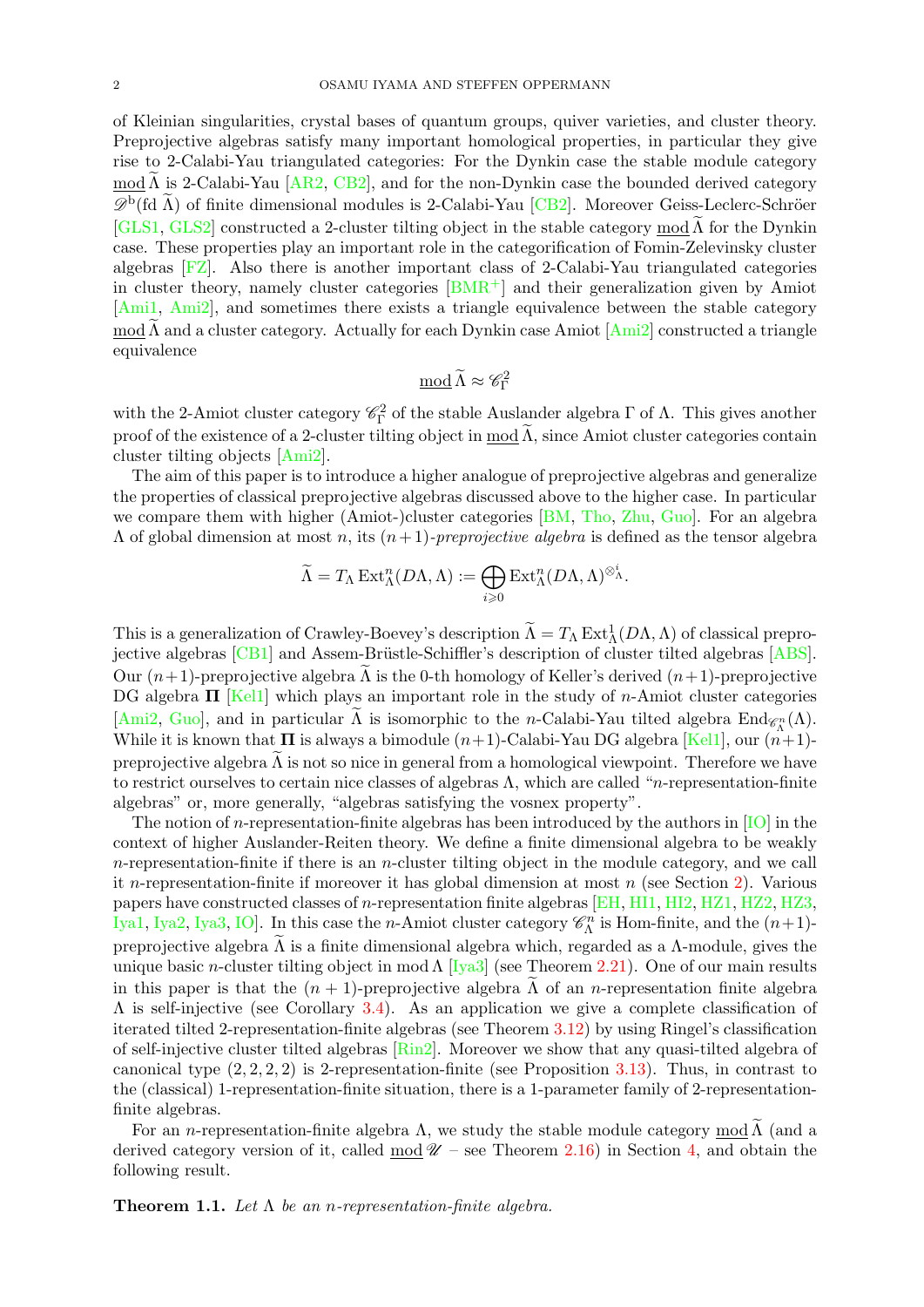- (1) (Corollary [4.6\)](#page-11-1) The stable module category mod  $\widetilde{\Lambda}$  is an  $(n + 1)$ -Calabi-Yau triangulated category.
- (2) (Theorem [4.15\)](#page-14-0) We have a triangle equivalence

$$
\underline{\text{mod}}\,\widetilde{\Lambda}\approx \mathscr{C}_{\Gamma}^{n+1}
$$

between the stable module category of  $\widetilde{\Lambda}$  and the  $(n + 1)$ -Amiot cluster category of  $\Gamma$ , where  $\Gamma$  is the stable n-Auslander algebra  $\text{End}_{\Lambda}(\widetilde{\Lambda})$  (see Definition [2.22\)](#page-5-3).

(3) (Corollary [4.16\)](#page-14-1) mod  $\Lambda$  contains an  $(n + 1)$ -cluster tilting object.

For the case  $n = 1$  we recover the properties of classical preprojective algebras explained above.

In the final Section of this paper we generalize the results above by weakening the assumption that  $\Lambda$  is n-representation-finite. We introduce a homological condition called "vosnex property" (see [3.5\)](#page-6-3) which generalizes *n*-representation-finiteness. By definition this condition is always satisfied in the cases  $n = 1$  or 2. We generalize Theorem [1.1](#page-1-0) and the main result of Keller-Reiten [\[KR\]](#page-37-3) for the case  $n = 2$  by showing the following.

**Theorem 1.2.** Let  $\Lambda$  be an algebra satisfying the vosnex property.

- (1) (Lemma [5.9,](#page-19-2) Corollary [5.12\)](#page-19-3)  $\tilde{\Lambda}$  is Iwanaga-Gorenstein of dimension at most 1, and the stable category of Cohen-Macaulay modules  $CM(\tilde{\Lambda})$  over  $\tilde{\Lambda}$  is an  $(n + 1)$ -Calabi-Yau triangulated category.
- (2) (Theorem [5.43\)](#page-30-1) We have a triangle equivalence

$$
\underline{\mathrm{CM}}(\widetilde{\Lambda}) \approx \mathscr{C}_{\Gamma}^{n+1},
$$

with the  $(n+1)$ -Amiot cluster category of Γ, where Γ is the stable endomorphism algebra  $\text{End}_{\Lambda}(\Lambda)$ .

(3) (Corollary [5.44\)](#page-31-2) CM( $\widetilde{\Lambda}$ ) contains an  $(n + 1)$ -cluster tilting object.

Even for the case  $n = 2$ , we have the following properties of 2-Calabi-Yau tilted algebras which were not known before.

**Corollary 1.3**  $(n = 2)$ . Let  $\Lambda$  be a finite dimensional algebra with gl.dim  $\Lambda \leq 2$  such that  $\mathcal{C}_{\Lambda}^2$ is Hom-finite. Then we have a triangle equivalence

$$
\underline{\mathrm{CM}}(\widetilde{\Lambda}) \approx \mathscr{C}_{\Gamma}^3,
$$

where  $\Gamma = \text{End}_{\Lambda}(\widetilde{\Lambda})$ . In particular  $\text{CM}(\widetilde{\Lambda})$  contains a 3-cluster tilting object.

It should be noted that all results of Section [4](#page-9-0) are contained in the corresponding results of Section [5.](#page-15-0) However we give separate proofs for most of them, since the proofs in the setup of Section [4](#page-9-0) are considerably shorter and more explicit.

In [A](#page-31-0)ppendix A we give a detailed explanation of how we use the universal property of  $n$ -Amiot cluster categories.

<span id="page-2-0"></span>Acknowledgements. We would like to thank Claire Amiot and Bernhard Keller for helpfully explaining to us how to apply their results.

## 2. Background and notation

<span id="page-2-1"></span>We refer to [\[ARS,](#page-36-20) [ASS,](#page-36-21) [Rin1\]](#page-37-4) for general background on representation theory of algebras, to [\[Aus1,](#page-36-22) [Aus2,](#page-36-23) [AR1\]](#page-35-4) for the theory of functor categories and to [\[AHHK,](#page-35-5) [Hap\]](#page-36-24) for tilting theory and derived categories.

Throughout this paper we fix a base field  $k$ , which is not necessarily algebraically closed. All algebras and categories are assumed to be  $k$ -algebras and  $k$ -categories, respectively. Moreover, all algebras are assumed to be basic and connected.

We say a category  $\mathscr T$  is Hom-finite if for any  $X, Y \in \mathcal{OBF}$  the k-vector space Hom  $\mathscr T(X, Y)$ is finite dimensional.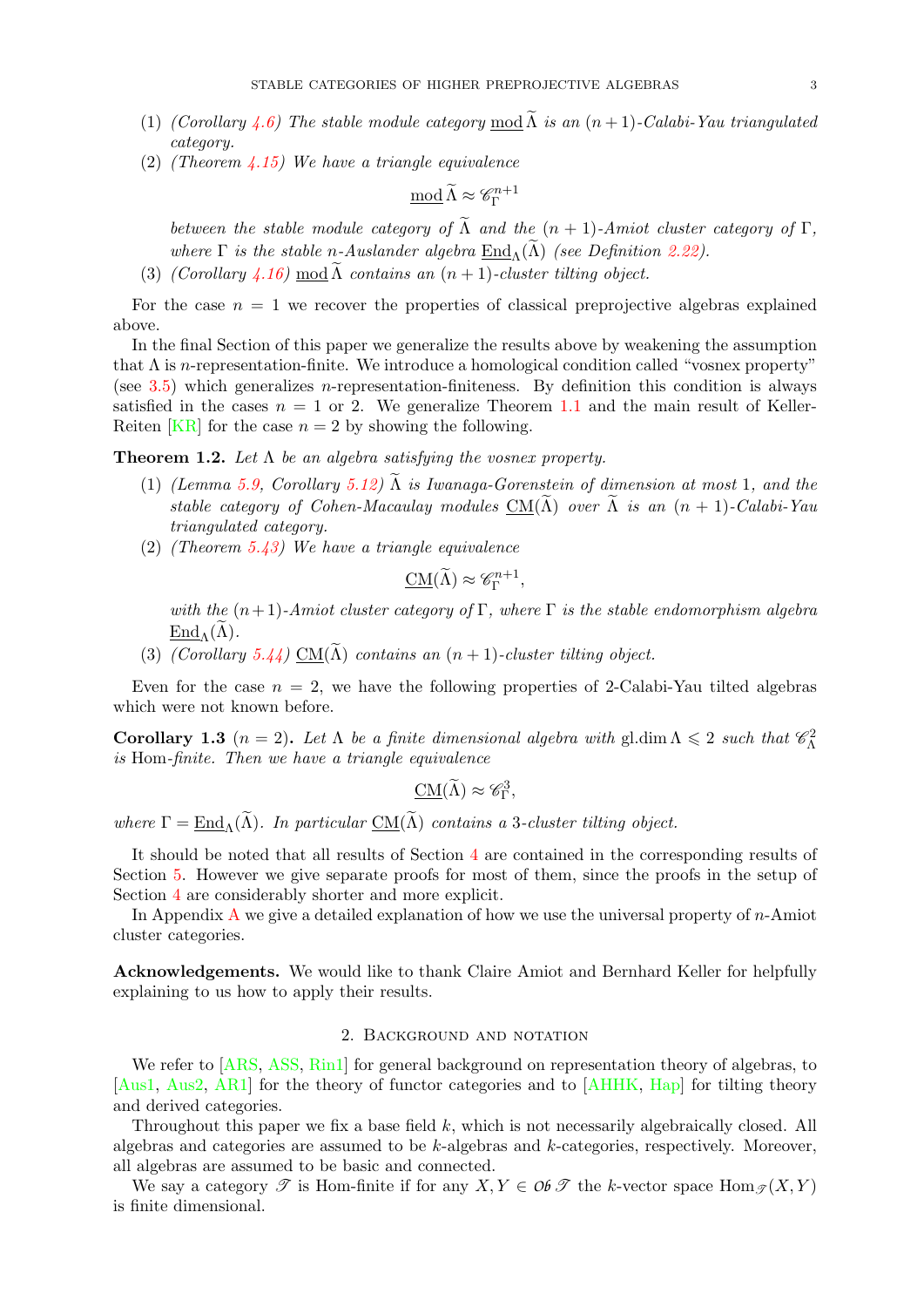**Notation 2.1.** We use the notation  $\text{Hom}_{\mathscr{T}}(X, Y)$  for the morphisms in  $\mathscr{T}$  from X to Y, if  $X, Y \in \mathcal{OBF}$ , and, by abuse of notation, also for morphisms in mod  $\mathcal F$  from X to Y, if X and Y are  $\mathscr{T}$ -modules. Moreover, in some diagrams (when there is little space) we omit the Hom and just write  $\mathcal{F}(X, Y)$ . For  $\mathcal{T}$ -modules X and Y we denote by  $\underline{\text{Hom}}_{\mathcal{T}}(X, Y)$  the space of morphisms in the stable module category.

**Definition 2.2** ([\[BK\]](#page-36-25)). Let  $\mathcal{T}$  be a Hom-finite triangulated category. A Serre functor  $\mathcal{T}$  is an auto-equivalence of  $\mathscr{T}$ , such that there is an isomorphism

$$
\operatorname{Hom}_{\mathscr{T}}(X,Y)\cong D\operatorname{Hom}_{\mathscr{T}}(Y,\mathscr{D}^{\boxtimes}X)
$$

natural in  $X$  and  $Y$ . If a Serre functor exists it is unique up to unique natural isomorphism.

**Notation 2.3.** Let  $\mathscr{T}$  be a triangulated category with a Serre functor  $\mathscr{T}S$ . As in [\[Iya3,](#page-36-19) [IO\]](#page-36-10) we set

$$
\mathscr{I}\mathbb{S}_n:=\mathscr{I}\mathbb{S}[-n]\colon \mathscr{T}\longrightarrow \mathscr{T},
$$

where [1] denotes the suspension in  $\mathscr{T}$ . Whenever there is no danger of confusion we omit the left index  $\mathscr{T}$ .

**Definition 2.4** ([\[Kon\]](#page-37-5)). Let  $\mathscr T$  be a Hom-finite triangulated category. We say  $\mathscr T$  is n-Calabi-Yau if [n] is a Serre functor on  $\mathscr{T}$ . Equivalently we could ask  $\mathscr{T}$  to have a Serre functor S, and  $\mathbb{S}_n \cong \mathrm{id}.$ 

The two most important types of triangulated categories for this paper are the following:

- The bounded derived category of mod  $\Lambda$ , for a finite dimensional algebra  $\Lambda$ , is denoted by  $\mathscr{D}_{\Lambda}$ , or by  $\mathscr{D}$  if there is no danger of confusion.
- The *n*-Amiot cluster category  $\mathscr{C}_{\Lambda}^n$  of a finite dimensional algebra  $\Lambda$  with gl.dim  $\Lambda \leq n$ (see Subsection [2.1](#page-3-0) below, and [\[Ami2,](#page-35-2) [Ami1\]](#page-35-1)).

<span id="page-3-1"></span>**Notation 2.5** ([\[Iya2\]](#page-36-18)). Let Λ be a finite dimensional algebra. We denote by

$$
\tau_n = \tau \Omega^{n-1} : \underline{\text{mod}} \Lambda \longrightarrow \overline{\text{mod}} \Lambda, \text{ and}
$$

$$
\tau_n^- = \tau^- \Omega^{-(n-1)} : \overline{\text{mod}} \Lambda \longrightarrow \underline{\text{mod}} \Lambda
$$

the *n-Auslander-Reiten translation* and *inverse n-Auslander-Reiten translation*, respectively. Note that if  $\Lambda$  is an algebra with gl.dim  $\Lambda \leq n$ , then  $\tau_n^{\pm} = \text{H}^0(\mathscr{D}_{\Lambda} \mathbb{S}_n^{\pm 1})$ .

We call an algebra  $\Lambda$  with gl.dim  $\Lambda \leq n \tau_n$ -finite if  $\tau_n^{-i}\Lambda = 0$  for sufficiently large *i*, or, equivalently, if  $\tau_n^i D\Lambda = 0$  for sufficiently large *i*. The equivalence of these two conditions can be seen as follows:

$$
\tau_n^{-i}\Lambda = 0 \Longleftrightarrow \operatorname{Hom}_{\mathscr{D}_{\Lambda}}(\Lambda, \mathbb{S}_n^{-i}\Lambda) = 0 \Longleftrightarrow \operatorname{Hom}_{\mathscr{D}_{\Lambda}}(\mathbb{S}_n^{i}D\Lambda, D\Lambda) = 0 \Longleftrightarrow \tau_n^{i}(D\Lambda) = 0.
$$

<span id="page-3-0"></span>2.1.  $n$ -Amiot cluster categories. For the convenience of the reader we recall the construction and the most important properties of n-Amiot cluster categories.

It should be noted that while Amiot [\[Ami2,](#page-35-2) [Ami1\]](#page-35-1) formulates the results we recall in this subsection only in case  $n = 2$ , they immediately generalize to arbitrary n.

<span id="page-3-2"></span>Construction 2.6 (Amiot – see [\[Ami2,](#page-35-2) [Ami1\]](#page-35-1)). Let  $\Lambda$  be an algebra of finite global dimension, such that  $\Lambda/\operatorname{Rad}\Lambda$  is separable over k. We set  $\Gamma$  to be the DG algebra  $\Lambda\oplus D\Lambda[-n-1]$ . Projection  $\Gamma \to \Lambda$  yields a restriction functor  $\mathscr{D}_{\Lambda} \to \mathscr{D}_{\Gamma}$ . Now the *n*-Amiot cluster category is defined to be the quotient category

$$
\mathscr{C}_{\Lambda}^n = \mathrm{thick}_{\mathscr{D}_{\Gamma}}(\Lambda)/\operatorname{perf} \Gamma,
$$

where thick<sub> $\mathscr{D}_{\Gamma}(\Lambda)$ </sub> denotes the smallest thick subcategory of  $\mathscr{D}_{\Gamma}$  containing (the image of)  $\Lambda$ , and  $\text{perf } \Gamma = \text{thick}_{\mathscr{D}_{\Gamma}}(\Gamma)$  denotes the perfect complexes over  $\Gamma$ .

**Remark 2.7.** Whenever we use the *n*-Amiot cluster category of an algebra  $\Lambda$ , we assume  $\Lambda/\text{Rad }\Lambda$  to be separable over the base field k (see [\[CR,](#page-36-26) [vdW\]](#page-37-6)) – that is  $\Lambda/\text{Rad }\Lambda$  is a product of matrix rings over skew fields, such that the centers of these skew fields are separable field extensions of k. See the assumptions at the beginning of Section 2 in  $[Am2]$  on why we need this.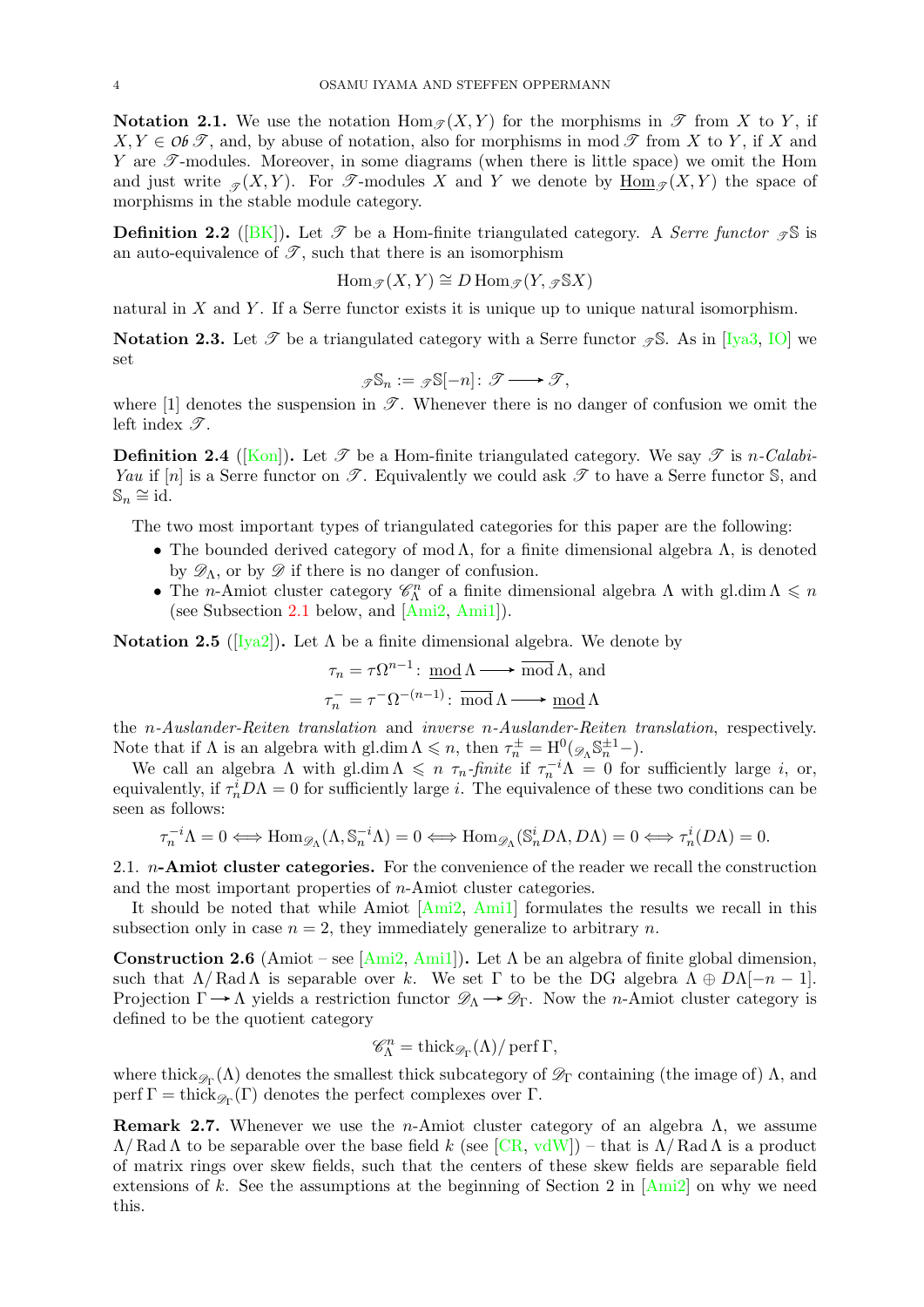**Lemma 2.8** (Amiot – see [\[Ami2,](#page-35-2) [Ami1\]](#page-35-1)). The restriction functor induces a functor  $\pi \colon \mathscr{D}_{\Lambda} \to \mathscr{C}_{\Lambda}^n$ . This functor commutes with the Serre functors of the two categories.

**Lemma 2.9** (Amiot – see [\[Ami2,](#page-35-2) [Ami1\]](#page-35-1)). Let  $\Lambda$  be a finite dimensional algebra with gl.dim  $\Lambda \leq$ n. The n-Amiot cluster category  $\mathscr{C}_{\Lambda}^n$  is Hom-finite if and only if  $\Lambda$  is  $\tau_n$ -finite.

The n-Amiot cluster category is the "algebraic n-Calabi-Yau" version of the derived category, as indicated by the following theorem.

**Theorem 2.10** ([Amiot – see [\[Ami2,](#page-35-2) [Ami1\]](#page-35-1)). Let  $\Lambda$  be an algebra with gl.dim  $\Lambda \leq n$ , which is  $\tau_n$ -finite. Then the n-Amiot cluster category is n-Calabi-Yau, and satisfies a universal property. (See Appendix [A,](#page-31-0) and in particular Theorem  $A.20$  for details on the universal property.)

# <span id="page-4-0"></span>2.2.  $(n + 1)$ -preprojective algebras.

**Definition 2.11.** Let  $\Lambda$  be an algebra of global dimension at most n. Then the  $(n + 1)$ *preprojective algebra* of  $\Lambda$  is

$$
\widetilde{\Lambda} := T_{\Lambda} \operatorname{Ext}_{\Lambda}^{n}(D\Lambda, \Lambda),
$$

that is the tensor algebra of the  $\Lambda$ - $\Lambda$ -bimodule  $\mathrm{Ext}^n_\Lambda(D\Lambda,\Lambda)$  over  $\Lambda$ .

**Remark 2.12.** In [\[Kel1\]](#page-36-9) Keller introduced the notion of derived  $(n+1)$ -preprojective algebras. The  $(n + 1)$ -preprojective algebras are the 0-th homology of his derived  $(n + 1)$ -preprojective algebras.

One basic property of  $(n + 1)$ -preprojective algebras is the following.

**Lemma 2.13.** Let  $\Lambda$  be an algebra of global dimension at most n. Then

$$
\widetilde{\Lambda} \cong \bigoplus_{i \geqslant 0} \tau_n^- \Lambda
$$

as Λ-modules.

In particular  $\Lambda$  is  $\tau_n$ -finite if and only if  $\widetilde{\Lambda}$  is finite dimensional. In that case we also have

$$
D\widetilde{\Lambda}\cong \bigoplus_{i\geqslant 0}\tau_n D\Lambda.
$$

*Proof.* Since gl.dim  $\Lambda \leq n$  we have

$$
\tau_n^- = \tau^- \Omega^{-(n-1)} = \text{Ext}^1_{\Lambda}(D\Lambda, \Omega^{-(n-1)}-) = \text{Ext}^n_{\Lambda}(D\Lambda, -) = \text{Ext}^n_{\Lambda}(D\Lambda, \Lambda) \otimes_{\Lambda} -.
$$

This implies the first isomorphism. The remaining claims follow.  $\Box$ 

### <span id="page-4-1"></span>2.3. n-cluster tilting subcategories.

**Definition 2.14** ([\[IY\]](#page-36-27)). Let  $\mathcal{T}$  be a triangulated category. A full subcategory  $\mathcal{U} \subseteq \mathcal{T}$  is called n-cluster tilting subcategory, if it is functorially finite and

$$
\mathcal{U} = \{ X \in \mathcal{T} \mid \text{Hom}_{\mathcal{F}}(\mathcal{U}, X[i]) = 0 \,\forall i \in \{1, \dots, n-1\} \}
$$

$$
= \{ X \in \mathcal{T} \mid \text{Hom}_{\mathcal{F}}(X[-i], \mathcal{U}) = 0 \,\forall i \in \{1, \dots, n-1\} \}.
$$

An object X in  $\mathscr T$  is called *n-cluster tilting object*, if add X is an *n*-cluster tilting subcategory. Similarly one defines n-cluster tilting subcategories and objects in abelian categories.

We have the following basic property.

<span id="page-4-2"></span>**Proposition 2.15** ([\[IY,](#page-36-27) Corollary 3.3]). Let  $\mathcal{T}$  be a triangulated category, and let  $\mathcal{U}$  be an n-cluster tilting subcategory of  $\mathscr{T}$ . Then for any  $X_0 \in \mathscr{T}$ , there exist triangles



with  $U_i \in \mathscr{U}$ .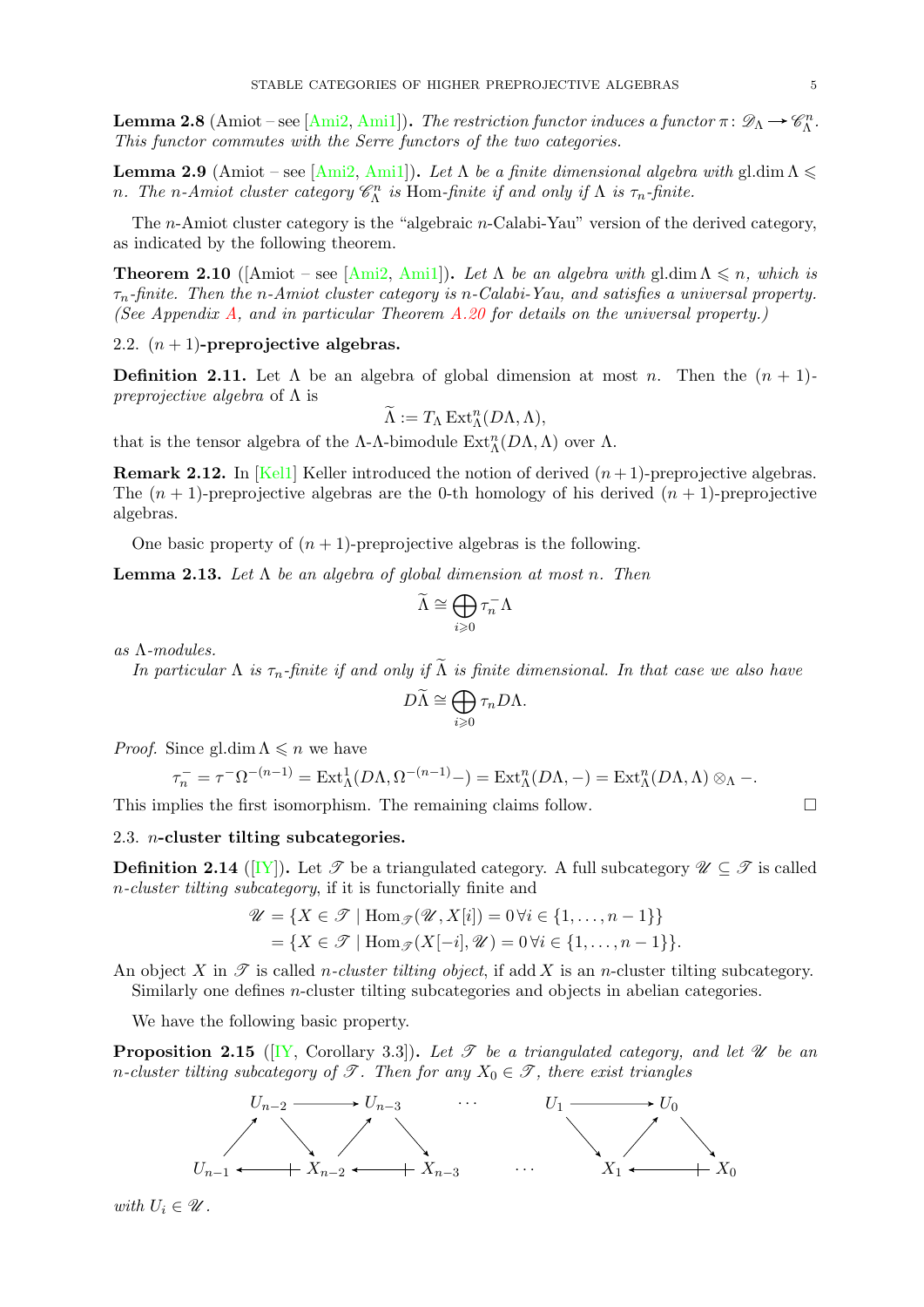We will make use of the following examples of *n*-cluster tilting subcategories.

<span id="page-5-2"></span>**Theorem 2.16** ([\[Iya3,](#page-36-19) Theorem 1.22]). Let  $\Lambda$  be an algebra of global dimension at most n, which is  $\tau_n$ -finite. Then

$$
\mathscr{U}=\mathrm{add}\{\mathbb{S}^i_n\Lambda\mid i\in\mathbb{Z}\}\subseteq\mathscr{D}_\Lambda
$$

is an n-cluster tilting subcategory of the derived category.

<span id="page-5-6"></span>**Theorem 2.17** (Amiot – see [\[Ami2,](#page-35-2) [Ami1\]](#page-35-1)). Let  $\Lambda$  be an algebra of global dimension at most n, which is  $\tau_n$ -finite. Then  $\pi\Lambda$  is an n-cluster tilting object in the n-Amiot cluster category  $\mathscr{C}_{\Lambda}^n$ . Moreover the endomorphism algebra  $\rm{End}_{\mathscr{C}\Lambda^n}(\pi\Lambda)$  of  $\pi\Lambda$  is isomorphic to the  $(n+1)$ -preprojective algebra  $\tilde{\Lambda}$  of  $\Lambda$ .

**Remark 2.18.** Note that  $\mathcal{U}$  is the preimage of add  $\pi\Lambda$  under the functor from the derived category to the n-Amiot cluster category as indicated in the following diagram.



#### <span id="page-5-0"></span>2.4. n-representation-finiteness.

- **Definition 2.19.** (1) A finite dimensional algebra  $\Lambda$  is called *weakly n-representation-finite* if mod  $\Lambda$  contains an *n*-cluster tilting object.
	- (2) It is called *n*-representation-finite if moreover gl.dim  $\Lambda \leq n$ .

Note that an algebra is weakly 1-representation-finite if and only if it is representation-finite, and 1-representation-finite if and only if it is hereditary and representation-finite.

For examples of n-representation-finite algebras see [\[HI1,](#page-36-12) [IO\]](#page-36-10) and Section [3.2.](#page-8-0)

We have the following basic property of weakly *n*-representation-finite algebras.

<span id="page-5-4"></span>**Proposition 2.20.** Let  $\Lambda$  be a weakly n-representation-finite algebra with an n-cluster tilting *object*  $M$  in mod  $\Lambda$ .

- (1)  $\tau_n$  induces a bijection from isomorphism classes of indecomposable non-projective modules in add M to isomorphism classes of indecomposable non-injective modules in add M.
- (2) If moreover gl.dim  $\Lambda \leqslant n$  (that is,  $\Lambda$  is n-representation-finite), then for any  $X \in \text{add } M$ without non-zero projective summands we have  $\tau_n X \cong \mathbb{S}_n X$ .

*Proof.* (1)  $[Iya2, Lemma 2.3].$  $[Iya2, Lemma 2.3].$ 

(2) Since  $\Lambda \in \text{add } M$  we have  $\text{Ext}_{\Lambda}^{i}(X, \Lambda) = 0$  for  $0 < i < n$ . This implies  $\text{Hom}_{\Lambda}(X, \Lambda) = 0$ (see [\[Iya3,](#page-36-19) Lemma 2.3]). Thus  $\tau_n X \cong \mathbb{S}_n X$ .

Using this, we have the following result.

<span id="page-5-1"></span>**Theorem 2.21** ([\[Iya3\]](#page-36-19)). Let  $\Lambda$  be an n-representation-finite algebra. Then

- (1)  $\Lambda$  is the unique basic n-cluster tilting object in mod  $\Lambda$ , and
- (2) for  $\mathscr U$  as in Theorem [2.16](#page-5-2) we have

$$
\mathscr{U} = \mathrm{add}\{\widetilde{\Lambda}[in] \mid i \in \mathbb{Z}\}.
$$

<span id="page-5-3"></span>**Definition 2.22.** The *n*-Auslander algebra and stable *n*-Auslander algebra of an *n*-representationfinite algebra  $\Lambda$  are defined as  $\text{End}_{\Lambda}(\Lambda)$  and  $\text{End}_{\Lambda}(\Lambda)$ , respectively.

The following is the basic property of (stable) Auslander algebras.

<span id="page-5-5"></span>**Theorem 2.23** ([Iva3, Iva1]). Let  $\Lambda$  be n-representation-finite. Then

gl.dim  $\text{End}_{\Lambda}(\widetilde{\Lambda}) \leqslant n+1$ , and gl.dim  $\text{End}_{\Lambda}(\widetilde{\Lambda}) \leqslant n+1$ .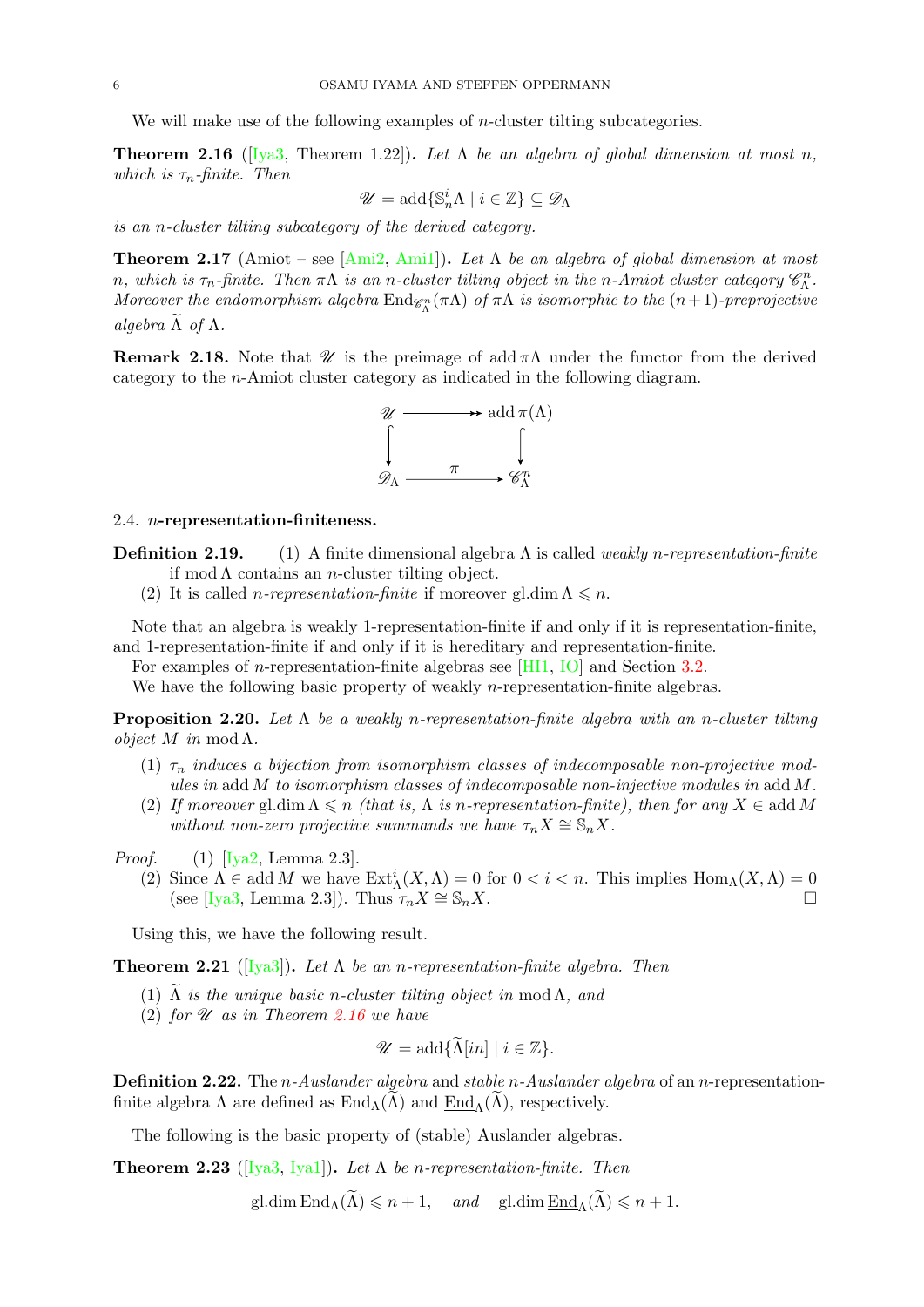<span id="page-6-4"></span><span id="page-6-0"></span>**Theorem 3.1.** Let  $\Lambda$  be an algebra with gl.dim  $\Lambda \leq n$ . Then the following are equivalent:

- (1)  $\Lambda$  is n-representation-finite,
- (2)  $D\Lambda \in \mathscr{U}$ , and
- (3)  $\mathscr{U} = \mathbb{S} \mathscr{U}$ .

For the proof we will need the following easy lemma (e.g.  $[Iya3, Proposition 5.4]$ ).

<span id="page-6-5"></span>**Lemma 3.2.** Let  $\Lambda$  be an algebra with gl.dim  $\Lambda \leq n$ . Denote by  $(\mathscr{D}^{\leq 0}, \mathscr{D}^{\geq 0})$  the standard t-structure of  $\mathscr{D}$ . Then we have  $\mathbb{S}_n \mathscr{D}^{\geqslant 0} \subseteq \mathscr{D}^{\geqslant 0}$  and  $\mathbb{S}_n^{-1} \mathscr{D}^{\leqslant 0} \subseteq \mathscr{D}^{\leqslant 0}$ .

*Proof of Theorem [3.1.](#page-6-4)* (1)  $\implies$  (3): We only have to show  $\Lambda \in \mathcal{W}$  and  $D\Lambda \in \mathcal{U}$ . For any indecomposable projective  $\Lambda$ -module P there exists an indecomposable injective  $\Lambda$ -module I such that  $\tau_n^{\ell} I \cong P$  for some  $\ell \geq 0$  (Proposition [2.20\(](#page-5-4)1)). By Proposition 2.20(2) we have  $\mathbb{S}_n^{\ell} I \cong P$ . Thus  $P \in \text{add } \mathbb{S}_n^{\ell} \mathbb{S} \Lambda \subseteq \mathbb{S} \mathscr{U}$ . Hence we have  $\Lambda \in \mathbb{S} \mathscr{U}$ . Similarly we have  $D\Lambda \in \mathscr{U}$ .  $(3) \implies (2)$ : This is clear.

 $(2) \implies (1)$ : By assumption any indecomposable injective Λ-module I is in \, and hence of the form  $I = \mathbb{S}_n^{-\ell_I} P_I$  for some indecomposable projective module  $P_I$ . Hence, by Lemma [3.2,](#page-6-5) we have

<span id="page-6-6"></span>(3.1) 
$$
\mathbb{S}_n^i I \in \mathscr{D}^{\leq -n} \text{ for any } i < 0,
$$

$$
\mathbb{S}_n^i I = \mathbb{S}_n^{i-\ell_I} P_I \in \mathscr{D}^{\geq 0} \cap \mathscr{D}^{\leq 0} = \text{mod } \Lambda \text{ for } 0 \leq i \leq \ell_I, \text{ and}
$$

$$
\mathbb{S}_n^i I = \mathbb{S}_n^{i-\ell_I} P_I \in \mathscr{D}^{\geq n} \text{ for any } i > \ell_I.
$$

In particular we see that  $\Lambda$  is  $\tau_n$ -finite. Set

$$
M = \bigoplus_{\substack{I \text{ indecomp. } i = 0}} \bigoplus_{i=0}^{\ell_I} \mathbb{S}_n^i I.
$$

Then add  $M = \mathscr{U} \cap \text{mod }\Lambda$ . By Theorem [2.16](#page-5-2) we have  $\text{Ext}^i_{\Lambda}(M, M) = 0$  for any  $0 < i < n$ .

Assume that a  $\Lambda$ -module X satisfies  $\text{Ext}_{\Lambda}^{i}(M,X) = 0$  for all  $0 < i < n$ . Then  $(3.1)$ , together with gl.dim  $\Lambda \leq n$ , implies  $\text{Hom}_{\mathscr{D}}(\mathscr{U}, X[i]) = 0$  for any  $0 < i < n$ . Hence, by Theorem [2.16,](#page-5-2) we have  $X \in \mathcal{U} \cap \text{mod }\Lambda = \text{add }M$ . Similarly any  $\Lambda$ -module X satisfying  $\text{Ext}^i_{\Lambda}(X, M) = 0$  for all  $0 < i < n$  belongs to add M. Therefore M is an n-cluster tilting  $\Lambda$ -module.

# <span id="page-6-1"></span>3.1. Self-injective  $(n + 1)$ -preprojective algebras.

Notation 3.3. As customary for algebras, we say that a category  $\mathscr U$  is self-injective if projective and injective objects in mod  $\mathscr U$  coincide. (Here and throughout this paper mod  $\mathscr U$  denotes the category of finitely presented functors  $\mathcal{U}^{\text{op}} \to \text{mod } k$ .)

We obtain the following immediate consequence of Theorem [3.1.](#page-6-4)

<span id="page-6-2"></span>**Corollary 3.4.** Let  $\Lambda$  be n-representation-finite. Then  $\widetilde{\Lambda}$  ( $\cong$  End<sub> $\mathscr{C}_{\Lambda}^n(\pi\Lambda)$ ) and  $\mathscr{U}$  are self-</sub> injective.

*Proof.* By Theorem [3.1,](#page-6-4)  $\mathcal{U}$  is closed under S. Hence  $\pi(\text{add}\,\Lambda) = \pi(\mathcal{U})$  is closed under S in  $\mathcal{C}_{\Lambda}^n$ . Using Serre duality we have

$$
D\widetilde{\Lambda}=D\operatorname{End}_{\mathscr{C}\Lambda^n}(\pi\Lambda)\cong \operatorname{Hom}_{\mathscr{C}\Lambda^n}(\pi\Lambda,\mathbb{S}\pi\Lambda)\in\operatorname{add}\nolimits\operatorname{End}_{\mathscr{C}\Lambda^n}(\pi(\Lambda))=\operatorname{add}\nolimits\widetilde{\Lambda}.
$$

Thus  $\Lambda$  is self-injective. Similarly we have that  $\mathscr U$  is self-injective.

We now turn the implication of this corollary into an equivalence by strengthening the second condition.

<span id="page-6-3"></span>Notation 3.5. We say an *n*-cluster tilting subcategory  $\mathscr U$  in a triangulated category  $\mathscr T$  has the "vanishing of small negative extensions"-property (= vosnex), if  $\text{Hom}_{\mathscr{F}}(\mathscr{U}[i], \mathscr{U}) = 0$  for all  $i \in \{1, \ldots, n-2\}.$ 

By abuse of notation we say that an algebra  $\Lambda$  has the vosnex property, if it is  $\tau_n$ -finite, and the category  $\mathscr U$  (as in Theorem [2.16\)](#page-5-2) has the vosnex property.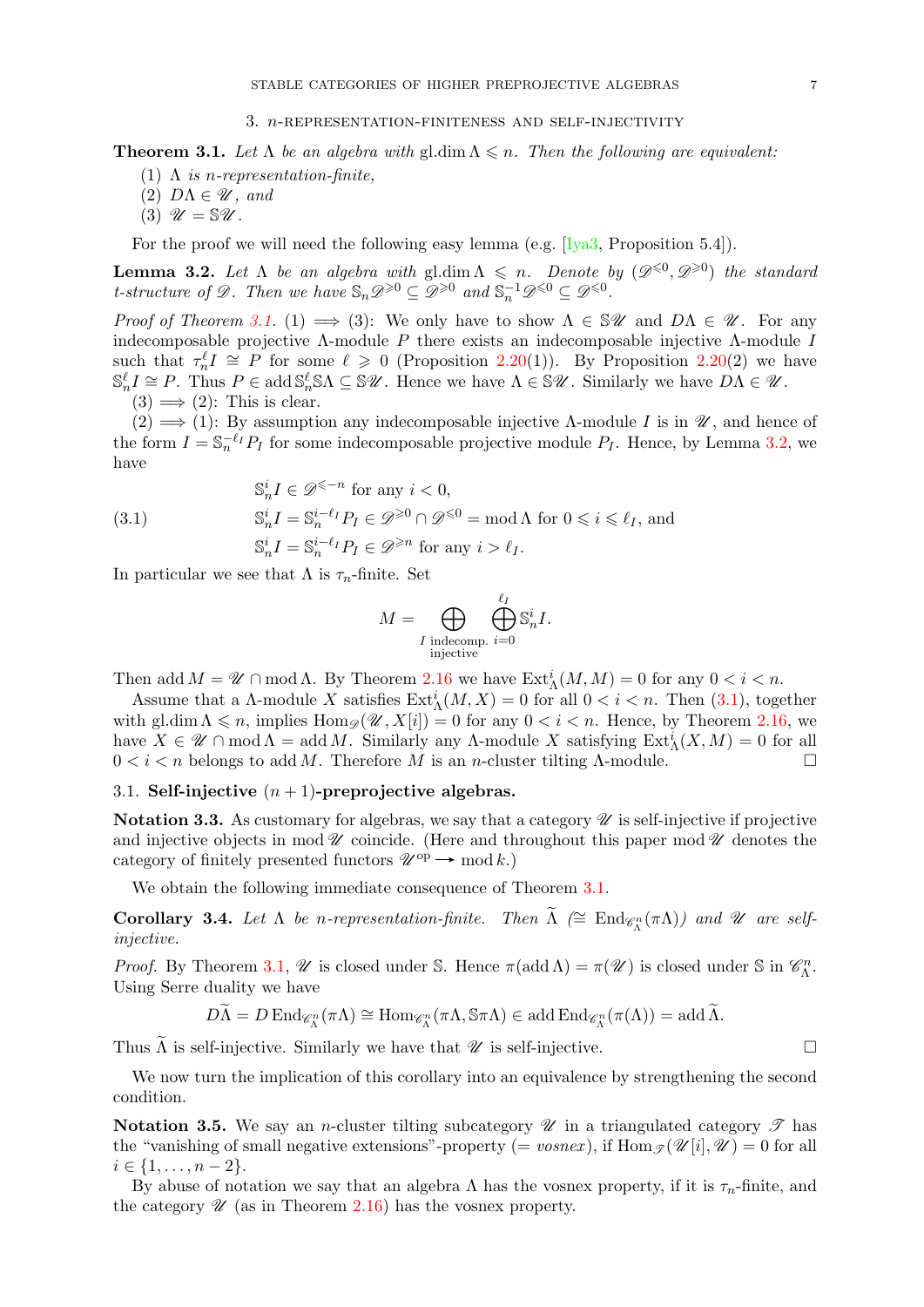<span id="page-7-0"></span>**Proposition 3.6.** Let  $\mathcal{U}$  be an n-cluster tilting subcategory in a triangulated category  $\mathcal{T}$ . Then the following conditions are equivalent.

- (1)  $\mathscr{U} = \mathbb{S} \mathscr{U}$ .
- (2)  $\mathscr{U} = \mathscr{U}[n].$
- (3) Hom  $\mathcal{P}(\mathcal{U}[i], \mathcal{U}) = 0 \forall i \in \{1, \ldots, n-1\}.$
- (4)  $\mathscr U$  is self-injective, and has the vosnex property (see [3.5\)](#page-6-3).

Before we start the proof, let us note that what it means in the situation of derived and n-Amiot cluster categories.

Corollary 3.7. Let  $\Lambda$  be an algebra of global dimension at most n. Then the following are equivalent.

- (1)  $\Lambda$  is n-representation-finite.
- (2)  $\mathcal{U} = \mathcal{D} \mathbb{S} \mathcal{U}$ .
- (3) add  $\pi \Lambda = \mathcal{C}_{\Lambda}^n \mathbb{S}(\text{add }\pi \Lambda).$
- (4)  $\mathscr U$  is self-injective and has the vosnex property.
- (5)  $\Lambda$  is a self-injective algebra, and  $\Lambda$  has the vosnex property.

Finally note that for  $n = 2$  the vosnex property is always satisfied, so that we obtain the following.

<span id="page-7-3"></span>Corollary 3.8. Let  $\Lambda$  be an algebra of global dimension at most 2. Then the following are equivalent.

- (1)  $\Lambda$  is 2-representation-finite.
- (2)  $\mathscr{U} = \mathscr{A} \mathbb{S} \mathscr{U}$ .
- (3) add  $\pi \Lambda = \mathcal{C}_{\Lambda}^2 \mathbb{S}(\text{add }\pi \Lambda).$
- (4)  $\mathscr U$  is self-injective.
- (5)  $\Lambda$  is a self-injective algebra.

For the proof of Proposition [3.6](#page-7-0) we need the following preliminaries.

**Construction 3.9.** Let  $\mathscr T$  be a triangulated category, and  $\mathscr A$  and  $\mathscr B$  two subcategories. Then  $\mathscr{A} * \mathscr{B}$  denotes the full subcategory of  $\mathscr{T}$ , such that

 $\mathcal{O}b \mathscr{A} * \mathscr{B} = \{ X \in \mathcal{O}b \mathscr{T} \mid \exists \text{ a triangle } A \longrightarrow X \longrightarrow B \longrightarrow A[1] \text{ with } A \in \mathscr{A} \text{ and } B \in \mathscr{B} \}.$ 

<span id="page-7-1"></span>**Lemma 3.10** ( $[Y, \text{Corollary 6.4}]$ ). Let  $\mathcal U$  be an n-cluster tilting subcategory of a triangulated category  $\mathscr{T}$ . Set

$$
\mathscr{Z}=\{X\in\mathscr{T}\mid \operatorname{Hom}_{\mathscr{T}}(\mathscr{U},X[i])=0\text{ for any }0
$$

Then we have  $\mathscr{Z} = \mathscr{U} * \mathscr{U}[1]$ , and there is an equivalence

$$
\operatorname{Hom}_{\mathscr{T}}(\mathscr{U},-)\colon \mathscr{Z}/(\mathscr{U}[1]) \longrightarrow \operatorname{mod} \mathscr{U}.
$$

<span id="page-7-2"></span>**Lemma 3.11.** Let  $\mathcal U$  be an n-cluster tilting subcategory of a triangulated category  $\mathcal T$ . Then the following are equivalent:

(1)  $\mathscr U$  has the vosnex property.

 $\sim 20$ 

- (2)  $\mathcal{V} \subseteq \mathcal{U} * \mathcal{U} [1]$ , and
- $(3)$   $\mathbb{S}^{-1}\mathscr{U} \subseteq \mathscr{U}[-1]*\mathscr{U}$ .

*Proof.* We only show the equivalence  $(1) \iff (2)$ , the equivalence  $(1) \iff (3)$  is dual. Let  $\mathscr{Z} = \mathscr{U} * \mathscr{U}[1]$  as in Lemma [3.10.](#page-7-1) Then

$$
\mathbb{S}\mathscr{U} \subseteq \mathscr{Z}
$$
  
\n
$$
\iff \text{Hom}_{\mathscr{I}}(\mathscr{U}, \mathbb{S}\mathscr{U}[i]) = 0 \quad \forall i \in \{1, ..., n-2\}
$$
 (by Lemma 3.10)  
\n
$$
\iff \text{Hom}_{\mathscr{I}}(\mathscr{U}[i], \mathscr{U}) = 0 \quad \forall i \in \{1, ..., n-2\}
$$

Using this, we prove the desired proposition.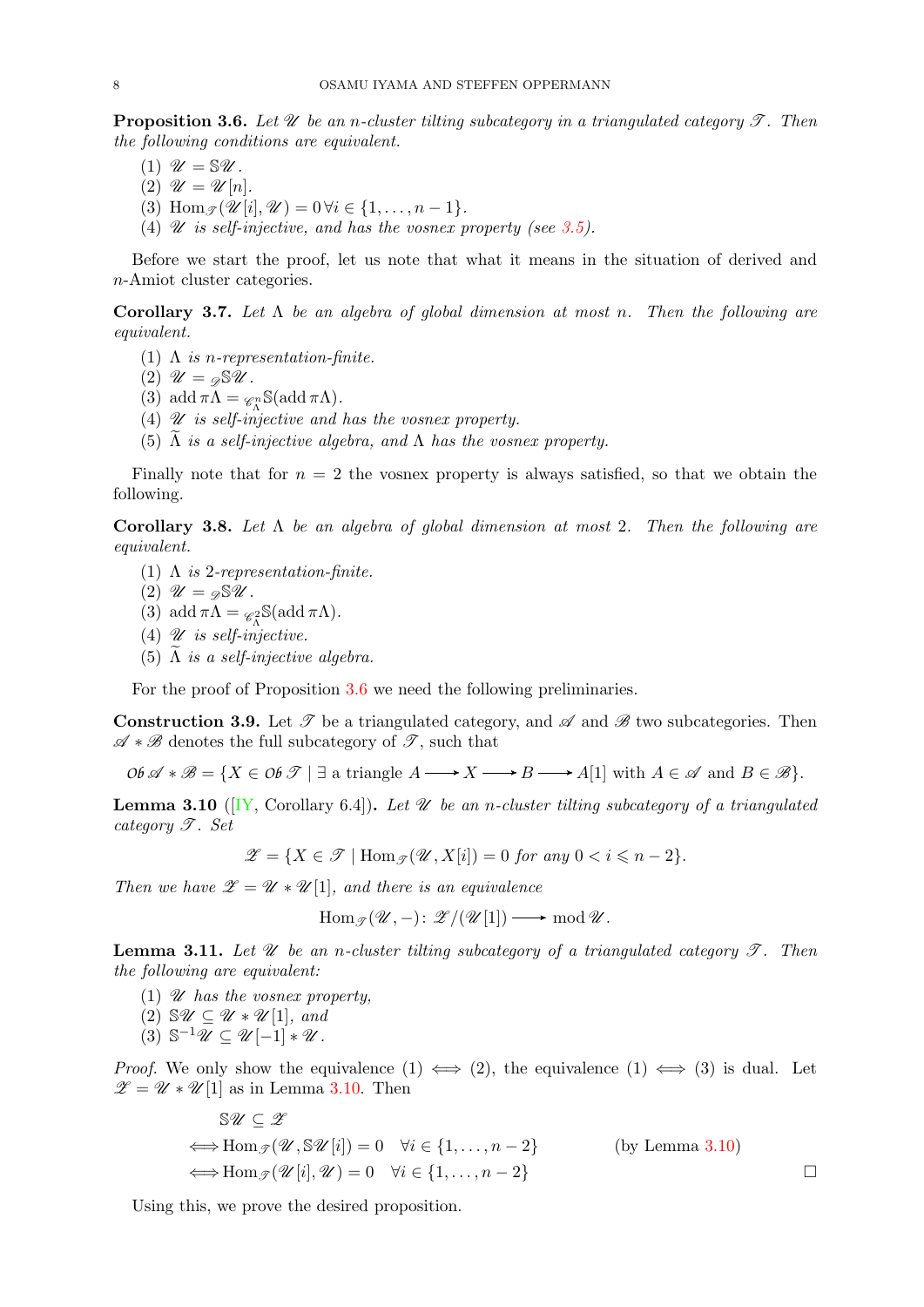*Proof of Proposition [3.6.](#page-7-0)* Since  $\mathscr{W} = \mathscr{U}[n]$ , conditions (1) and (2) are clearly equivalent. Next we show  $(2) \iff (3)$  in the following sequence of equivalent conditions.

$$
(3) \iff \text{Hom}_{\mathscr{D}}(\mathscr{U}[n], \mathscr{U}[n-i]) = 0 \quad \forall i \in \{1, ..., n-1\}
$$
  

$$
\iff \mathscr{U}[n] \subseteq \mathscr{U} \qquad \text{since } \mathscr{U} \text{ is } n\text{-cluster tilting}
$$
  

$$
\iff (2) \qquad \text{since } \mathscr{U} \text{ and } \mathscr{U}[n] \text{ are both } n\text{-cluster tilting}
$$

For the equivalence (1)  $\iff$  (4) first note that we have seen above that (1)  $\implies$  (3), and clearly (3)  $\implies \mathscr{U}$  vosnex. So (1) and (4) both imply  $\mathscr{U}$  to have the vosnex property. Hence, by Lemma [3.11](#page-7-2) we know that  $\mathbb{S}\mathscr{U} \in \mathscr{U} * \mathscr{U}[1]$ . Now

all injective  $\mathscr U$ -modules are projective

$$
\iff \forall U \in \mathscr{U} \exists U' \in \mathscr{U} : \underbrace{D \operatorname{Hom}_{\mathscr{T}}(U, -)}_{\operatorname{Hom}_{\mathscr{T}}(-, SU)} \cong \operatorname{Hom}_{\mathscr{T}}(-, U') \text{ in } \operatorname{mod} \mathscr{U}
$$
  

$$
\iff \forall U \in \mathscr{U} \exists U' \in \mathscr{U} : \mathbb{S}U = U' \qquad \text{(by Lemma 3.10)}
$$
  

$$
\iff \mathbb{S}\mathscr{U} \subseteq \mathscr{U}
$$

Similarly all projective  $\mathscr U$ -modules are injective if and only if  $\mathscr U \subseteq \mathbb{S}\mathscr U$ .

Summing up we obtain the equivalence  $(1) \iff (4)$ .

<span id="page-8-0"></span>3.2. The 2-representation-finite iterated tilted algebras. As an application of Corollary [3.8,](#page-7-3) we classify the iterated tilted algebras which are 2-representation-finite.

<span id="page-8-1"></span>**Theorem 3.12.** Let  $\Lambda$  be an iterated tilted algebra. Then  $\Lambda$  is 2-representation-finite if and only if  $\Lambda \cong \widetilde{k}Q/I$ , where  $\widetilde{k}$  is some finite dimensional skew field over k, and Q and I are one of the following:

- (1)  $Q = 0 \xrightarrow{\alpha_1} 0 \xrightarrow{\alpha_2} \cdots \xrightarrow{\alpha_{n-2}} 0 \xrightarrow{\alpha_{n-1}} 0$ n vertices and  $I = (\alpha_1 \cdots \alpha_{n-1}).$
- (2) Q is a full subquiver of the following quiver, obtained by choosing for any  $i \in \{1, \ldots, n-1\}$ exactly one of the arrows  $\gamma_i$  or  $\delta_i$  (and all other arrows).

· · · · · · α<sup>1</sup> α<sup>2</sup> β<sup>1</sup> β<sup>2</sup> β<sup>3</sup> βn−<sup>2</sup> βn−<sup>1</sup> γ<sup>1</sup> δ<sup>1</sup> γ<sup>2</sup> δ<sup>2</sup> γ3 δn−<sup>2</sup> γn−<sup>1</sup> δn−<sup>1</sup>

and

$$
I = \begin{pmatrix} \alpha_1 \alpha_2 - \beta_1 \cdots \beta_{n-1} \\ \gamma_i \beta_i \\ \beta_i \delta_i \end{pmatrix} \quad \text{whenever } \gamma_i \in Q_1 \\ \text{whenever } \delta_i \in Q_1 \end{pmatrix}.
$$

*Proof.* Let H be a hereditary algebra derived equivalent to  $\Lambda$ . Then  $\mathscr{C}_{\Lambda}^2 \approx \mathscr{C}_{H}^2$ , and under this equivalence  $\pi\Lambda$  corresponds to a cluster tilting object  $T \in \mathscr{C}_H^2$ . In particular  $\widetilde{\Lambda} \cong \text{End}_{\mathscr{C}_\Lambda^2}(\pi\Lambda) \cong$  $\text{End}_{\mathscr{C}_H^2}(T)$  is a cluster tilted algebra. By Corollary [3.8](#page-7-3) we know that  $\widetilde{\Lambda}$  is self-injective. Ringel's classification  $\lceil \text{Rin2} \rceil$  of self-injective cluster tilted algebras determine possible H and T. This immediately gives us the classification.

Inspired by [\[Rin2\]](#page-37-2) and Theorem [3.12](#page-8-1) we also look at some quasi-tilted algebras.

<span id="page-8-2"></span>**Proposition 3.13.** Let  $\Lambda$  be an iterated quasi-tilted algebra of canonical type  $(2, 2, 2, 2)$ . If gl.dim  $\Lambda \leq 2$  then  $\Lambda$  is 2-representation-finite.

*Proof.* The Auslander-Reiten quiver of a weighted projective line of type  $(2, 2, 2, 2)$ , and hence also the Auslander-Reiten quiver of the corresponding cluster category, consists of tubes of rank 1 and 2. Thus any object  $X$  in the cluster category satisfies

$$
X \cong \tau^2 X = \mathbb{SS}_2 X \cong \mathbb{S} X.
$$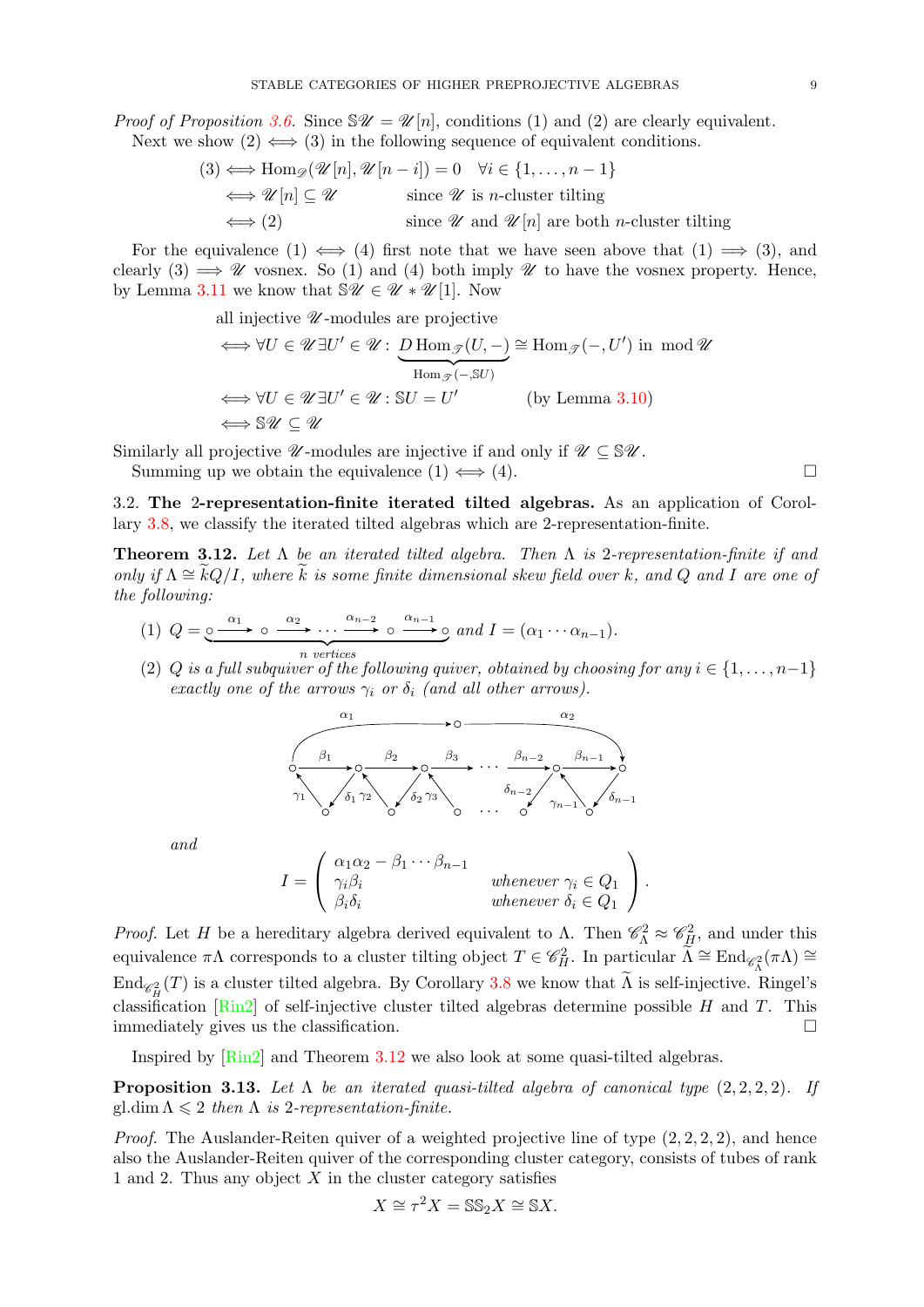The claim now follows from Corollary [3.8](#page-7-3) (3)  $\implies$  (1).

Remark 3.14. Proposition [3.13](#page-8-2) shows in particular, that there is a one-parameter family of 2-representation-finite algebras (namely the canonical algebras of type  $(2, 2, 2, 2)$ ). On the other hand, it is known by [\[BGRS\]](#page-36-28) that there are only countably many isomorphism classes of representation-finite algebras. Thus in this way (weak) 2-representation-finiteness differs from (weak) 1-representation-finiteness.

### 4. The stable category I: the n-representation-finite case

<span id="page-9-0"></span>In the previous section we have seen that, for an *n*-representation-finite algebra  $\Lambda$ , the  $(n+1)$ preprojective algebra  $\tilde{\Lambda}$  is self-injective. Hence its stable module category is a triangulated category. In this section we will see that this category is precisely the  $(n + 1)$ -Amiot cluster category of the stable Auslander algebra  $\Gamma = \text{End}_{\Lambda}(\widetilde{\Lambda})$ . We will actually see that mod  $\mathscr{U} \approx \mathscr{D}_{\Gamma}$ , and we have the following picture:



<span id="page-9-1"></span>4.1. The  $(n + 1)$ -Calabi-Yau property. First we prove that in the setup above mod  $\widetilde{\Lambda}$  is  $(n + 1)$ -Calabi-Yau. We need the following notation, to be able to lift auto-equivalences from categories to their (stable) module categories.

**Definition 4.1.** Let  $\mathscr T$  be a category,  $\alpha \in \text{Aut}(\mathscr T)$  an auto-equivalence. Let  $X \in \text{mod } \mathscr T$ . Then we denote by  $\alpha X$  the module that is given by the composition

$$
\mathcal{J} \xrightarrow{\alpha^{-1}} \mathcal{J} \xrightarrow{X} (\text{mod } k)^{\text{op}}.
$$

In particular we have  $\alpha$  Hom  $\gamma(-, T) =$  Hom  $\gamma(-, \alpha T)$  (this is the reason for choosing to compose with  $\alpha^{-1}$  above). Note that  $\alpha$  induces auto-equivalences on mod  $\mathscr T$  and  $\underline{\text{mod}} \mathscr T$ .

<span id="page-9-3"></span>**Proposition 4.2.** Let  $\mathcal{T}$  be a triangulated category with a Serre functor  $\mathcal{T} \mathbb{S}$ . Let  $\mathcal{U}$  be a subcategory satisfying  $\mathcal{S}U = \mathcal{U}$ . Then  $\text{mod } \mathcal{U}$  is a triangulated category with Serre functor  $\mathscr{S}$   $\circ$   $[-1]$ <sub>mod</sub>  $\mathscr{U}$ .

*Proof.* We have  $D \text{Hom}_{\mathscr{T}}(U, -) = \text{Hom}_{\mathscr{T}}(-, \mathscr{D}S U)$ . So projective and injective objects in mod  $\mathscr{U}$ coincide, and hence  $\text{mod } \mathscr{U}$  is a triangulated category.

We calculate the inverse Auslander-Reiten translation  $\tau_{\mathscr{A}}^ \bar{\psi}$  of a *U*-module Y in the following diagram.

$$
Y \longleftarrow D \operatorname{Hom}_{\mathscr{T}}(U^0, -) \longrightarrow D \operatorname{Hom}_{\mathscr{T}}(U^1, -)
$$
\n
$$
\downarrow \qquad \qquad \downarrow
$$
\n
$$
\operatorname{Hom}_{\mathscr{T}}(-, \mathscr{D} \mathbb{S} U^0) \longrightarrow \operatorname{Hom}_{\mathscr{T}}(-, \mathscr{D} \mathbb{S} U^1)
$$
\n
$$
\uparrow_{\mathscr{U}}^{-1} Y[-2]_{\operatorname{mod}} \mathscr{U} \longrightarrow \operatorname{Hom}_{\mathscr{T}}(-, U^0) \longrightarrow \operatorname{Hom}_{\mathscr{T}}(-, U^1) \longrightarrow \uparrow_{\mathscr{U}}^{-1} Y
$$

By Auslander-Reiten duality we have

$$
\underline{\text{Hom}}_{\mathcal{U}}(X, Y) = D \operatorname{Ext}^1_{\mathcal{U}}(\tau_{\mathcal{U}}^{-} Y, X)
$$
  
=  $D \operatorname{Ext}^1_{\mathcal{U}}(\mathcal{J} \mathbb{S}^{-1} Y[2]_{\text{mod}} \mathcal{U}, X)$   
=  $D \underline{\text{Hom}}_{\mathcal{U}}(\mathcal{J} \mathbb{S}^{-1} Y[1]_{\text{mod}} \mathcal{U}, X).$ 

This shows that  $\mathcal{I} \mathbb{S} \circ [-1]_{\text{mod } \mathscr{U}}$  is the Serre functor on  $\underline{\text{mod } \mathscr{U}}$ .

<span id="page-9-2"></span>**Lemma 4.3.** Let  $\mathcal{T}$  be a triangulated category with a full subcategory  $\mathcal{U}$  satisfying

• Hom  $\mathcal{I}(\mathcal{U}, \mathcal{U}[i]) = 0$  for  $i \in \{1, \ldots, n-1\}$ , and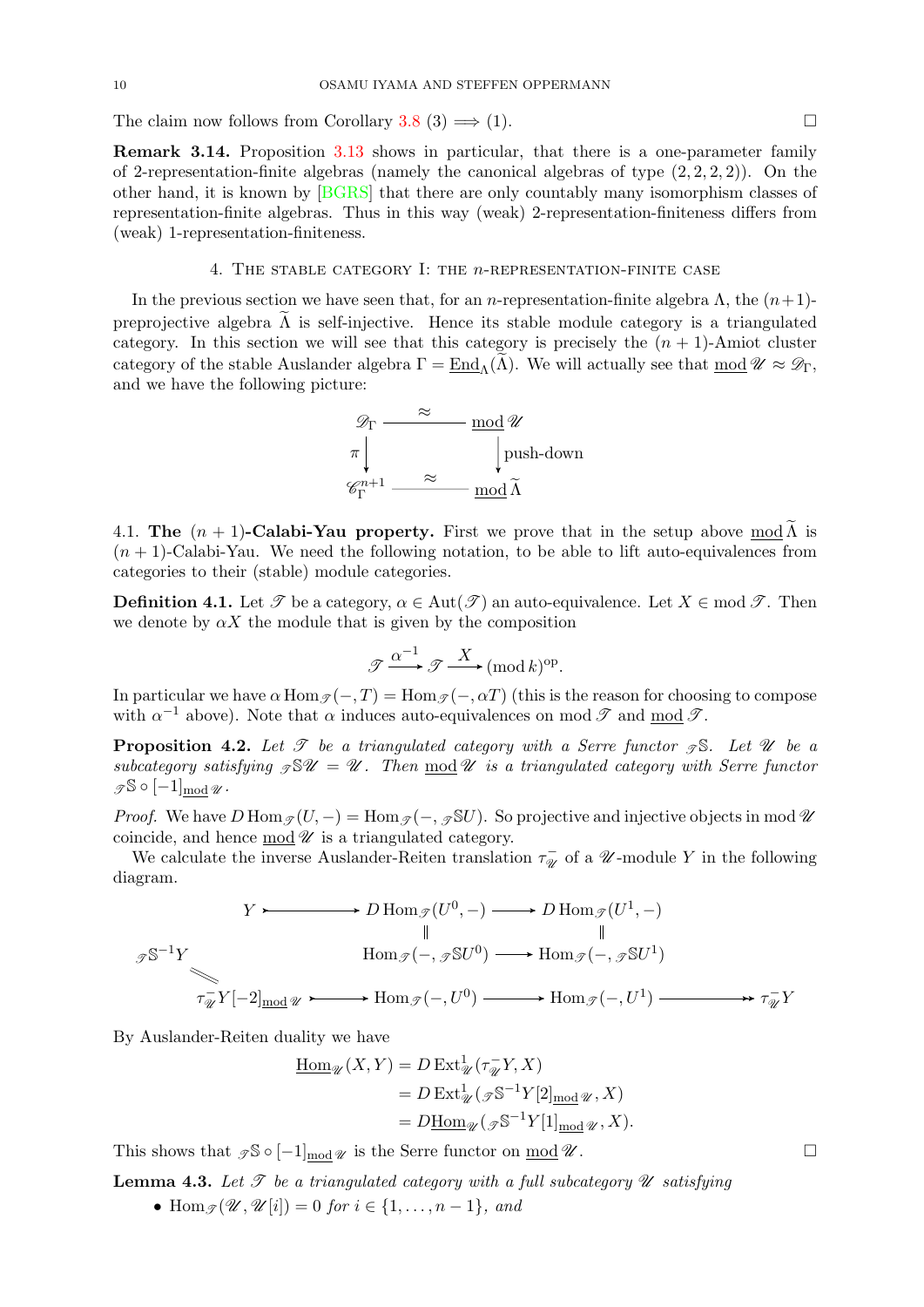•  $\mathscr{U}[n] = \mathscr{U}.$ Any triangles



with  $U_i \in \mathcal{U}$  give rise to a long exact sequence

$$
\begin{array}{c}\n\cdots \longrightarrow_{\mathscr{T}}(-,U_0[-n]) \xrightarrow{d_{-1}} \\
\hline\n\searrow_{\mathscr{T}}(-,U_{n+1}) \longrightarrow_{\mathscr{T}}(-,U_n) \longrightarrow \cdots \longrightarrow_{\mathscr{T}}(-,U_0) \longrightarrow \\
\hline\n\searrow_{\mathscr{T}}(-,U_{n+1}[n]) \longrightarrow_{\mathscr{T}}(-,U_n[n]) \longrightarrow \cdots\n\end{array}
$$

in mod  $\mathscr{U}$ , with Im  $d_\ell = \text{Hom}_{\mathscr{T}}(-, X_1[\ell n + 1]).$ 

Proof. By the existence of the triangles in the lemma we have

$$
X_{n-1} \in \mathcal{U} * \mathcal{U}[1]
$$
\n
$$
X_{n-2} \in \mathcal{U} * \mathcal{U}[1] * \mathcal{U}[2]
$$
\n
$$
\vdots
$$
\n
$$
X_i \in \mathcal{U} * \mathcal{U}[1] * \cdots * \mathcal{U}[n-i]
$$
\n
$$
X_i \in \mathcal{U} * \mathcal{U}[1] * \cdots * \mathcal{U}[n-i]
$$
\n
$$
X_i \in \mathcal{U}[-i] * \mathcal{U}[-i+1] * \cdots * \mathcal{U}[n]
$$

By the left inclusion above we have  $\text{Hom}_{\mathscr{T}}(\mathscr{U}, X_i[1]) = 0$  for  $i \geq 2$ . By the right inclusion, and since  $\mathscr{U} = \mathscr{U}[n]$ , we have  $\text{Hom}_{\mathscr{T}}(\mathscr{U}, X_i[-1]) = 0$  for  $i \leq n-2$ . Hence for  $i \in \{2, ..., n-1\}$  we obtain a short exact sequence of  $\mathcal U$ -modules

$$
\underbrace{\mathscr{F}(\text{--}, X_{i-1}[\text{--}1])}_{=0} \longrightarrow \underbrace{\mathscr{F}(\text{--}, X_i) \longrightarrow \mathscr{F}(\text{--}, U_i) \longrightarrow \mathscr{F}(\text{--}, X_{i-1}) \longrightarrow \underbrace{\mathscr{F}(\text{--}, X_i[1])}_{=0}.
$$

The leftmost and rightmost triangle give rise to exact sequences

$$
\mathcal{J}(-, X_{n-1}[-1]) \longrightarrow \mathcal{J}(-, U_{n+1}) \longrightarrow \mathcal{J}(-, U_n) \longrightarrow \mathcal{J}(-, X_{n-1}), \text{ and}
$$

$$
\mathcal{J}(-, X_1) \longrightarrow \mathcal{J}(-, U_1) \longrightarrow \mathcal{J}(-, U_0) \longrightarrow \mathcal{J}(-, X_1[1]).
$$

Thus we have an exact sequence

 $g(-, X_{n-1}[-1]) \rightarrow g(-, U_{n+1}) \rightarrow g(-, U_n) \rightarrow \cdots \rightarrow g(-, U_1) \rightarrow g(-, U_0) \rightarrow g(-, X_1[1]).$ Similarly (since  $\mathscr{U} = \mathscr{U}[\ell n]$ ) we get an exact sequence

$$
(\neg X_{n-1}[\ell n-1]) \rightarrow \mathcal{F}(\neg U_{n+1}[\ell n]) \rightarrow \cdots \rightarrow \mathcal{F}(\neg U_0[\ell n]) \rightarrow \mathcal{F}(\neg X_1[\ell n+1])
$$

for any  $\ell \in \mathbb{Z}$ . Now note that

T

$$
{}_{\mathscr{T}}(-,X_{n-1}[n\ell-1]) \cong {}_{\mathscr{T}}(-,X_{n-2}[n\ell-2]) \cong \cdots \cong {}_{\mathscr{T}}(-,X_1[\underbrace{n\ell-(n-1)}_{=n(\ell-1)+1}])
$$

on  $\mathscr U$ . Hence we obtain the long exact sequence of the lemma by concatenating the exact sequences above.  $\Box$ 

<span id="page-10-0"></span>**Proposition 4.4.** Let  $\mathcal T$  be a triangulated category, and let  $\mathcal U$  be an n-cluster tilting subcategory of  $\mathscr T$ , satisfying  $\mathscr U[n] = \mathscr U$ . Then we have  $[n+2]_{\text{mod } \mathscr U} = [n]_{\mathscr T}$  on  $\text{mod } \mathscr U$ .

*Proof.* By Lemma [3.10](#page-7-1) any object in mod  $\mathscr U$  is of the form  $\text{Hom}_{\mathscr I}(-, X)$  for some  $X \in \mathscr U$  \*  $\mathscr{U}[1]$ . Choose a triangle  $U_1 \rightarrow U_0 \rightarrow X \rightarrow U_1[1]$  with  $U_i \in \mathscr{U}$ . Also taking triangles as in Proposition [2.15](#page-4-2) for  $X[-1]$  we obtain a sequence of triangles as in Lemma [4.3.](#page-9-2) Now the claim follows from the long exact sequence in Lemma [4.3.](#page-9-2)  $\Box$ 

<span id="page-10-1"></span>**Theorem 4.5.** Let  $\mathcal T$  be a triangulated category with an n-cluster tilting subcategory  $\mathcal U$  satisfying  $\mathscr{U}[n] = \mathscr{U}$ . Then  $\underline{\text{mod}} \mathscr{U}$  is a triangulated category, and  $\underline{\text{mod}} \mathscr{U} \text{S}_{n+1} = \mathscr{I} \mathbb{S}_n$  on  $\underline{\text{mod}} \mathscr{U}$ .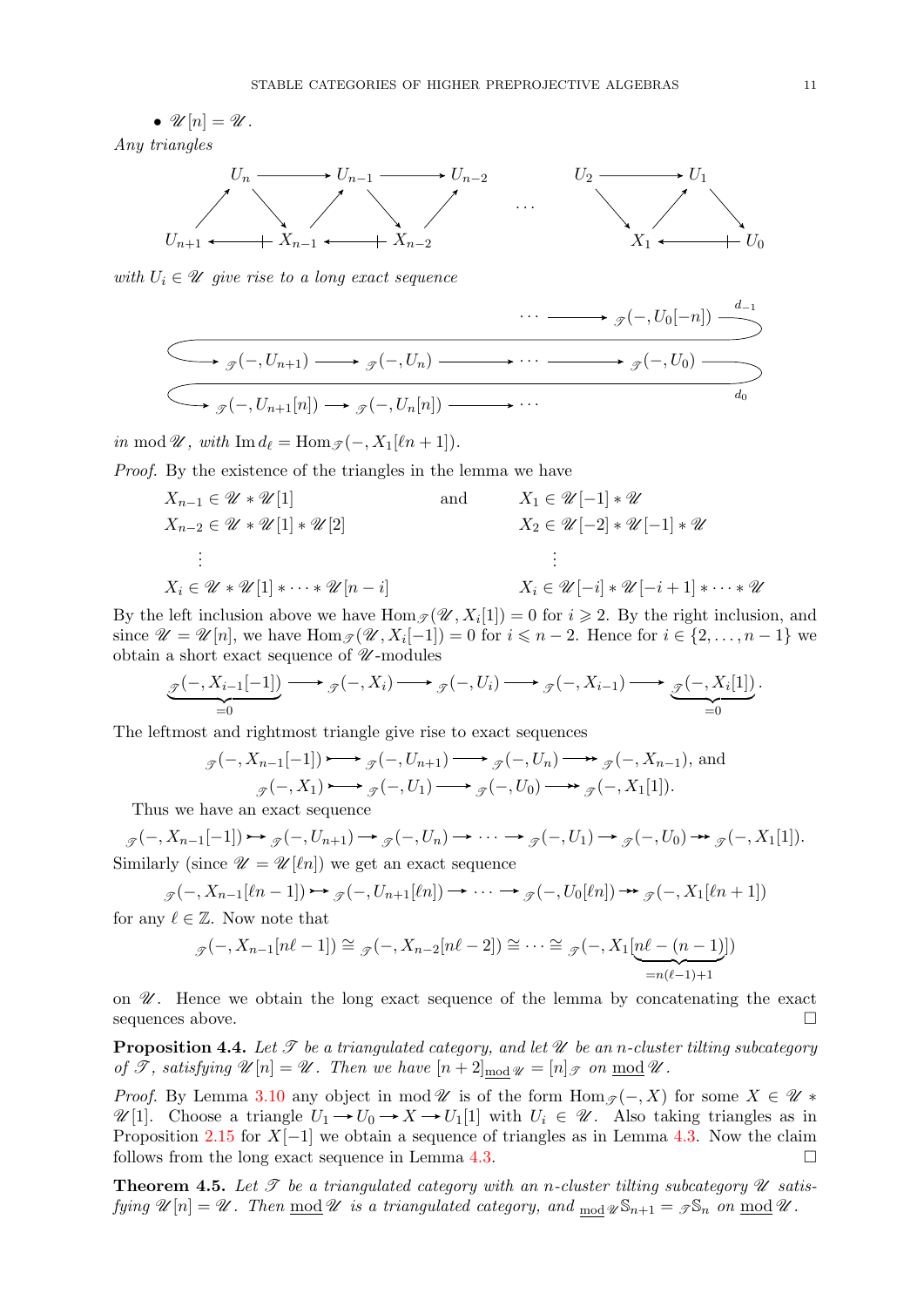Proof. We have

$$
\underline{\text{mod}} \mathscr{U}^{\mathbb{S}} \circ [-n-1]_{\underline{\text{mod}}} \mathscr{U} = \mathscr{I}^{\mathbb{S}} \circ [-n-2]_{\underline{\text{mod}}} \mathscr{U}
$$
 (by Proposition 4.2)  

$$
= \mathscr{I}^{\mathbb{S}} \circ [-n] \mathscr{I}
$$
 (by Proposition 4.4).  $\square$ 

We have the following analogous result to [\[KR\]](#page-37-3) for the case  $n = 2$ .

<span id="page-11-1"></span>**Corollary 4.6.** Let  $\mathscr T$  be an n-Calabi-Yau triangulated category with an n-cluster tilting subcategory  $\mathscr U$ . Assume  $\mathscr U = \mathscr U[n]$ . Then mod  $\mathscr U$  is  $(n+1)$ -Calabi-Yau.

*Proof.* Since  $\mathscr T$  is n-Calabi-Yau, we have  $\mathscr S \mathbb{S}_n = 1$  on  $\mathscr T$ . By Theorem [4.5,](#page-10-1) we have  $\text{mod } \mathscr U \mathbb{S}_{n+1} =$  $\mathcal{I}_n = 1$  on  $\text{mod } \mathcal{U}$ . Thus  $\text{mod } \mathcal{U}$  is  $(n + 1)$ -Calabi-Yau.

<span id="page-11-0"></span>4.2. A tilting object in mod  $\mathcal{U}$ . In the rest of this section, let  $\Lambda$  be an *n*-representation-finite algebra, which is not semisimple. Recall that the Λ-module  $\widetilde{\Lambda}$  is the unique basic *n*-cluster tilting object in mod Λ. We denote by  $\Lambda_P$  (respectively,  $\Lambda_I$ ) the maximal direct summand of  $\Lambda$ (as a  $\Lambda$ -module) without non-zero projective (respectively, injective) direct summands.

For an algebra Γ, we denote by  $\hat{\Gamma}$  the *repetitive category* of Γ (see [\[Hap\]](#page-36-24)).

<span id="page-11-2"></span>**Theorem 4.7.** Let  $\Gamma = \text{End}_{\Lambda}(\tilde{\Lambda})$  be the stable n-Auslander algebra of  $\Lambda$ . Then we have  $\mathcal{U} \approx \hat{\Gamma}$ .

In the proof we will use the following piece of notation.

Notation 4.8. As in [\[Rin1\]](#page-37-4), for full subcategories  $\mathscr A$  and  $\mathscr B$  of an additive category  $\mathscr T$  we denote by  $\mathscr{A} \vee \mathscr{B}$  the full subcategory whose objects are direct sums of an object in  $\mathscr{A}$  and an object in  $\mathscr{B}$ .

We start by proving the following observation.

### <span id="page-11-3"></span>Lemma 4.9.

$$
\mathscr{U} = \bigvee_{i \in \mathbb{Z}} \operatorname{add} \mathbb{S}^i \widetilde{\Lambda}_P.
$$

*Proof.* For simplicity we set  $\mathcal{U}' := \bigvee_{i \in \mathbb{Z}} \text{add } \mathbb{S}^i \tilde{\Lambda}_P$ . Since, by Theorem [2.21\(](#page-5-1)2) we have  $\tilde{\Lambda}_P \in \mathcal{U}$ , and by Theorem [3.1](#page-6-4) we have  $\mathcal{V} = \mathcal{U}$  we clearly have  $\mathcal{U}' \subseteq \mathcal{U}$ . Hence it only remains to show that  $\mathscr{U} \subseteq \mathscr{U}'$ . Since  $\mathscr{U} = \bigvee_{i \in \mathbb{Z}} \text{add } \mathbb{S}_n^i \Lambda$  by definition, we only have to show

- (1)  $\Lambda \in \mathscr{U}'$ ,
- (2)  $\mathbb{S}_n^{\pm 1} \mathscr{U}' \subseteq \mathscr{U}'$ , or, equivalently, that  $\mathbb{S}_n^{\pm 1} \widetilde{\Lambda}_P \in \mathscr{U}'$ .

To show (1) we first decompose  $\Lambda = Q \oplus Q'$ , where Q is the sum of all indecomposable projective  $\Lambda$ -modules P such that  $\mathbb{S}^i P$  is a projective  $\Lambda$ -module for any  $i \geq 0$ . Then S induces an autoequivalence of add Q, and therefore  $\mathbb{S}^i Q \in \text{add } Q \,\forall i \in \mathbb{Z}$ . In particular Q is a projective and injective  $\Lambda$ -module. Since  $\Lambda$  is not self-injective, we have  $Q' \neq 0$ . We have  $\text{Hom}_{\mathscr{D}_{\Lambda}}(Q', Q)$  $\text{Hom}_{\mathscr{D}_{\Lambda}}(\mathbb{S}^i Q', \mathbb{S}^i Q) = 0$  for  $i \ll 0$  by Proposition [2.20.](#page-5-4) Similarly we have  $\text{Hom}_{\mathscr{D}_{\Lambda}}(\widetilde{Q}, Q') = 0$ . Since  $\Lambda$  is connected this means  $Q = 0$ . Hence, for any indecomposable projective  $\Lambda$ -module P, there is  $i > 0$  such that  $\mathbb{S}^i P \notin \text{add}\,\Lambda$ . For the minimal such i we have  $\mathbb{S}^i P$  is an injective non-projective Λ-module, and hence  $\mathbb{S}^i P \in \text{add } \widetilde{\Lambda}_P$ . This proves (1).

It follows that also  $\widetilde{\Lambda} = \Lambda \oplus \widetilde{\Lambda}_P \in \mathscr{U}'$ , and hence that  $\Lambda[n] \in \text{add}\,\mathbb{S}\widetilde{\Lambda} \subseteq \mathscr{U}'$ . Now claim (2) follows, since

$$
\mathbb{S}_n \widetilde{\Lambda}_P = \widetilde{\Lambda}_I \in \text{add} \,\widetilde{\Lambda} \subseteq \mathscr{U}', \text{ and}
$$
  

$$
\mathbb{S}_n^{-1} \widetilde{\Lambda}_P \in \text{add} \,\mathbb{S}_n^{-1} \widetilde{\Lambda} = \text{add}(\mathbb{S}_n^{-1} \widetilde{\Lambda}_I \oplus \mathbb{S}_n^{-1} D \Lambda) = \text{add}(\widetilde{\Lambda}_P \oplus \Lambda[n]) \subseteq \mathscr{U}'.
$$

.

*Proof of Theorem [4.7.](#page-11-2)* Since  $\text{Hom}_{\Lambda}(\widetilde{\Lambda}_P, \Lambda) = 0$  by Proposition [2.20\(](#page-5-4)2), we have  $\Gamma = \text{End}_{\Lambda}(\widetilde{\Lambda}) =$  $\text{End}_{\Lambda}(\tilde{\Lambda}_P).$ 

By Lemma [4.9,](#page-11-3) we only have to show that

$$
\operatorname{Hom}_{\mathscr{D}}(\widetilde{\Lambda}_P, \mathbb{S}^i(\widetilde{\Lambda}_P)) = \left\{ \begin{array}{ll} 0 & i < 0 \\ \operatorname{End}_{\Lambda}(\widetilde{\Lambda}_P) & i = 0 \\ D \operatorname{End}_{\Lambda}(\widetilde{\Lambda}_P) & i = 1 \\ 0 & i > 1 \end{array} \right.
$$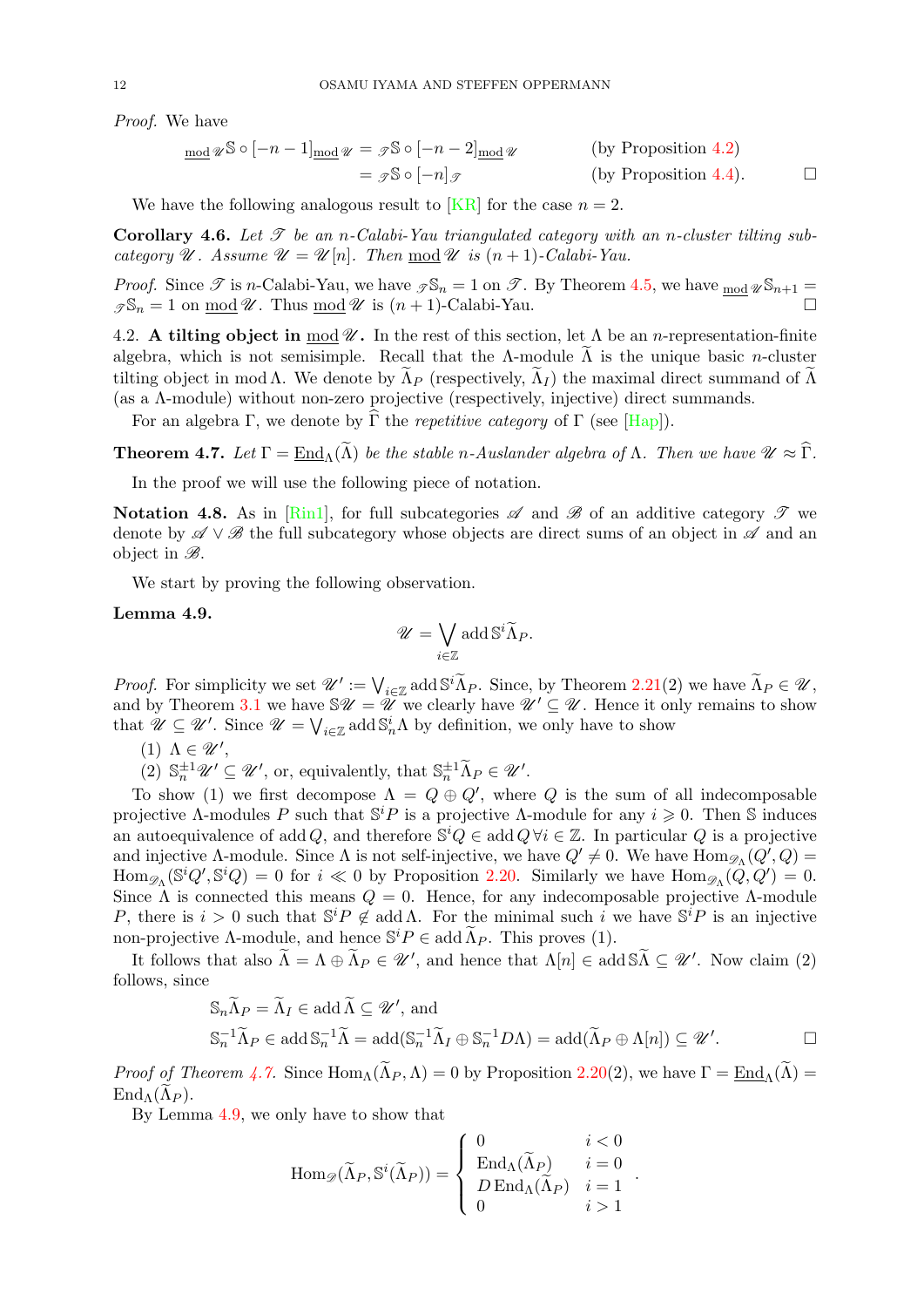The second line is clear, the third follows immediately from the definition of S. To show the other lines, note that  $\mathbb{S}^{-1} \mathscr{D}^{\geq n} \subseteq \mathscr{D}^{\geq n}$ , and  $\mathbb{S} \mathscr{D}^{\leq n} \subseteq \mathscr{D}^{\leq n}$ . From

$$
\mathbb{S}^{-1}\widetilde{\Lambda}_P \in \operatorname{add}\nolimits \mathbb{S}^{-1}\widetilde{\Lambda} = \operatorname{add}\nolimits (\mathbb{S}^{-1}D\Lambda \oplus \mathbb{S}^{-1}\widetilde{\Lambda}_I) = \operatorname{add}\nolimits (\Lambda \oplus \widetilde{\Lambda}_P[-n]),
$$

we have inductively

$$
\mathbb{S}^i \widetilde{\Lambda}_P \in (\text{add}\,\Lambda) \vee \mathscr{D}^{\geq n}
$$

for any  $i < 0$ . Thus we have the first line.

From

$$
\mathbb{S}^2 \widetilde{\Lambda}_P = \mathbb{S} \widetilde{\Lambda}_I[n] \in \operatorname{add} \mathbb{S}(\Lambda \oplus \widetilde{\Lambda}_P)[n] \subseteq \operatorname{add}(D\Lambda[n]) \vee \mathscr{D}^{\leq -2n},
$$

we have inductively

$$
\mathbb{S}^i \widetilde{\Lambda}_P \in \text{add } D\Lambda[n] \vee \mathscr{D}^{\leq -2n}
$$

for any  $i > 1$ . Thus, since gl.dim  $\Lambda \leq n$ , we have the last line.

Our main motivation for looking at the repetitive category is that, by [\[Hap\]](#page-36-24), it is closely related to the derived category. Hence we obtain the following immediate consequence of Theorem [4.7.](#page-11-2) Here we denote by R: mod  $\Gamma = \text{mod}(\text{add }\Lambda_P) \hookrightarrow \text{mod }\mathcal{U}$  the inclusion induced by the projection  $\mathscr{U} \to \text{add}_{\Lambda} \widetilde{\Lambda}_{P}$ . Since R is exact it induces a functor  $\mathscr{D}_{\Gamma} \to \mathscr{D}_{\mathscr{U}}$ , which will also be denoted by R.

**Corollary 4.10.** (1) In the situation of Theorem  $\angle 7$  we have

$$
\underline{\text{mod}}\ \mathscr{U} \approx \mathscr{D}_{\Gamma}.
$$

- (2) The equivalence in (1) can be chosen to be the composition of the functor R:  $\mathcal{D}_{\Gamma} \rightarrow \mathcal{D}_{\mathcal{U}}$ and the projection from  $\mathscr{D}_{\mathscr{U}}$  onto  $\text{mod } \mathscr{U}$ .
- *Proof.* (1) By Theorem [4.7](#page-11-2) we have  $\text{mod } \mathcal{U} \approx \text{mod } \widehat{\Gamma}$ . Since gl.dim  $\Gamma \leq n + 1 < \infty$  by Theorem [2.23,](#page-5-5) we have mod  $\widehat{\Gamma} \approx \mathscr{D}_{\Gamma}$  by [\[Hap\]](#page-36-24).
	- (2) Under the equivalence mod  $\widehat{\Gamma} \approx$  mod  $\mathscr U$  given by Theorem [4.7,](#page-11-2) Γ corresponds to RΓ. It is a general fact for repetitive categories that  $\Gamma$  is a tilting object in mod  $\widehat{\Gamma}$ . Thus our composed functor  $\mathscr{D}_{\Gamma} \to \mathscr{D}_{\mathscr{U}} \to \text{mod } \mathscr{U}$  sends the tilting object  $\Gamma \in \mathscr{D}_{\Gamma}$  to the tilting object  $R\Gamma \in \text{mod } \mathscr{U}$ , hence is an equivalence.

As an application for the case  $n = 1$ , we have the following results, which show a surprising commutativity of mod – and  $\widehat{\mathcal{P}}$ , and of mod – and  $\mathscr{D}_-$ .

**Corollary 4.11.** (1) Let  $\Lambda$  be a representation-finite hereditary algebra. The we have equivalences

 $\mod \widehat{\Lambda} \approx \widehat{\mod \Lambda}$  and  $\mod \mathscr{D}_{\Lambda} \approx \mathscr{D}_{\mod \Lambda}$ .

(2) Let  $\Lambda$  and  $\Lambda'$  be representation-finite hereditary algebras. If  $\Lambda$  and  $\Lambda'$  are derived equivalent, then their stable Auslander algebras are derived equivalent.

*Proof.* (1) By  $[Hap]$  and Theorem [4.7,](#page-11-2) we have

$$
\underline{\text{mod}}\,\widehat{\Lambda}\approx\mathscr{D}_{\Lambda}\approx\mathscr{U}\approx\widehat{\underline{\text{mod}}\,\Lambda}.
$$

The second equivalence now follows from Corollary [4.10.](#page-0-1)

 $(2)$  By  $(1)$  we have

$$
\mathscr{D}_{\text{mod }\Lambda}\approx \text{mod }\mathscr{D}_{\Lambda}\approx \text{mod }\mathscr{D}_{\Lambda'}\approx \mathscr{D}_{\text{mod }\Lambda'}.
$$

One can show the corresponding statement to  $(2)$  above for *n*-representation-finite algebras. see  $[Lad1]$ . Notice that  $(2)$  above is not valid if we replace "stable Auslander algebras" by "Auslander algebras".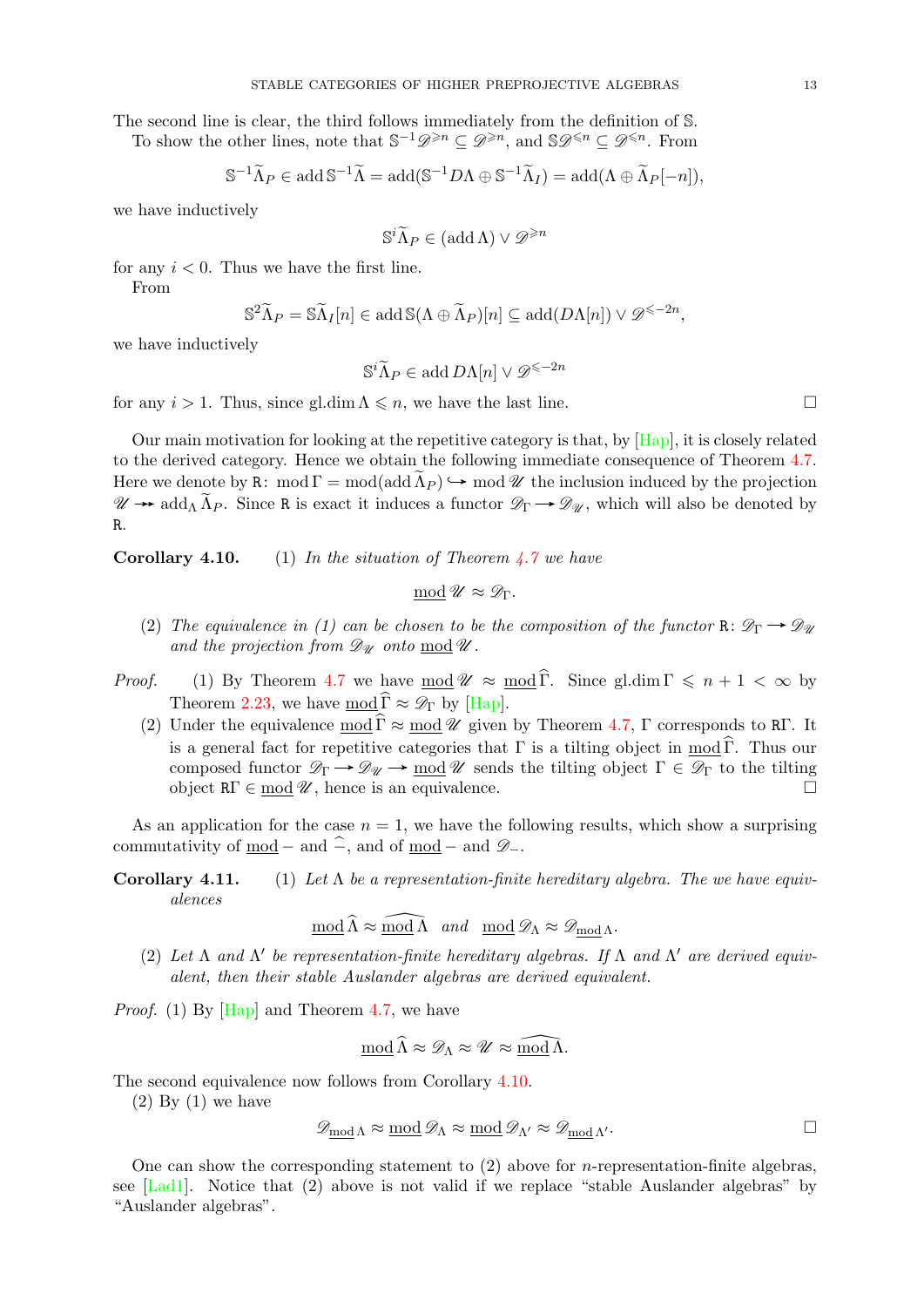<span id="page-13-0"></span>4.3. The  $(n+1)$ -Amiot cluster category and  $\text{mod }\widetilde{\Lambda}$ . Since, by construction,  $\mathscr U$  is a covering of add  $\pi\Lambda$ , we have an exact push-down functor mod  $\mathscr{U} \to \text{mod}(\text{add }\pi\Lambda) = \text{mod }\widetilde{\Lambda}$ . It maps projectives to projectives, so it also induces a push-down functor mod  $\mathscr{U} \to \text{mod }\Lambda$ . The aim of this subsection is to show that the upper equivalence in the following diagram (which we found in Corollary [4.10\)](#page-0-1) induces the lower equivalence.

$$
\mathcal{D}_{\Gamma} \xrightarrow{\approx} \mod \mathcal{U}
$$
\n
$$
\pi \downarrow \qquad \qquad \downarrow \text{push-down}
$$
\n
$$
\mathcal{C}_{\Gamma}^{n+1} \xrightarrow{\approx} \mod \widetilde{\Lambda}
$$

In particular this will show that mod  $\widetilde{\Lambda}$  is equivalent to the  $(n+1)$ -Amiot cluster category of Γ, and hence has an  $(n + 1)$ -cluster tilting object.

Our first task is to construct a functor  $\mathcal{C}_{\Gamma}^{n+1} \to \text{mod }\tilde{\Lambda}$ . We use the universal property of the  $(n+1)$ -Amiot cluster category (see Appendix [A,](#page-31-0) in particular Theorem [A.20\)](#page-34-1).

Clearly  $\widetilde{\Lambda}_P$  is an ideal of  $\widetilde{\Lambda}$ , hence in particular a  $\widetilde{\Lambda} \otimes_k \widetilde{\Lambda}^{\text{op}}$ -module. Since  $\Lambda$  is a subalgebra of  $\widetilde{\Lambda}$ , the right action of  $\widetilde{\Lambda}$  on  $\widetilde{\Lambda}_P$  gives a k-algebra homomorphism

<span id="page-13-1"></span>
$$
\widetilde{\Lambda} \longrightarrow \operatorname{End}_{\Lambda}(\widetilde{\Lambda}_P) = \Gamma,
$$

and hence a functor

(4.2)

(4.1)  $\qquad \qquad \text{proj } \widetilde{\Lambda} \longrightarrow \text{proj } \Gamma.$ 

We denote by  $A: \mathscr{D}_{\Gamma} \longrightarrow \mathscr{D}_{\widetilde{\Lambda}}$  the induced restriction functor.

<span id="page-13-3"></span>Lemma 4.12. We have the following commutative diagram:

$$
\mathscr{D}_{\Gamma} \xrightarrow{\qquad R \qquad \qquad } \mathscr{D}_{\mathscr{U}} \longrightarrow \mathscr{D}_{\widetilde{\Lambda}} \longrightarrow \mathscr{D}_{\widetilde{\Lambda}} \longrightarrow \mathscr{D}_{\widetilde{\Lambda}} \longrightarrow \mathscr{D}_{\widetilde{\Lambda}} \longrightarrow \mathscr{D}_{\widetilde{\Lambda}} \longrightarrow \mathscr{D}_{\widetilde{\Lambda}} \longrightarrow \mathscr{D}_{\widetilde{\Lambda}} \longrightarrow \mathscr{D}_{\widetilde{\Lambda}} \longrightarrow \mathscr{D}_{\widetilde{\Lambda}} \longrightarrow \mathscr{D}_{\widetilde{\Lambda}} \longrightarrow \mathscr{D}_{\widetilde{\Lambda}} \longrightarrow \mathscr{D}_{\widetilde{\Lambda}} \longrightarrow \mathscr{D}_{\widetilde{\Lambda}} \longrightarrow \mathscr{D}_{\widetilde{\Lambda}} \longrightarrow \mathscr{D}_{\widetilde{\Lambda}} \longrightarrow \mathscr{D}_{\widetilde{\Lambda}} \longrightarrow \mathscr{D}_{\widetilde{\Lambda}} \longrightarrow \mathscr{D}_{\widetilde{\Lambda}} \longrightarrow \mathscr{D}_{\widetilde{\Lambda}} \longrightarrow \mathscr{D}_{\widetilde{\Lambda}} \longrightarrow \mathscr{D}_{\widetilde{\Lambda}} \longrightarrow \mathscr{D}_{\widetilde{\Lambda}} \longrightarrow \mathscr{D}_{\widetilde{\Lambda}} \longrightarrow \mathscr{D}_{\widetilde{\Lambda}} \longrightarrow \mathscr{D}_{\widetilde{\Lambda}} \longrightarrow \mathscr{D}_{\widetilde{\Lambda}} \longrightarrow \mathscr{D}_{\widetilde{\Lambda}} \longrightarrow \mathscr{D}_{\widetilde{\Lambda}} \longrightarrow \mathscr{D}_{\widetilde{\Lambda}} \longrightarrow \mathscr{D}_{\widetilde{\Lambda}} \longrightarrow \mathscr{D}_{\widetilde{\Lambda}} \longrightarrow \mathscr{D}_{\widetilde{\Lambda}} \longrightarrow \mathscr{D}_{\widetilde{\Lambda}} \longrightarrow \mathscr{D}_{\widetilde{\Lambda}} \longrightarrow \mathscr{D}_{\widetilde{\Lambda}} \longrightarrow \mathscr{D}_{\widetilde{\Lambda}} \longrightarrow \mathscr{D}_{\widetilde{\Lambda}} \longrightarrow \mathscr{D}_{\widetilde{\Lambda}} \longrightarrow \mathscr{D}_{\widetilde{\Lambda}} \longrightarrow \mathscr{D}_{\widetilde{\Lambda}} \longrightarrow \mathscr{D}_{\widetilde{\Lambda}} \longrightarrow \mathscr{D}_{\widetilde{\Lambda}} \longrightarrow \mathscr{D}_{\widetilde{\Lambda}} \longrightarrow \mathscr{D}_{\widetilde{\Lambda}} \longrightarrow \mathscr{D}_{\widetilde{\Lambda}} \longrightarrow \mathscr{D}_{\widetilde{\Lambda}} \longrightarrow \mathscr{D}_{\widetilde{\Lambda}} \longrightarrow \mathscr{D}_{\widetilde{\Lambda}} \longrightarrow \mathscr
$$

*Proof.* The push-down functor  $\mathscr{D}_{\mathscr{U}} \longrightarrow \mathscr{D}_{\tilde{\Lambda}}$  is induced by the functor

proj 
$$
\widetilde{\Lambda} \longrightarrow
$$
 Add  $\mathscr{U}$   
 $\widetilde{\Lambda} \longmapsto \bigoplus_{i \in \mathbb{Z}} S_n^i \Lambda$ ,

where Add W is the smallest full subcategory of  $D(\text{Mod }\Lambda)$  containing W and closed under arbitrary direct sums. Recall that the functor R is induced by the projection functor  $\mathcal{U} \rightarrow \text{add}_{\Lambda} \widetilde{\Lambda}_{P}$ . The composition of these functors

$$
\operatorname{proj}\nolimits \widetilde{\Lambda} \longrightarrow \operatorname{Add}\nolimits \mathscr{U} \longrightarrow \operatorname{Add}\nolimits_{\Lambda} \widetilde{\Lambda}_P = \operatorname{Proj}\nolimits \Gamma
$$

coincides with the functor in  $(4.1)$ . Thus we have the commutativity.

We have the following commutative diagram.

<span id="page-13-2"></span>

We will find a triangle functor  $H: \mathcal{C}_{\Gamma}^{n+1} \to \text{mod }\tilde{\Lambda}$  making  $(4.2)$  $(4.2)$  commutative. We need the following observation.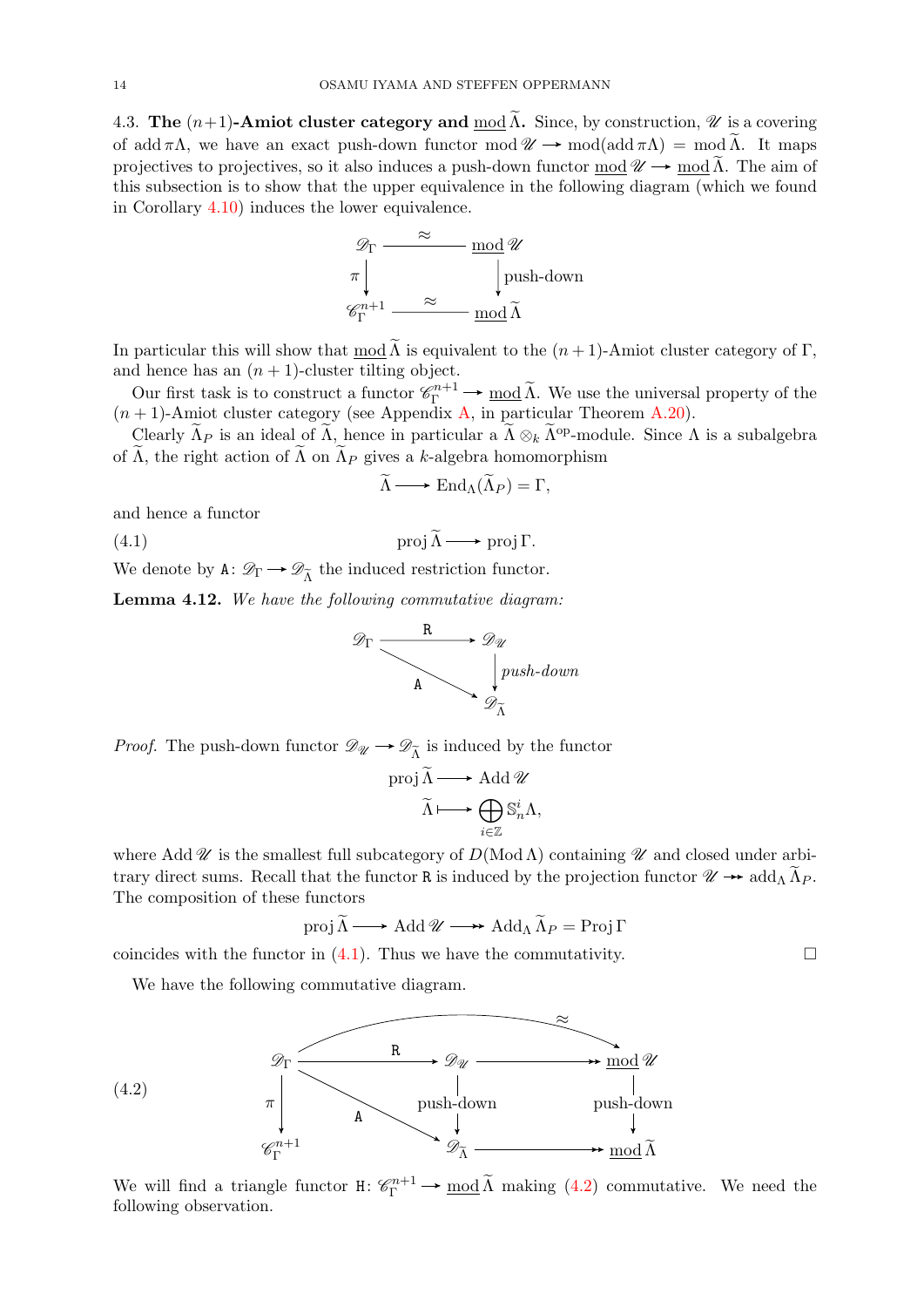<span id="page-14-2"></span>Proposition 4.13. In the setup above there is a triangle

$$
X \longrightarrow A(D\Gamma[-n-1]) \longrightarrow A(\Gamma) \longrightarrow X[1]
$$

in  $\mathscr{D}_{\tilde{\Lambda}\otimes_k\Gamma^{\mathrm{op}}}$ , such that the image of X under the forgetful functor  $\mathscr{D}_{\tilde{\Lambda}\otimes_k\Gamma^{\mathrm{op}}}\to \mathscr{D}_{\tilde{\Lambda}}$  belongs to perf  $\widetilde{\Lambda}$ . (Note that  $A(\Gamma)$  and  $A(D\Gamma)$  are naturally  $\widetilde{\Lambda} \otimes_k \Gamma^{op}\text{-modules}$ , where the right  $\Gamma\text{-module}$ structure comes from the natural action on  $\Gamma$  and  $D\Gamma$ , respectively.)

Proof. Note that

$$
\mathbf{A}(\Gamma) = \text{Hom}_{\Lambda}(\widetilde{\Lambda}_P, \widetilde{\Lambda}_P) = \text{Hom}_{\Lambda}(\tau_n^-\widetilde{\Lambda}, \widetilde{\Lambda}_P) = D \text{Ext}^n_{\Lambda}(\widetilde{\Lambda}_P, \widetilde{\Lambda})
$$

as  $\tilde{\Lambda} \otimes_k \Gamma^{\text{op}}$ -modules, and similarly

$$
\mathbf{A}(D\Gamma[-n-1]) = D \operatorname{Hom}_{\Lambda}(\widetilde{\Lambda}_P, \widetilde{\Lambda}_P)[-n-1] = D \operatorname{Hom}_{\Lambda}(\widetilde{\Lambda}_P, \widetilde{\Lambda})[-n-1].
$$

Since  $R$  Hom<sub>Λ</sub>( $\Lambda$ *P*,  $\Lambda$ ) is concentrated in degrees 0 and (-*n*) we have a triangle

$$
D \operatorname{Ext}_{\Lambda}^{n}(\widetilde{\Lambda}_{P},\widetilde{\Lambda})[n] \longrightarrow DR \operatorname{Hom}_{\Lambda}(\widetilde{\Lambda}_{P},\widetilde{\Lambda}) \longrightarrow \underbrace{D \operatorname{Hom}_{\Lambda}(\widetilde{\Lambda}_{P},\widetilde{\Lambda})}_{=\mathbf{A}(D\Gamma)} \longrightarrow \underbrace{D \operatorname{Ext}_{\Lambda}^{n}(\widetilde{\Lambda}_{P},\widetilde{\Lambda})}_{=\mathbf{A}(\Gamma)}[n+1]
$$

in  $\mathscr{D}_{\widetilde{\Lambda}\otimes_k\Gamma^{\mathrm{op}}}$ . It remains to show that  $DR\operatorname{Hom}_{\Lambda}(\widetilde{\Lambda}_P, \widetilde{\Lambda}) \in \operatorname{perf} \widetilde{\Lambda}$ . We have  $\widetilde{\Lambda}_P \in \operatorname{perf} \Lambda$  since gl.dim  $\tilde{\Lambda} < \infty$ , so in  $\mathscr{D}_{\tilde{\Lambda}}$  we have

$$
DR\operatorname{Hom}_{\Lambda}(\widetilde{\Lambda}_{P}, \widetilde{\Lambda}) \in \operatorname{thick} DR\operatorname{Hom}_{\Lambda}(\Lambda, \widetilde{\Lambda})
$$

$$
= \operatorname{thick} D\widetilde{\Lambda} = \operatorname{perf} \widetilde{\Lambda}
$$

Using the universal property of  $(n + 1)$ -Amiot cluster categories we have the following consequence of Proposition [4.13.](#page-14-2)

**Proposition 4.14.** There is a triangle functor  $H: \mathcal{C}_{\Gamma}^{n+1} \to \text{mod }\tilde{\Lambda}$  making Diagram [\(4.2\)](#page-13-2) commutative.

*Proof.* This follows from the universal property of the  $(n+1)$ -Amiot cluster category and Propo-sition [4.13](#page-14-2) above. We will give details on the proof in Appendix  $A$ , since this requires a lot of background on DG categories, which is not closely related to the main subjects of this paper.  $\square$ 

Now we are ready to prove the following result.

<span id="page-14-0"></span>**Theorem 4.15.** The functor  $H: \mathcal{C}_{\Gamma}^{n+1} \to \text{mod }\tilde{\Lambda}$  is an equivalence.

*Proof.* We first check that H is fully faithful on the image of  $\mathscr{D}_{\Gamma} = \text{mod } \mathscr{U}$ . Indeed, for  $X, Y \in$ mod  $\mathscr U$  we have

$$
\begin{aligned}\n\text{Hom}_{\mathscr{C}_{\Gamma}^{n+1}}(X,Y) &= \text{Hom}_{\mathscr{D}_{\Gamma}/(\mathscr{D}_{\Gamma}\mathbb{S}_{n+1})}(X,Y) \\
&= \text{Hom}_{\underline{\text{mod}}} \mathscr{U}/(\underline{\text{mod}} \mathscr{U} \mathbb{S}_{n+1})}(X,Y) \\
&= \coprod_{i \in \mathbb{Z}} \underline{\text{Hom}}_{\mathscr{U}}(X, \underline{\text{mod}} \mathscr{U} \mathbb{S}_{n+1}^{i} Y) \\
&= \coprod_{i \in \mathbb{Z}} \underline{\text{Hom}}_{\mathscr{U}}(X, \mathscr{D}_{\Lambda} \mathbb{S}_{n}^{i} Y) \qquad \text{(by Theorem 4.5)} \\
&= \underline{\text{Hom}}_{\mathscr{U}/(\mathscr{D}_{\Lambda} \mathbb{S}_{n})}(X,Y) \\
&= \tilde{\Lambda}\n\end{aligned}
$$

(here, by abuse of notation, we denote the images of  $X$  and  $Y$  in the various categories by  $X$ and  $Y$ ).

Now, since  $\mathscr{C}_{\Gamma}^{n+1}$  $\Gamma^{n+1}$  is generated as a triangulated category by the image of  $\mathscr{D}_{\Gamma}$ , the functor H is fully faithful on the entire  $\mathscr{C}_{\Gamma}^{n+1}$  $\Gamma$ .

Finally note that all simple  $\tilde{\Lambda}$ -modules are in the image of the push-down functor  $\underline{\text{mod}} \mathcal{U} \to \underline{\text{mod}} \tilde{\Lambda}$ , so they are also in the image of H. Therefore H is dense.

<span id="page-14-1"></span>Corollary 4.16. Let  $\Lambda$  be an n-representation-finite algebra.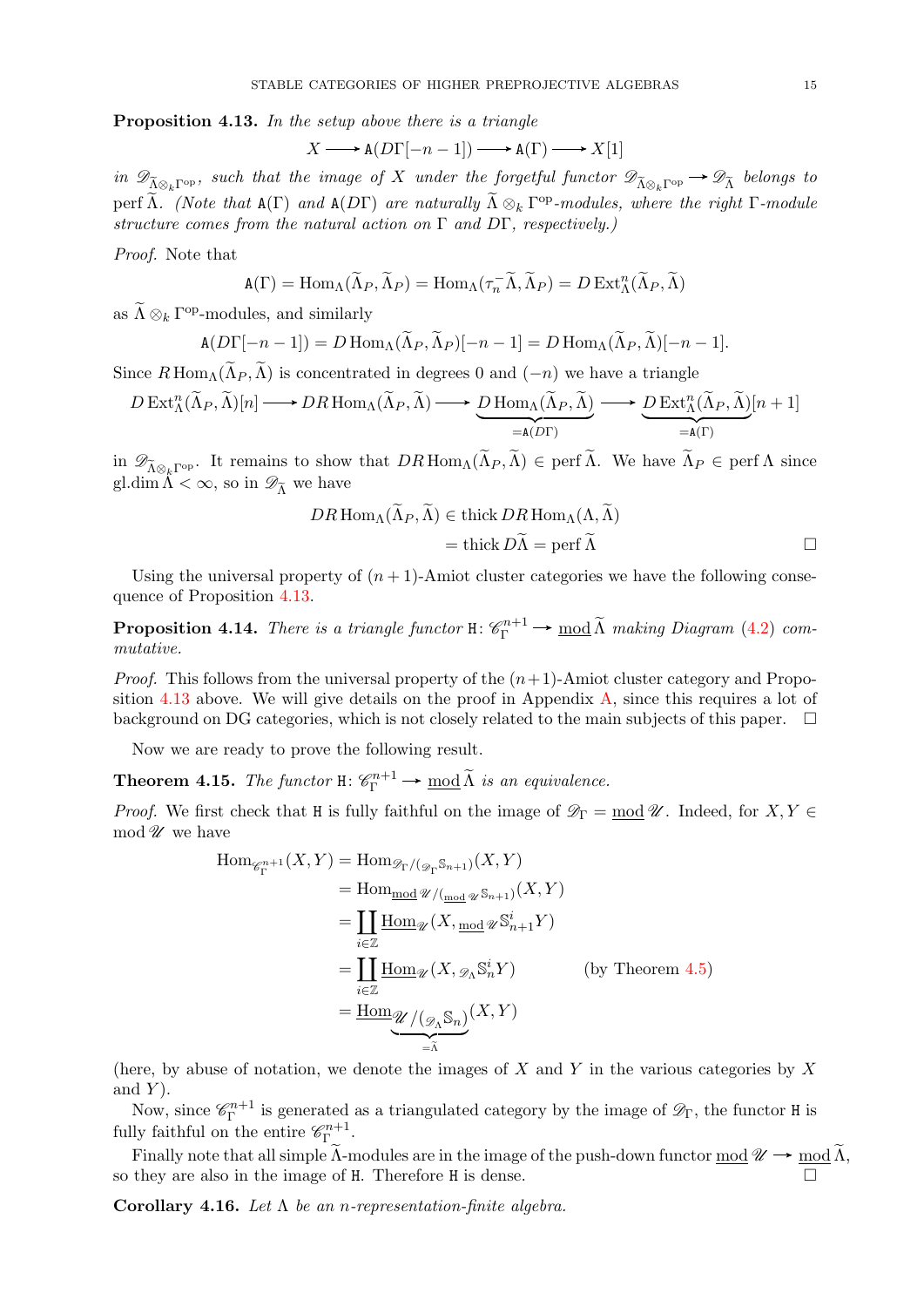- (1) The category mod  $\widetilde{\Lambda}$  is  $(n + 1)$ -Calabi-Yau triangulated with an  $(n + 1)$ -cluster tilting object.
- (2) The algebra  $\widetilde{\Lambda}$  is weakly  $(n + 1)$ -representation-finite. A cluster tilting object in mod  $\widetilde{\Lambda}$ is given by  $\text{Hom}_{\Lambda}(\Lambda, \Lambda)$ .

Proof. (1) follows immediately from Theorems [4.15](#page-14-0) and [2.17.](#page-5-6)

(2) follows from (1), since for any  $M \in \text{mod }\Lambda$ , we have that the image of M in mod  $\Lambda$  is  $(n+1)$ -cluster tilting if and only if  $M \oplus \widetilde{\Lambda}$  is  $(n+1)$ -cluster tilting in mod  $\widetilde{\Lambda}$ . By Theorem [2.17](#page-5-6) the image of  $\Gamma$  is a cluster tilting object in  $\mathscr{C}_{\Gamma}^{n+1}$  $_{\Gamma}^{2n+1}$ . By Theorem [4.15](#page-14-0)

$$
H(\Gamma) = A(\Gamma) = \text{Hom}_{\Lambda}(\Lambda_P, \Lambda_P)
$$

is an n-cluster tilting object in mod  $\widetilde{\Lambda}$ . Adding  $\widetilde{\Lambda}$  we obtain the cluster tilting object  $\text{Hom}_{\Lambda}(\widetilde{\Lambda}_P, \widetilde{\Lambda}_P) \oplus$  $\Lambda$  in mod  $\Lambda$ . Finally note that

$$
\operatorname{Hom}_{\Lambda}(\widetilde{\Lambda}_{P}, \widetilde{\Lambda}_{P}) \oplus \widetilde{\Lambda} = \underbrace{\operatorname{Hom}_{\Lambda}(\widetilde{\Lambda}_{I}, \widetilde{\Lambda}_{I})}_{\text{=Hom}_{\Lambda}(\widetilde{\Lambda}, \widetilde{\Lambda}_{I})} \oplus \operatorname{Hom}_{\Lambda}(\widetilde{\Lambda}, D\Lambda) = \operatorname{Hom}_{\Lambda}(\widetilde{\Lambda}, \widetilde{\Lambda}),
$$

so  $\text{Hom}_{\Lambda}(\widetilde{\Lambda}, \widetilde{\Lambda})$  is  $(n+1)$ -cluster tilting in mod  $\widetilde{\Lambda}$  as claimed.

Remark 4.17. In [\[Iya3,](#page-36-19) Section 6] (also see [\[IO,](#page-36-10) Section 5]), the first author described explicitly the quivers and relations of the relative n-Auslander algebra  $n$ -Aus $(Q)$  of Dynkin quivers Q. In the case of linear oriented  $A_s$  the  $(n-1)$ -Auslander algebra  $(n-1)$ -Aus $(A_s)$  is n-representation-finite, and has the n-Auslander algebra  $n$ -Ausl $(A_s)$  and the stable n-Auslander algebra n-Aus $(A_{s-1})$ . Hence Theorem [4.15](#page-14-0) implies

$$
\underline{\text{mod}}\,(n-1)\widetilde{\text{-} \text{Aus}}(A_s) \approx \mathcal{C}_{n-\text{Aus}}^{n+1}(A_{s-1})
$$

(see also  $[IO, Theorem 5.7]$ ).

**Example 4.18.** The 1-Auslander algebra (= classical Auslander algebra) of  $A_4$  is given by the left quiver with relations below. Its 2-preprojective algebra is given by the right quiver below, with commutativity relations in all squares, and zero-relations where the squares are cut off on the border.



The stable module category of the algebra  $1-\text{Ans}(A_4)$  is the same at the 3-Amiot cluster category of the 2-Auslander algebra of  $A_3$ , whose quiver is depicted below.



5. The stable category II: the vosnex case

<span id="page-15-0"></span>In this section we generalize the results of the previous section to the following setup:  $\Lambda$  is an algebra of global dimension gl.dim  $\Lambda \leq n$ , satisfying the vosnex property. Recall (see [3.5\)](#page-6-3) that this means that  $\Lambda$  is  $\tau_n$ -finite (i.e.  $\tau_n^{-i}\Lambda = 0$  for  $i \gg 0$  – see [2.5\)](#page-3-1), and the cluster tilting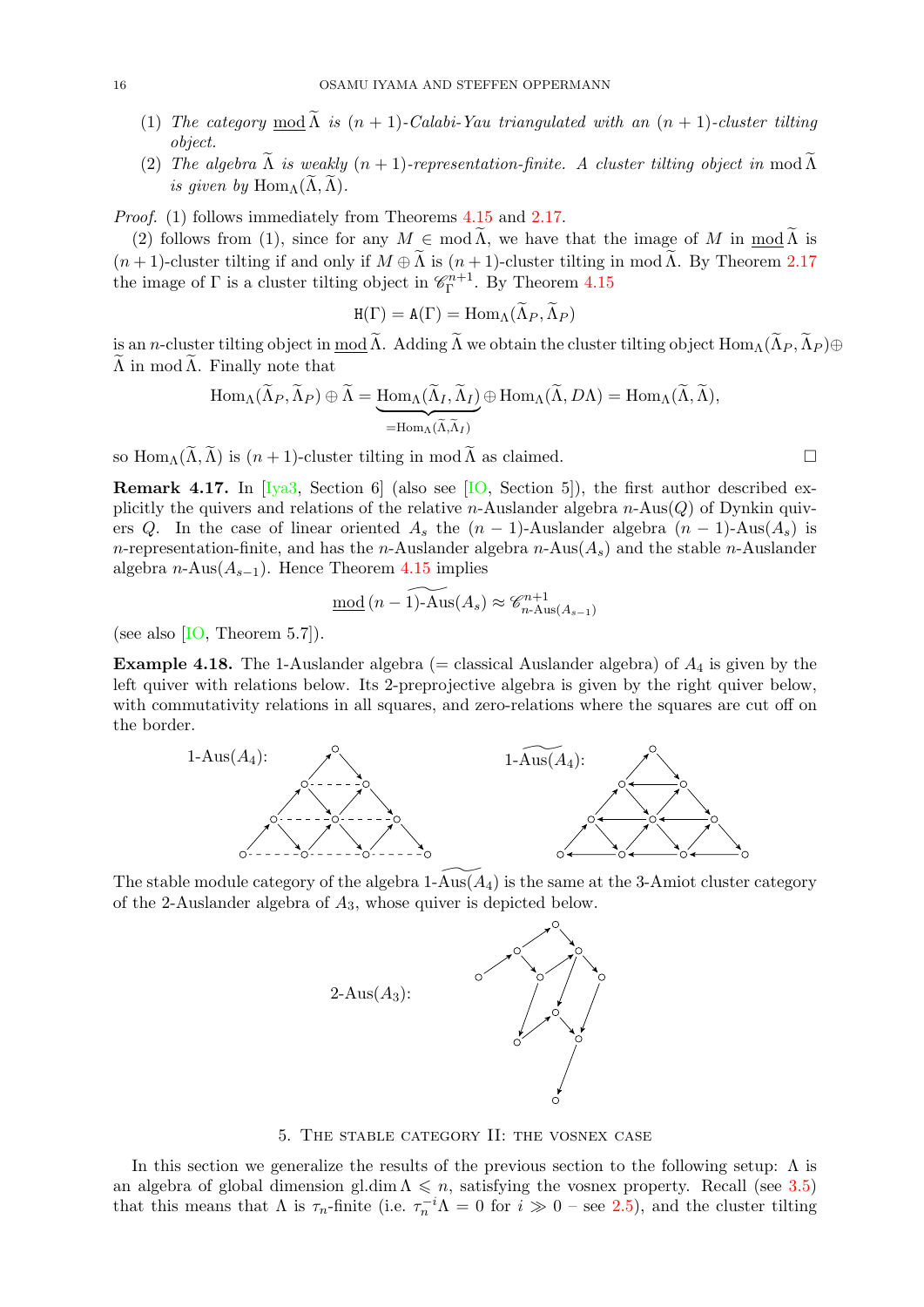subcategory  $\mathscr{U} \subseteq \mathscr{D}_{\Lambda}$  (see [2.16\)](#page-5-2) satisfies  $\text{Hom}_{\mathscr{D}_{\Lambda}}(\mathscr{U}[i], \mathscr{U}) = 0$  for  $i \in \{1, \ldots, n-2\}$ . Recall that for  $n = 2$  the latter condition vanishes, so that in that case we only assume the algebra  $\Lambda$  to be  $\tau_2$ -finite.

<span id="page-16-0"></span>5.1. One-sided *n*-cluster tilting objects in mod  $Λ$ . The aim of this subsection is to show that  $\Lambda$  is the unique basic right *n*-cluster tilting object in mod  $\Lambda$  (Theorem [5.2\)](#page-16-1), and dually  $D\Lambda$  is the unique basic left *n*-cluster tilting object in mod  $\Lambda$ . Moreover we will show that gl.dim  $\text{End}_{\Lambda}(\Lambda) \leqslant n+1$ .

**Definition 5.1.** Let  $\mathscr A$  be an abelian category. An object  $M \in \mathscr A$  is called *right n-cluster* tilting object, if

add 
$$
M = \{X \in \mathcal{A} \mid \text{Ext}^i_{\mathcal{A}}(X, M) = 0 \forall i \in \{1, \ldots, n-1\}\}.
$$

The object  $M$  is called *left n-cluster tilting object*, if

$$
add M = \{X \in \mathscr{A} \mid \text{Ext}^i_{\mathscr{A}}(M, X) = 0 \,\forall i \in \{1, \dots, n-1\}\}.
$$

Clearly an object  $M$  is an *n*-cluster tilting object if and only if it is a right *n*-cluster tilting object and a left n-cluster tilting object.

The first aim of this subsection is to prove the following result.

<span id="page-16-1"></span>**Theorem 5.2.** Let  $\Lambda$  be an algebra of global dimension at most n having the vosnex property.

- (1) The  $\Lambda$ -module  $\widetilde{\Lambda}$  is the unique basic right n-cluster tilting object in mod  $\Lambda$ .
- (2) The  $\Lambda$ -module  $D\widetilde{\Lambda}$  is the unique basic left n-cluster tilting object in mod  $\Lambda$ .

For the proof we will need the following preparation.

<span id="page-16-2"></span>**Proposition 5.3.** Assume gl.dim  $\Lambda \leq n$  and  $\Lambda$  has the vosnex property. Then

- (1)  $\operatorname{Ext}_{\Lambda}^{i}(D\Lambda, \widetilde{\Lambda}) = 0$  for any  $i \in \{2, \ldots, n-1\}.$
- (2)  $\operatorname{Ext}_{\Lambda}^i(\widetilde{\Lambda}, \widetilde{\Lambda}) = 0$  for any  $i \in \{1, \ldots, n-1\}.$

<span id="page-16-3"></span>Remark 5.4. We have the functorial triangle

$$
\underbrace{\mathsf{t}^{i}} \longrightarrow (\mathsf{t}^{
$$

in  $X \in \mathscr{D}_{\Lambda}$  induced by the standard t-structure on  $\mathscr{D}_{\Lambda}$ .

Proof of Proposition [5.3.](#page-16-2) For (1) we consider the following triangles (see Remark [5.4](#page-16-3) above)

$$
\underbrace{\mathbf{t}^{<0}(\mathbb{S}_n^{-\ell}\Lambda)}_{\in \mathscr{D}^{<0}}\longrightarrow \mathbb{S}_n^{-\ell}\Lambda \longrightarrow \underbrace{ \mathbf{H}^0(\mathbb{S}_n^{-\ell}\Lambda)}_{=\tau_n^{-\ell}\Lambda} \longrightarrow (\mathbf{t}^{<0}(\mathbb{S}_n^{-\ell}\Lambda))[1]
$$

for  $\ell \geq 0$ . We show the following statements by induction on  $\ell \geq 0$ :

- $t^{<0}(\mathbb{S}_n^{-\ell}\Lambda) \in \mathscr{D}^{\leq 1-n}$ , and
- Ext ${}_{\Lambda}^{i}(D\Lambda, \tau_n^{-\ell}\Lambda) = 0$  for any  $i \in \{2, \ldots, n-1\}.$

For  $\ell = 0$  the first claim is clear. The second claim follows since

$$
\operatorname{Ext}_{\Lambda}^{i}(D\Lambda,\Lambda)=\operatorname{Hom}_{\mathscr{D}_{\Lambda}}(\underbrace{D\Lambda[-n]}_{\in\mathscr{U}},\underbrace{\Lambda}_{\in\mathscr{U}}[i-n])=0\qquad\text{for }i\in\{2,\ldots,n-1\}
$$

by the vosnex property.

Now assume the claims above holds true for  $\ell - 1$ . We apply  $\mathbb{S}_n^{-1}$  to the triangle for  $\ell - 1$  and obtain the triangle

Λ

<span id="page-16-4"></span>(5.1) 
$$
\mathbb{S}_n^{-1}(\mathbf{t}^{<0}(\mathbb{S}_n^{-(\ell-1)}\Lambda)) \longrightarrow \mathbb{S}_n^{-\ell}\Lambda \longrightarrow \mathbb{S}_n^{-1}(\tau_n^{-(\ell-1)}\Lambda) \longrightarrow \mathbb{S}_n^{-1}((\mathbf{t}^{<0}\mathbb{S}_n^{-(\ell-1)}\Lambda))[1].
$$
  
Note that 
$$
\mathbb{S}_n^{-1}(\mathbf{t}^{<0}\mathbb{S}_n^{-(\ell-1)}\Lambda) \in \mathscr{D}_\Lambda^{\leq 1-n}
$$
, since inductively 
$$
\mathbf{t}^{<0}\mathbb{S}_n^{-(\ell-1)}\Lambda \in \mathscr{D}_\Lambda^{\leq 1-n}
$$
.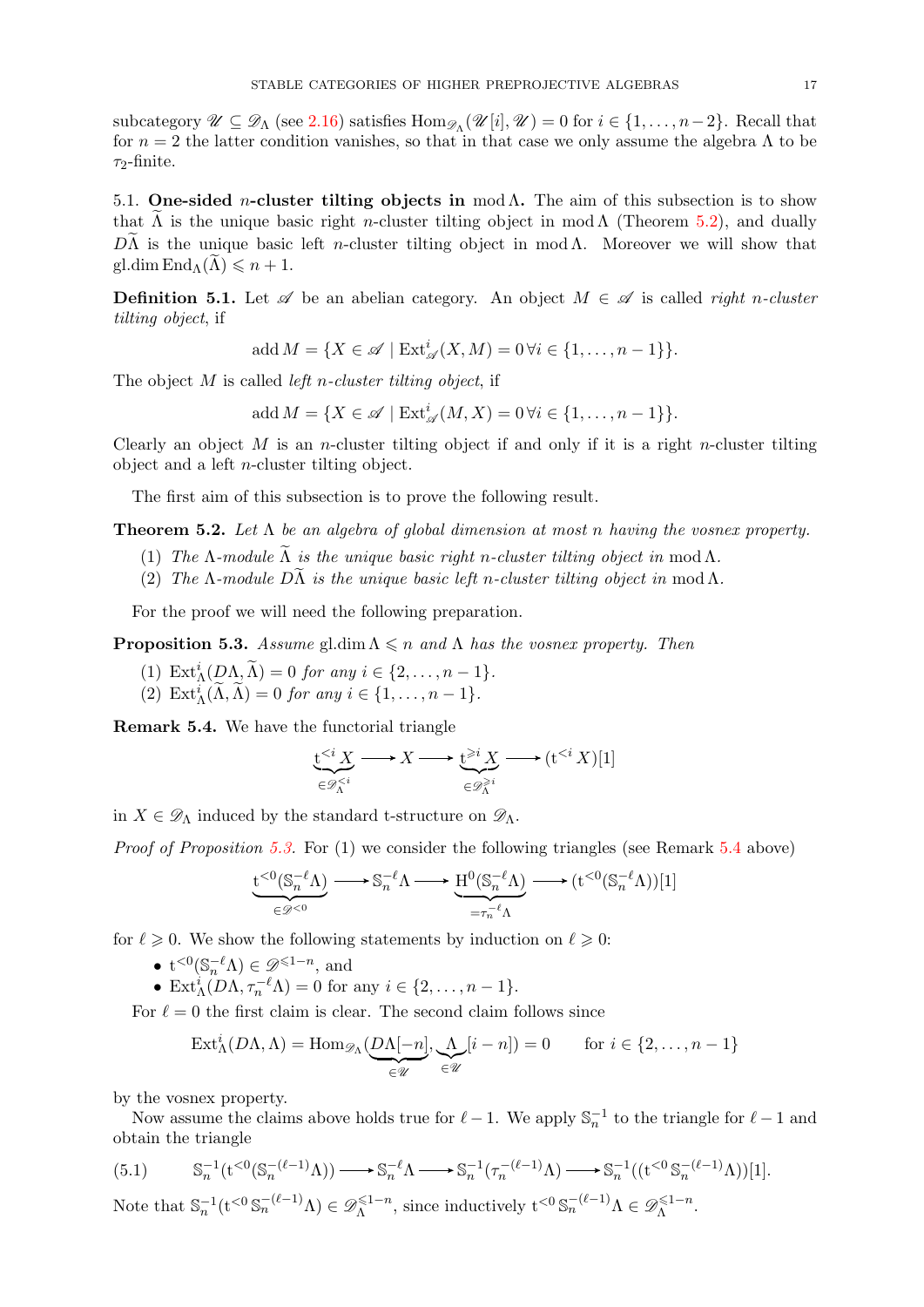By inductive assumption we also have  $\text{Ext}_{\Lambda}^{i}(D\Lambda, \tau_{n}^{-(\ell-1)}\Lambda) = 0$  for  $i \in \{2, ..., n-1\}$ . Therefore  $\mathbb{S}_n^{-1} \tau_n^{-(\ell-1)} \Lambda$  can have non-zero homology only in degrees 0,  $(1-n)$ , and  $(-n)$ . Hence in the triangle

<span id="page-17-0"></span>
$$
(5.2) \quad \tau_n^{<0}(\mathbb{S}_n^{-1}\tau_n^{-(\ell-1)}\Lambda)\longrightarrow \mathbb{S}_n^{-1}\tau_n^{-(\ell-1)}\Lambda\longrightarrow \underbrace{H^0(\mathbb{S}_n^{-1}\tau_n^{-(\ell-1)}\Lambda)}_{=\tau_n^{-\ell}\Lambda}\longrightarrow (\tau_n^{<0}(\mathbb{S}_n^{-1}\tau_n^{-(\ell-1)}\Lambda))[1]
$$

we have  $\tau_n^{<0}(\mathbb{S}_n^{-1}\tau_n^{-(\ell-1)}\Lambda) \in \mathscr{D}^{\leq 1-n}$ .

We obtain the following octahedron, where the triangle we are aiming for is the one in the dotted box.



We see that

$$
\mathbf{t}^{<0}(\mathbb{S}_n^{-\ell}) \in (\mathbb{S}_n^{-1} \mathbf{t}^{<0}(\mathbb{S}_n^{-(\ell-1)} \Lambda)) \ast (\mathbf{t}^{<0}(\mathbb{S}_n^{-1} \tau_n^{-(\ell-1)} \Lambda)) \subseteq \mathscr{D}^{\leqslant 1-n} \ast \mathscr{D}^{\leqslant 1-n} = \mathscr{D}^{\leqslant 1-n},
$$

thus that the first claim holds for  $\ell$ .

To see that  $\text{Ext}_{\Lambda}^{i}(D\Lambda,\tau_{n}^{-\ell}\Lambda) = 0$  for  $i \in \{2,\ldots,n-1\}$  we apply  $\text{Hom}_{\mathscr{D}}(D\Lambda,-)$  to the triangle  $X_{\ell} \to \mathbb{S}_n^{-\ell} \Lambda \to \tau_n^{-\ell} \Lambda \to X_{\ell}[1],$  and note that  $\text{Hom}_{\mathscr{D}}(D\Lambda, \mathbb{S}_n^{-\ell} \Lambda[i]) = \text{Hom}_{\mathscr{D}}(\Lambda, \mathbb{S}_n^{-\ell-1} \Lambda[i-n]) = 0$ by the vosnex property, and  $\text{Hom}_{\mathscr{D}}(D\Lambda, X_{\ell}[i + 1]) = 0$  since  $X_{\ell} \in \mathscr{D}_{\Lambda}^{\leq 1-n}$  $\mathbb{A}^{n-1-n}$ .

This completes the induction, and hence also the proof of (1).

(2) follows immediately from (1) by (the dual of)  $\text{[Iya3, Proposition 2.5(a)]}.$ 

<span id="page-17-1"></span>**Lemma 5.5.** For any  $X \in \text{mod }\Lambda$  there is an exact sequence  $0 \to M_{n-1} \to \cdots \to M_0 \to X \to 0$ with  $M_i \in \operatorname{add} \widetilde{\Lambda}$ .

Proof. By Proposition [2.15](#page-4-2) there are triangles



with  $U_i \in \mathcal{U}$ . Note that, since  $\Lambda \in \mathcal{U}$ , for any  $U \in \mathcal{U}$  we have

 $H^{i}(U) = \text{Hom}_{\mathscr{D}_{\Lambda}}(\Lambda, U[i]) = 0 \text{ for } i \in \{1, \ldots, n-1\}$  since  $\mathscr U$  is *n*-cluster tilting,<br>for  $i \in \{-1, \ldots, -(n-2)\}$  since  $\mathscr U$  has the vosnex property.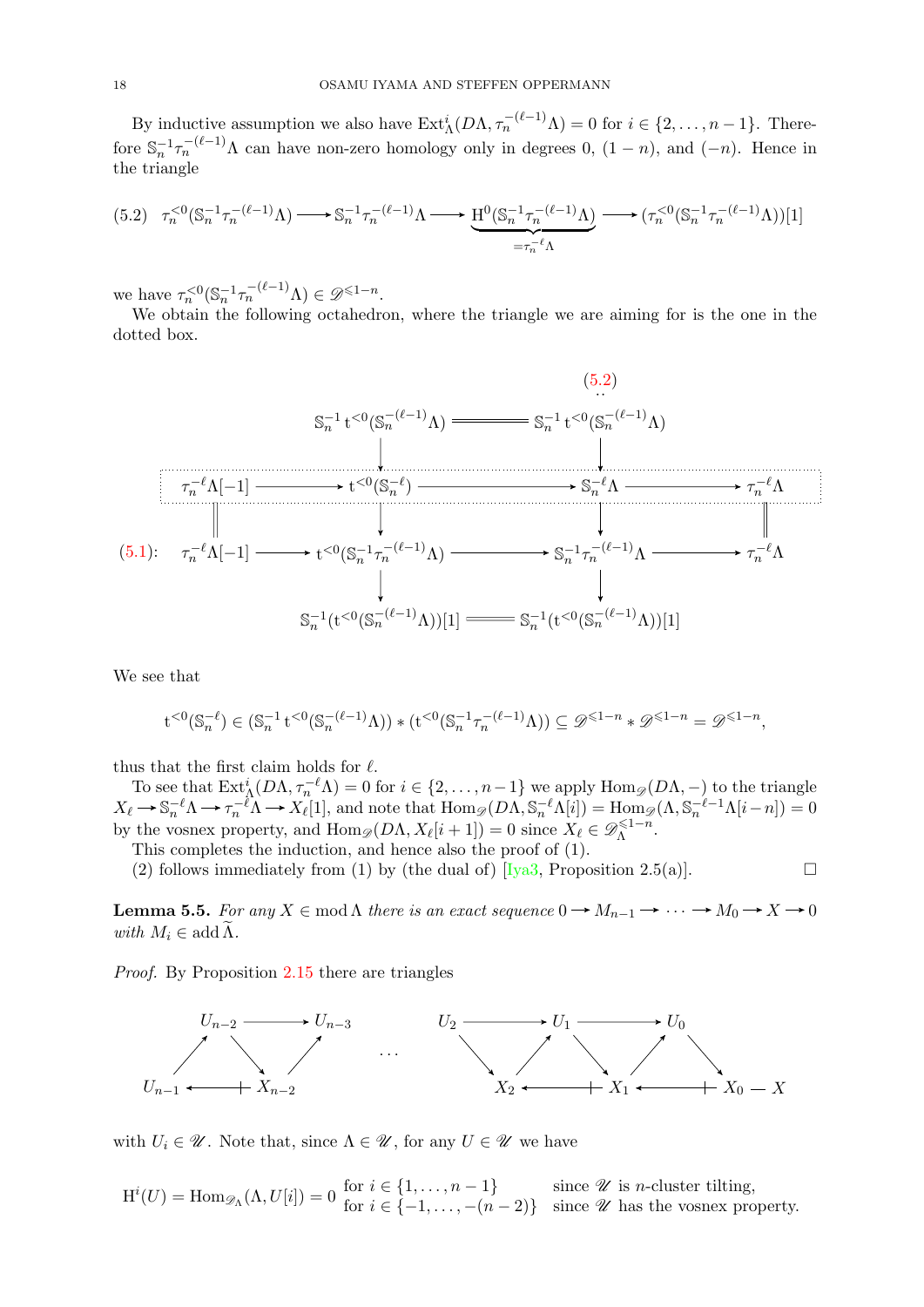Hence, on the one hand we have

$$
\underbrace{\mathbf{H}^i(U_{n-2}) \longrightarrow \mathbf{H}^i(X_{n-2}) \longrightarrow \underbrace{\mathbf{H}^{i+1}(U_{n-1})}_{=0}}_{=0} \quad \text{for } i \in \{1, \dots, n-2\}
$$
\n
$$
\underbrace{\mathbf{H}^i(U_{n-3}) \longrightarrow \mathbf{H}^i(X_{n-3}) \longrightarrow \mathbf{H}^{i+1}(X_{n-2})}_{=0} \quad \text{for } i \in \{1, \dots, n-3\}
$$
\n
$$
\vdots \quad \vdots
$$
\n
$$
\underbrace{\mathbf{H}^i(U_1) \longrightarrow \mathbf{H}^i(X_1) \longrightarrow \mathbf{H}^{i+1}(X_2)}_{=0} \quad \text{for } i = 1,
$$

and on the other hand we have

$$
\underbrace{H^{-(i+1)}(X)}_{=0} \longrightarrow H^{-i}(X_1) \longrightarrow \underbrace{H^{-i}(U_0)}_{=0} \qquad \text{for } i \in \{1, \ldots, n-2\}
$$
\n
$$
\underbrace{H^{-(i+1)}(X_1)}_{=0} \longrightarrow H^{-i}(X_2) \longrightarrow \underbrace{H^{-i}(X_2)}_{=0} \qquad \text{for } i \in \{1, \ldots, n-3\}
$$
\n
$$
\vdots
$$
\n
$$
\underbrace{H^{-(i+1)}(X_{n-3})}_{=0} \longrightarrow H^{-i}(X_{n-2}) \longrightarrow \underbrace{H^{-i}(U_{n-1})}_{=0} \qquad \text{for } i = 1.
$$

In particular  $H^1(X_i) = H^{-1}(X_i) = 0 \forall i \in \{1, ..., n-2\}$ . Thus we get exact sequences

$$
\underbrace{H^{-1}(X_{n-2})}_{=0} \to H^{0}(U_{n-1}) \to H^{0}(U_{n-2}) \to H^{0}(X_{n-2}) \to \underbrace{H^{1}(U_{n-1})}_{=0}
$$
\n
$$
\underbrace{H^{-1}(X_i)}_{=0} \to H^{0}(X_{i+1}) \to H^{0}(U_i) \to H^{0}(X_i) \to \underbrace{H^{1}(U_{i+1})}_{=0}
$$
\n
$$
i \in \{1, ..., n-3\}
$$
\n
$$
\underbrace{H^{-1}(X)}_{=0} \to H^{0}(X_1) \to H^{0}(U_0) \to H^{0}(X) \to \underbrace{H^{1}(X_1)}_{=0}.
$$

Gluing them, we have an exact sequence

$$
H^0(U_{n-1}) \longrightarrow H^0(U_{n-2}) \longrightarrow \cdots \longrightarrow H^0(U_0) \longrightarrow \underbrace{H^0(X)}_{=X}.
$$

Now the claim follows, since  $H^0(U) \in \text{add }\widetilde{\Lambda}$  for any  $U \in \mathscr{U}$ .

<span id="page-18-0"></span>Lemma 5.6 ([\[Iya3,](#page-36-19) Lemma 2.6]). Let  $X, Y \in \text{mod }\Lambda$ , and  $i \in \{1, ..., n-1\}$  such that

$$
\mathrm{Ext}_{\Lambda}^{j}(D\Lambda,X)=0\,\forall j\in\{n-i+1,\ldots,n-1\}.
$$

Then there is a surjection

$$
\operatorname{Ext}_{\Lambda}^{n-i}(Y, X) \longrightarrow D \operatorname{Ext}_{\Lambda}^{i}(\tau_n^{-} X, Y).
$$

Now we are ready to prove the main results of this subsection.

Proof of Theorem [5.2.](#page-16-1) We only show  $(1)$ , claim  $(2)$  is dual.

We first show that  $\tilde{\Lambda}$  is a right *n*-cluster tilting object. By Proposition [5.3\(](#page-16-2)2) we know that  $\Lambda$  is *n*-rigid. For  $X \in \text{mod }\Lambda$  consider the following diagram, where the upper sequence is exact (such a diagram exists by Lemma [5.5\)](#page-17-1), the  $M_i$  are in add  $\Lambda$ , and the  $X_i$  are the respective images of the maps.

$$
0 \longrightarrow M_{n-1} \longrightarrow M_{n-2} \longrightarrow \cdots \longrightarrow M_1 \longrightarrow M_0 \longrightarrow X \longrightarrow 0
$$
  

$$
X_{n-1} \longrightarrow X_{n-2} \cdots \longrightarrow X_2 \longrightarrow X_1
$$

Now assume  $\text{Ext}_{\Lambda}^{i}(X,\widetilde{\Lambda})=0$  for any  $i \in \{1,\ldots,n-1\}$ . Then  $Ext^1_{\Lambda}(X, X_1) = Ext^2_{\Lambda}(X, X_2) = \cdots = Ext^{n-1}_{\Lambda}(X, X_{n-1}) = 0.$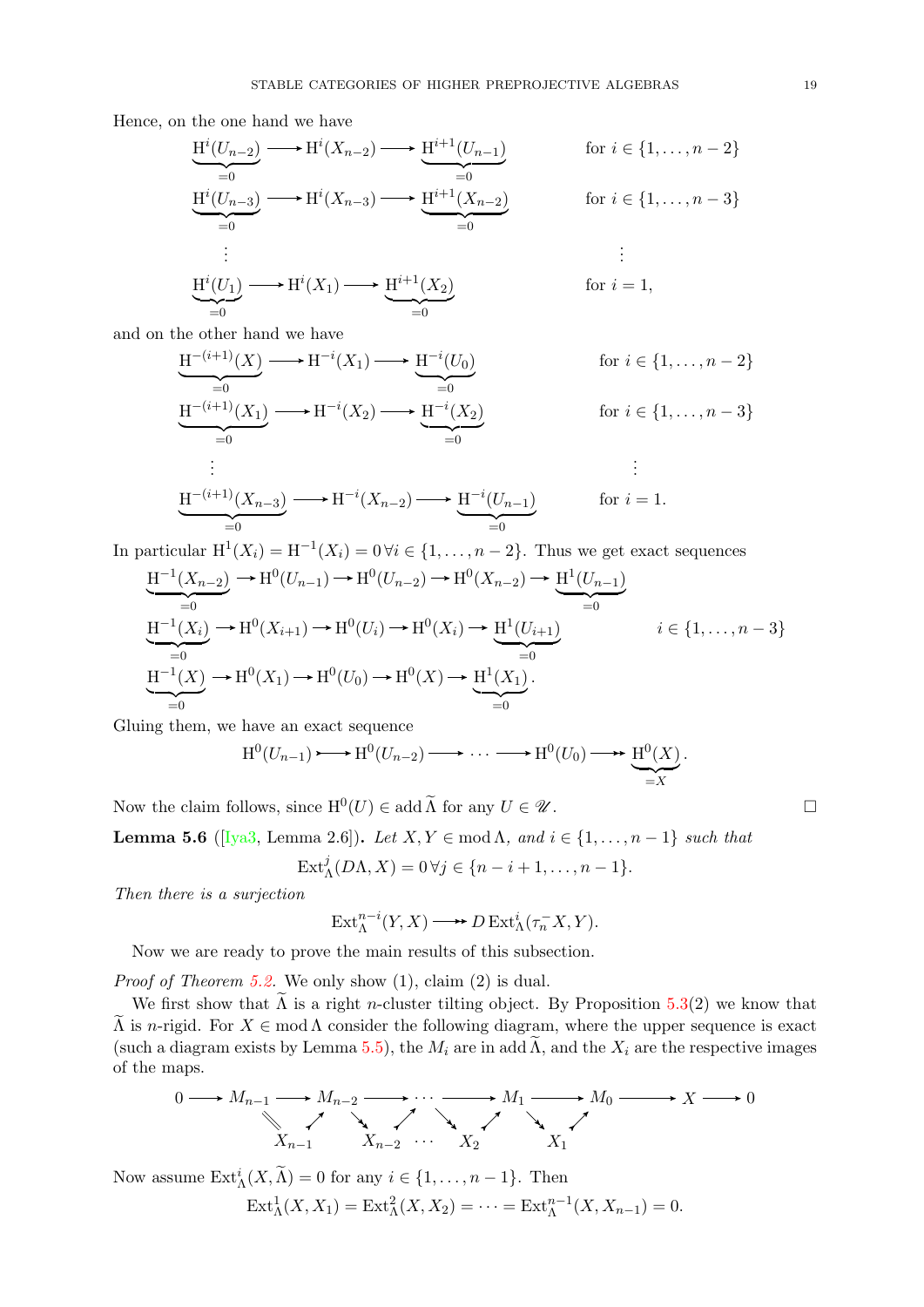Hence the sequence  $X_1 \rightarrow M_0 \rightarrow X$  splits, and we have  $X \in \text{add }\widetilde{\Lambda}$ . This completes the proof that  $\Lambda$  is a right *n*-cluster tilting object.

Now let T be any right n-cluster tilting object in mod  $\Lambda$ . By definition we have  $\Lambda \in \text{add } T$ . Now note that by Proposition  $5.3(1)$  $5.3(1)$  and Lemma  $5.6$  we have epimorphisms

$$
\operatorname{Ext}\nolimits_{\Lambda}^{n-i}(T, \tau_n^{-\ell}\Lambda) \longrightarrow D\operatorname{Ext}\nolimits_{\Lambda}^{i}(\tau_n^{-(\ell+1)}\Lambda, T)
$$

for any  $\ell \geq 0$ . Hence we can see inductively that  $\tau_n^{-\ell} \Lambda \in \text{add } T$  for all  $\ell \geq 0$ . Hence  $\widetilde{\Lambda} \in \text{add } T$ , and since  $\Lambda$  is also a right *n*-cluster tilting object add  $\Lambda = \operatorname{add} T$ .

<span id="page-19-5"></span>**Proposition 5.7.** Let  $\Lambda$  be an algebra of global dimension at most n satisfying the vosnex property. Then gl.dim  $\text{End}_{\Lambda}(\Lambda) \leqslant n+1$  and gl.dim  $\text{End}_{\Lambda}(D\Lambda) \leqslant n+1$ .

Proof. We only prove the first claim, the second one is dual.

By Lemma [5.5,](#page-17-1) for any  $X \in \text{mod }\Lambda$  there is an exact sequence

$$
M_{n-1} \longrightarrow M_n \longrightarrow \cdots \longrightarrow M_0 \longrightarrow X
$$

with  $M_i \in \text{add }\widetilde{\Lambda}$ . Since, by Proposition [5.3\(](#page-16-2)2) we have  $\text{Ext}^i_{\Lambda}(\widetilde{\Lambda}, \widetilde{\Lambda}) = 0 \,\forall i \in \{1, \ldots, n-1\}$  such a sequence is automatically a  $\Lambda$ -resolution. Now the claim follows by a standard argument (e.g. [EHIS Lemma 2.1]) [\[EHIS,](#page-36-29) Lemma 2.1]).

# <span id="page-19-0"></span>5.2. The Iwanaga-Gorenstein property.

Definition 5.8. An algebra (or category) is called Iwanaga-Gorenstein of dimension d if all finitely generated projective left and right modules have injective dimension at most d.

The next lemma shows that the categories we are interested in here are Iwanaga-Gorenstein of dimension at most 1.

<span id="page-19-2"></span>**Lemma 5.9.** Let  $\Lambda$  be an algebra of global dimension at most n, having the vosnex property. Then  $\mathscr U$  and  $\Lambda$  are Iwanaga-Gorenstein of dimension at most 1.

*Proof.* By Lemma  $3.11(1 \leftrightarrow 2)$  $3.11(1 \leftrightarrow 2)$  we know that  $\Lambda$  has the vosnex property if and only if  $\mathcal{S}\mathcal{U} \subset$  $\mathscr{U} * \mathscr{U}[1]$ . Hence for any  $U \in \mathscr{U}$  we have a triangle  $U_1 \to U_0 \to \mathbb{S}U \to U_1[1]$ . Now we apply Hom  $\mathcal{T}(\mathscr{U}, -)$  to this triangle, and note that  $\text{Hom}_{\mathscr{T}}(\mathscr{U}, \mathbb{S}U[-1]) = D \text{Hom}_{\mathscr{T}}(U, \mathscr{U}[1]) = 0$ . This gives a projective resolution of the injective  $\mathscr{U}$ -module Hom $\mathscr{I}(-, \mathbb{S}U)$  of length 1.

Dually, by Lemma  $3.11(1 \Leftrightarrow 3)$  $3.11(1 \Leftrightarrow 3)$  we obtain an injective resolution of length 1 of projective  $\mathcal U$ -modules.

The same proof works for  $\Lambda$ .

In the case of Iwanaga-Gorenstein algebras (or categories) we have the following natural replacement for (stable) module categories.

**Definition 5.10.** Let  $\mathcal{U}$  be an Iwanaga-Gorenstein category. We denote the category of *Cohen-*Macaulay modules over  $\mathscr U$  by

 $CM(\mathscr{U}) = \{ X \in \text{mod } \mathscr{U} \mid \text{Ext}^i_{\mathscr{U}}(X, P) = 0 \,\forall i > 0 \text{ and any projective } \mathscr{U} \text{-module } P \}.$ 

It is well-known that CM( $\mathscr{U}$ ) forms a Frobenius category, and that it's stable category CM( $\mathscr{U}$ ) =  $CM(\mathscr{U})/(\text{proj } \mathscr{U})$  is triangulated [\[Hap\]](#page-36-24). The inverse translation and translation are given by  $\Omega$ and  $\Omega_{\text{CM}}^-$ , respectively. Here  $\Omega$  denotes the "usual" syzygy functor, and  $\Omega_{\text{CM}}^- X$  is the cokernel of a left projective approximation of X.

<span id="page-19-1"></span>5.3. The  $(n+1)$ -Calabi-Yau property. We have the following generalization of Theorem [4.5](#page-10-1) and the main result of [\[KR\]](#page-37-3).

<span id="page-19-4"></span>**Theorem 5.11.** Let  $\mathcal{T}$  be a triangulated category with an n-cluster tilting subcategory  $\mathcal{U}$  satisfying the vosnex property. Then  $CM(\mathcal{U})$  is a triangulated category, and

$$
\underline{\mathrm{CM}}(\mathscr{U})\mathbb{S}_{n+1} = \mathscr{F}\mathbb{S}_n \qquad on \ \underline{\mathrm{CM}}(\mathscr{U}).
$$

<span id="page-19-3"></span>**Corollary 5.12.** In the setup of Theorem [5.11](#page-19-4) assume  $\mathscr T$  is n-Calabi-Yau. Then CM( $\mathscr U$ ) is  $(n + 1)$ -Calabi-Yau.

$$
\qquad \qquad \Box
$$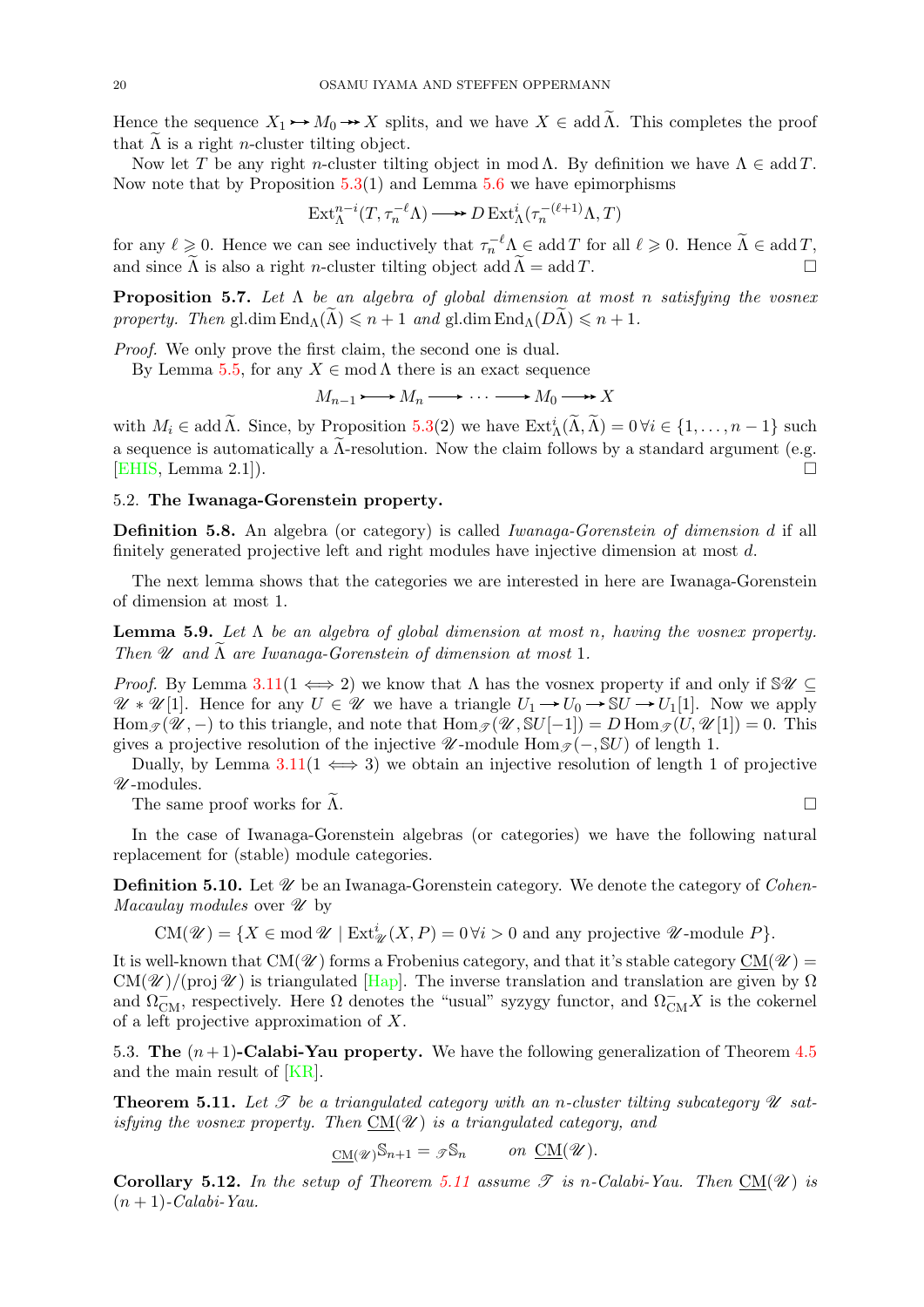Remark 5.13. Lemma [5.9](#page-19-2) and Theorem [5.11](#page-19-4) are obtained independently by Beligiannis [\[Bel\]](#page-36-30)

The rest of this subsection leads to the proof of Theorem [5.11.](#page-19-4) We will calculate  $\Omega_{\text{CM}}^-$  by using the following observation.

<span id="page-20-2"></span>**Lemma 5.14.** Let  $\mathscr T$  be a triangulated category,  $\mathscr U \subset \mathscr T$ . Assume  $X \in \mathscr T$  is such that any map from Hom  $\mathcal{F}(-, X)$  to a projective  $\mathcal U$ -module is representable. Then any left  $\mathcal U$ -approximation  $X \to U$  gives rise to a left projective approximation  $\text{Hom}_{\mathscr{T}}(-, X) \to \text{Hom}_{\mathscr{T}}(-, U)$ .

*Proof.* This follows immediately from the definitions.  $\Box$ 

To apply this, we need the following Yoneda-type result.

<span id="page-20-0"></span>**Proposition 5.15.** Let  $\mathcal T$  be a triangulated category, and  $\mathcal U \subseteq \mathcal T$  an arbitrary subcategory.

(1) Assume Hom  $\mathcal{J}(\mathcal{U}, \mathcal{U}[i]) = 0$  for any  $i \in \{1, \ldots, m\}$  and Hom  $\mathcal{J}(\mathcal{U}[i], \mathcal{U}) = 0$  for any  $i \in \{1, \ldots, m\}$ . Then for any

$$
X\in\mathscr{U}\ast\mathscr{U}[1]\ast\cdots\ast\mathscr{U}[m]
$$

and any  $U \in \mathscr{U}$  the natural map

$$
\operatorname{Hom}_{\mathscr{T}}(X, U) \longrightarrow \operatorname{Hom}_{\mathscr{U}}(\operatorname{Hom}_{\mathscr{T}}(-, X), \operatorname{Hom}_{\mathscr{T}}(-, U))
$$

is an isomorphism.

(2) Assume  $\text{Hom}_{\mathscr{T}}(\mathscr{U}, \mathscr{U}[i]) = 0$  for any  $i \in \{1, \ldots, m\}$  and  $\text{Hom}_{\mathscr{T}}(\mathscr{U}[i], \mathscr{U}) = 0$  for any  $i \in \{1, \ldots, m-1\}$ . Then for any

$$
X \in \mathcal{U} * \mathcal{U}[1] * \cdots * \mathcal{U}[m]
$$

and any  $U \in \mathscr{U}$  the natural map

$$
\operatorname{Hom}_{\mathscr{T}}(X, U) \longrightarrow \operatorname{Hom}_{\mathscr{U}}(\operatorname{Hom}_{\mathscr{T}}(-, X), \operatorname{Hom}_{\mathscr{T}}(-, U))
$$

is an epimorphism.

*Proof.* We will use induction as follows:  $(1_{m=0})$  and  $(2_{m=0})$  are clear by the Yoneda Lemma. We show  $(1_m) \Longrightarrow [(2_{m+1}) \text{ and } (1_{m+1})].$ 

Assume (1) it true for some m, and, in addition, the assumptions of  $(2_{m+1})$  are satisfied. Let  $X \in \mathcal{U} * \mathcal{U}[1] * \cdots * \mathcal{U}[m+1]$ . Then there is a triangle

$$
Y \longrightarrow U_0 \longrightarrow X \longrightarrow Y[1]
$$

with  $U_0 \in \mathcal{U}$  and  $Y \in \mathcal{U} * \mathcal{U}[1] * \cdots * \mathcal{U}[m]$ . This gives rise to the exact sequence of  $\mathcal{U}$ -modules  $\text{Hom}_{\mathscr{T}}(-, Y) \longrightarrow \text{Hom}_{\mathscr{T}}(-, U_0) \longrightarrow \text{Hom}_{\mathscr{T}}(-, X) \longrightarrow \text{Hom}_{\mathscr{T}}(-, Y[1]).$ 

The term  $\text{Hom}_{\mathscr{T}}(\mathscr{U}, Y[1])$  vanishes, since  $\text{Hom}_{\mathscr{T}}(\mathscr{U}, \mathscr{U}[i]) = 0$  for  $i \in \{1, \ldots, m+1\}$ . Applying  $\text{Hom}_{\mathscr{U}}(-, \text{Hom}_{\mathscr{F}}(-, U))$  to this exact sequence, and  $\text{Hom}_{\mathscr{F}}(-, U)$  to the triangle above, we obtain the following commutative diagram.

$$
\text{Hom}_{\mathscr{T}}(Y[1], U) \longrightarrow \text{Hom}_{\mathscr{T}}(X, U) \longrightarrow \text{Hom}_{\mathscr{T}}(U_0, U) \longrightarrow \text{Hom}_{\mathscr{T}}(Y, U)
$$
\n
$$
\cong \qquad \qquad \downarrow \qquad \qquad \downarrow
$$
\n
$$
\downarrow \qquad \qquad \downarrow
$$
\n
$$
\downarrow \qquad \qquad \downarrow
$$
\n
$$
\downarrow \qquad \qquad \downarrow
$$
\n
$$
\downarrow \qquad \qquad \downarrow
$$
\n
$$
\downarrow \qquad \qquad \downarrow
$$
\n
$$
\downarrow \qquad \qquad \downarrow
$$
\n
$$
\downarrow \qquad \qquad \downarrow
$$
\n
$$
\downarrow \qquad \qquad \downarrow
$$
\n
$$
\downarrow \qquad \qquad \downarrow
$$
\n
$$
\downarrow \qquad \qquad \downarrow
$$
\n
$$
\downarrow \qquad \qquad \downarrow
$$
\n
$$
\downarrow \qquad \qquad \downarrow
$$
\n
$$
\downarrow \qquad \qquad \downarrow
$$
\n
$$
\downarrow \qquad \qquad \downarrow
$$
\n
$$
\downarrow \qquad \qquad \downarrow
$$
\n
$$
\downarrow \qquad \qquad \downarrow
$$
\n
$$
\downarrow \qquad \qquad \downarrow
$$
\n
$$
\downarrow \qquad \qquad \downarrow
$$
\n
$$
\downarrow \qquad \qquad \downarrow
$$
\n
$$
\downarrow \qquad \qquad \downarrow
$$
\n
$$
\downarrow \qquad \qquad \downarrow
$$
\n
$$
\downarrow \qquad \qquad \downarrow
$$
\n
$$
\downarrow \qquad \qquad \downarrow
$$
\n
$$
\downarrow \qquad \qquad \downarrow
$$
\n
$$
\downarrow \qquad \qquad \downarrow
$$
\n
$$
\downarrow \qquad \qquad \downarrow
$$
\n
$$
\downarrow
$$
\n
$$
\downarrow
$$
\n
$$
\downarrow
$$
\n
$$
\downarrow
$$
\n
$$
\downarrow
$$
\n
$$
\downarrow
$$
\n
$$
\downarrow
$$
\n
$$
\downarrow
$$
\n
$$
\downarrow
$$
\n $$ 

By  $(1_m)$  the right vertical map is an isomorphism, hence the left vertical map is onto, as claimed in  $(2_{m+1})$ .

If moreover  $\text{Hom}_{\mathscr{T}}(\mathscr{U}[m+1], \mathscr{U}) = 0$ , then  $\text{Hom}_{\mathscr{T}}(Y[1], U) = 0$ . Hence the left vertical map is an isomorphism, as claimed in  $(1_{m+1})$ .

<span id="page-20-1"></span>**Corollary 5.16.** Let  $\mathscr T$  be a triangulated category with a Serre functor  $\mathscr T$ . Let  $\mathscr U \subseteq \mathscr T$  be an n-cluster tilting subcategory with  $\mathcal{L} \mathcal{L} \subseteq \mathcal{U} * \mathcal{U} [1] * \cdots * \mathcal{U} [\ell].$  Then

(1) for any  $X \in \mathscr{U} * \mathscr{U} [1] * \cdots * \mathscr{U} [n-1-\ell]$  any morphism from  $\text{Hom}_{\mathscr{T}}(-, X)$  to a projective  $\mathscr U$ -module Hom $\mathscr I(-, U)$  is uniquely representable by a morphism in Hom $\mathscr I(X, U)$ .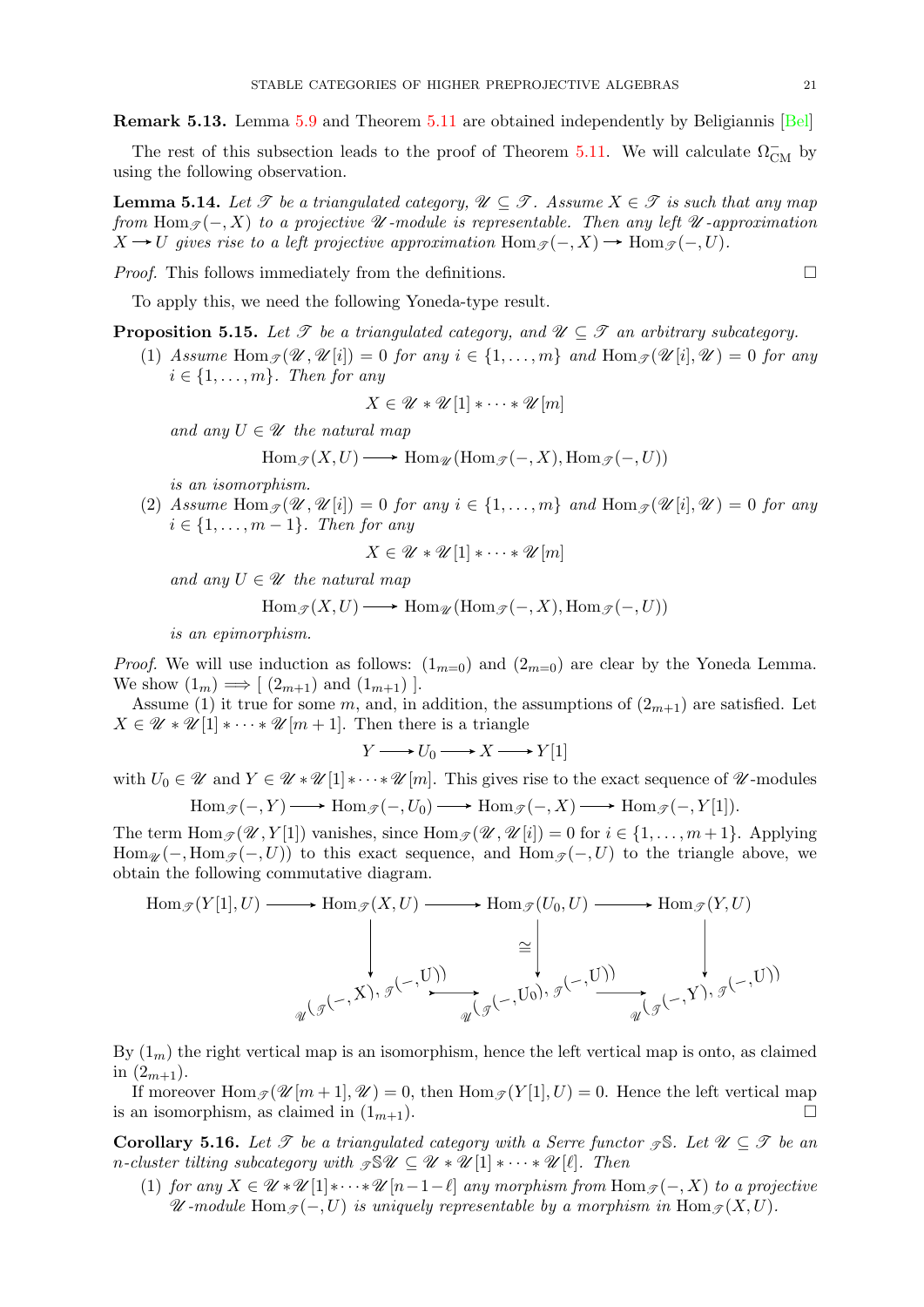(2) If  $\ell > 0$ , then for any  $X \in \mathcal{U} * \mathcal{U} [1] * \cdots * \mathcal{U} [n-\ell]$  any morphism from  $\text{Hom}_{\mathcal{I}}(-, X)$  to a projective  $\mathscr U$ -module  $\text{Hom}_{\mathscr T}(-, U)$  is representable by a morphism in  $\text{Hom}_{\mathscr T}(X, U)$ .

Proof. We have

$$
D \operatorname{Hom}_{\mathscr{T}}(\mathscr{U}[i], \mathscr{U}) = \operatorname{Hom}_{\mathscr{T}}(\mathscr{U}, \mathscr{J}^{\mathcal{S}} \mathscr{U}[i])
$$
  
\n
$$
\subseteq \operatorname{Hom}_{\mathscr{T}}(\mathscr{U}, \mathscr{U}[i] * \cdots * \mathscr{U}[i + \ell])
$$
  
\n
$$
= 0 \text{ for } 0 < i < n - \ell
$$

Then the claims follow from Proposition [5.15](#page-20-0) by setting  $m = n - 1 - \ell$  for (1), and  $m = n - \ell$ for  $(2)$ .

We are now ready to prove the main result of this subsection.

*Proof of Theorem [5.11.](#page-19-4)* Fix  $M \in CM(\mathscr{U})$ . Then M is represented by some  $X \in U * U[1]$ . STEP I: We show  $\mathscr{F}\mathbb{S}_n^{-1}M \cong \tau_{\text{mod } \mathscr{U}}^{-1}$  Hom $\mathscr{F}(-, X[n-1])$ . Since  $X \in \mathscr{U} * \mathscr{U}[1]$  there is a triangle

$$
U_1 \longrightarrow U_0 \longrightarrow X \longrightarrow U_1[1]
$$

with  $U_i \in \mathcal{U}$ . This gives rise to the exact sequence

$$
\underbrace{\mathrm{Hom}_{\mathscr{T}}(-,U_0[n-1])}_{=0}\longrightarrow \mathrm{Hom}_{\mathscr{T}}(-,X[n-1])\longrightarrow \mathrm{Hom}_{\mathscr{T}}(-,U_1[n])\longrightarrow \mathrm{Hom}_{\mathscr{T}}(-,U_0[n]).
$$

Note that the  $\mathscr{U}$ -modules  $\text{Hom}_{\mathscr{T}}(-, U_i[n]) = \text{Hom}_{\mathscr{T}}(-, \mathscr{I} \mathbb{S}(\mathscr{I} \mathbb{S}_n^{-1} U_i))$  are injective, and

$$
D^{\mathsf{b}}(\operatorname{mod} \mathscr{U})^{\mathbb{S}^{-1}}(\operatorname{Hom}_{\mathscr{T}}(-, U_i[n])) = \operatorname{Hom}_{\mathscr{T}}(-, \mathscr{F}_{n}^{\mathbb{S}_n^{-1}}U_i)
$$

are the corresponding projective  $\mathcal U$ -modules. Hence we obtain the exact sequence

Hom 
$$
\mathcal{J}(-, \mathcal{J} \mathbb{S}_n^{-1} U_1)
$$
  $\longrightarrow$  Hom  $\mathcal{J}(-, \mathcal{J} \mathbb{S}_n^{-1} U_0)$   $\longrightarrow$   $\tau_{\text{mod } \mathcal{U}}^{-} \longrightarrow$  Hom  $\mathcal{J}(-, X[n-1])$ .

In other words, we have

$$
\mathcal{F}\mathbb{S}_n^{-1}M \cong \tau_{\text{mod } \mathscr{U}}^- \operatorname{Hom}_{\mathscr{F}}(-, X[n-1]).
$$

STEP II: We now show  $M \cong \Omega^n$  Hom  $\mathcal{J}(-, X[n-1])$ .

By Proposition [2.15,](#page-4-2) we have triangles



with  $U_i \in \mathscr{U}$ . Note that, since  $\text{Hom}_{\mathscr{T}}(\mathscr{U}, \mathscr{U}[i]) = 0 \forall i \in \{1, \ldots, n-1\}$ , the maps  $X^i \to U^i$ above are left  $\mathcal U$ -approximations.

Clearly we have  $X^i \in \mathscr{U} * \cdots * \mathscr{U}[i+1]$ . Hence, by Corollary [5.16,](#page-20-1) any map from  $\text{Hom}_{\mathscr{T}}(-, X^i)$ to projective  $\mathscr U$ -modules is representable. By Lemma [5.14,](#page-20-2) the maps  $X^i \to U^i$  above induce left approximations by projectives

$$
\operatorname{Hom}_{\mathscr{T}}(-, X^i) \longrightarrow \operatorname{Hom}_{\mathscr{T}}(-, U^i).
$$

Since  $\text{Hom}_{\mathscr{T}}(-, X^i[1]) = 0$  for  $i < n-2$  the maps

$$
\operatorname{Hom}_{\mathscr{T}}(-,U^i) \longrightarrow \operatorname{Hom}_{\mathscr{T}}(-,X^{i+1})
$$

are onto for  $i < n - 2$ . Thus we have the following diagram of U-modules:

$$
\mathcal{F}(-,U^{0}) \longrightarrow \mathcal{F}(-,U^{1}) \longrightarrow \mathcal{F}(-,U^{2}) \qquad \mathcal{F}(-,U^{n-3}) \longrightarrow \mathcal{F}(-,U^{n-2})
$$
\n
$$
\text{ap} \qquad \text{ap} \qquad \text{ap} \qquad \text{ap} \qquad \text{ap} \qquad \text{ap} \qquad \text{ap} \qquad \text{ap} \qquad \text{ap} \qquad \text{ap} \qquad \text{ap} \qquad \text{ap} \qquad \text{ap} \qquad \text{ap} \qquad \text{ap} \qquad \text{ap} \qquad \text{ap} \qquad \text{ap} \qquad \text{ap} \qquad \text{ap} \qquad \text{ap} \qquad \text{ap} \qquad \text{ap} \qquad \text{ap} \qquad \text{ap} \qquad \text{ap} \qquad \text{ap} \qquad \text{ap} \qquad \text{ap} \qquad \text{ap} \qquad \text{ap} \qquad \text{ap} \qquad \text{ap} \qquad \text{ap} \qquad \text{ap} \qquad \text{ap} \qquad \text{ap} \qquad \text{ap} \qquad \text{ap} \qquad \text{ap} \qquad \text{ap} \qquad \text{ap} \qquad \text{ap} \qquad \text{ap} \qquad \text{ap} \qquad \text{ap} \qquad \text{ap} \qquad \text{ap} \qquad \text{ap} \qquad \text{ap} \qquad \text{ap} \qquad \text{ap} \qquad \text{ap} \qquad \text{ap} \qquad \text{ap} \qquad \text{ap} \qquad \text{ap} \qquad \text{ap} \qquad \text{ap} \qquad \text{ap} \qquad \text{ap} \qquad \text{ap} \qquad \text{ap} \qquad \text{ap} \qquad \text{ap} \qquad \text{ap} \qquad \text{ap} \qquad \text{ap} \qquad \text{ap} \qquad \text{ap} \qquad \text{ap} \qquad \text{ap} \qquad \text{ap} \qquad \text{ap} \qquad \text{ap} \qquad \text{ap} \qquad \text{ap} \qquad \text{ap} \qquad \text{ap} \qquad \text{ap} \qquad \text{ap} \qquad \text{ap} \qquad \text{ap} \qquad \text{ap} \qquad \text{ap} \
$$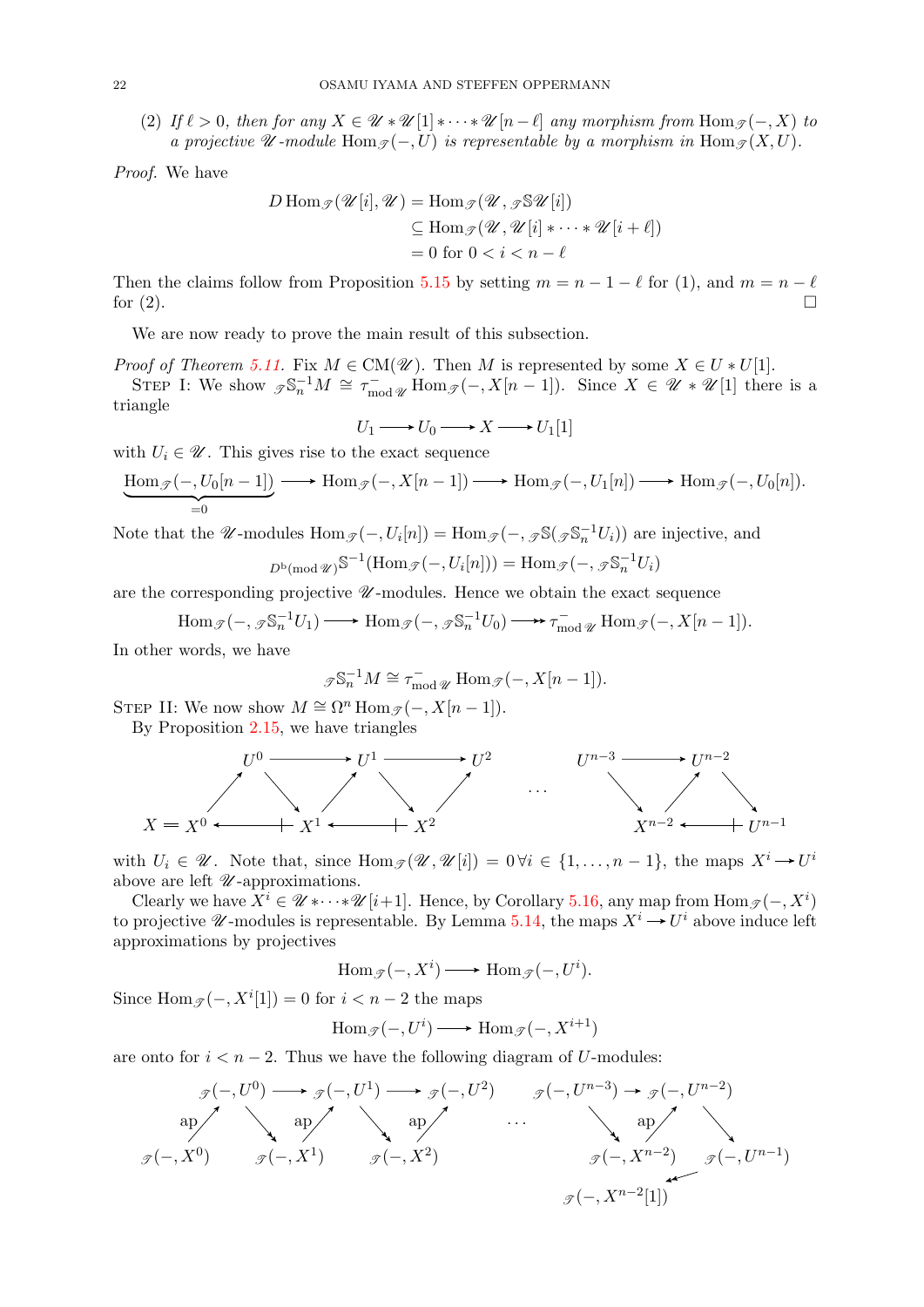Therefore we can see inductively that for any  $i \in \{0, \ldots, n-2\}$ 

$$
\operatorname{Hom}\nolimits_{\operatorname{\mathcal T}\nolimits}(-,X^i) \cong \Omega_{\operatorname{CM}\nolimits}^{-i}M
$$

and that the maps

$$
\operatorname{Hom}_{\mathscr{T}}(-,X^i)\longrightarrow \operatorname{Hom}_{\mathscr{T}}(-,U^i)
$$

are mono. In particular we have

$$
\Omega^n \operatorname{Hom}_{\mathscr{T}}(-, X^{n-2}[1]) \cong \operatorname{Hom}_{\mathscr{T}}(-, X_0) = M.
$$

Now the assertion follows from

Hom<sub>$$
\mathcal{J}
$$</sub>(-,  $X^{n-2}[1]$ )  $\cong$  Hom <sub>$\mathcal{J}$</sub> (-,  $X^{n-3}[2]$ )  $\cong \cdots \cong$  Hom <sub>$\mathcal{J}$</sub> (-,  $X^{0}[n-1]$ ).

(It should also be noted that the above isomorphic  $\mathscr{U}$ -modules do not have to lie in CM( $\mathscr{U}$ ).)

STEP III: We now prove the claim of the theorem.

Let  $N \in CM(\mathscr{U})$ . Then we have

$$
D\underline{\text{Hom}}_{\mathcal{U}}(\mathcal{J} \mathbb{S}_n^{-1} M, N)
$$
  
= Ext<sup>1</sup> <sub>$\mathcal{U}}(N, \tau_{\text{mod}} \mathcal{U} \mathcal{J} \mathbb{S}_n^{-1} M)$  (by AR duality)  
= Hom <sub>$\mathcal{U}$</sub>   $(\Omega^{n+1} N, \Omega^n \tau_{\text{mod}} \mathcal{U} \mathcal{J} \mathbb{S}_n^{-1} M)$  (since  $N \in CM(\mathcal{U})$ )  
= Hom <sub>$\mathcal{U}$</sub>   $(\Omega^{n+1} N, M)$  (by Steps I and II)</sub>

Hence  $\Omega_{\text{CM}(\mathscr{U})}^{-(n+1)} \circ \mathscr{I} \mathbb{S}_n$  is the Serre functor  $_{\text{CM}(\mathscr{U})} \mathbb{S}$  on  $\underline{\text{CM}}(\mathscr{U})$ . In other words

$$
\underline{\mathrm{CM}}\mathbb{S}_{n+1} = \Omega^{n+1} \circ \underline{\mathrm{CM}}(\mathscr{U})\mathbb{S} = \mathscr{I}\mathbb{S}_n.
$$

<span id="page-22-0"></span>5.4. Identifying  $CM(\mathscr{U})$  with the derived category of Γ. In this subsection we restrict our attention back to the basic setup of this section: We have an algebra  $\Lambda$  of global dimension at most n, satisfying the vosnex property (see [3.5\)](#page-6-3). By Lemma [5.9](#page-19-2) we know that  $\mathscr U$  is Iwanaga-Gorenstein of dimension at most 1. Our aim in this subsection is to identify  $CM(\mathscr{U})$  as the derived category of some algebra Γ. More precisely we will show the following.

<span id="page-22-1"></span>Theorem 5.17. In the setup above

$$
\mathscr{D}_{\Gamma} \approx \underline{\mathrm{CM}}(\mathscr{U}),
$$

with  $\Gamma = \text{End}_{\Lambda}(\widetilde{\Lambda}).$ 

We will give two equivalences. The first uses a tilting object  $T$  (see Construction [5.20](#page-23-0) and Theorem [5.21\)](#page-23-1), while the latter uses restriction along some functor  $\mathscr{U} \rightarrow \text{proj } \Gamma$  (see Construction [5.34](#page-28-0) and Theorem [5.35\)](#page-28-1).

Note that Theorem [5.17](#page-22-1) generalizes Section [4.2,](#page-11-0) and specifically Corollary [4.10\(](#page-0-1)1).

5.4.1. A tilting object. We set  $\mathscr{U}^i = \operatorname{add}_{\mathscr{U}} \mathbb{S}_n^i \Lambda$  for  $i \in \mathbb{Z}$ . Then  $\mathscr{U} = \bigvee_{i \in \mathbb{Z}} \mathscr{U}^i$ . We write  $\mathscr{U}^{<\ell} = \bigvee_{i < \ell} \mathscr{U}^i, \mathscr{U}^{>\ell} = \bigvee_{i > \ell} \mathscr{U}^i$  and similar variations. For  $X \in \text{mod } \mathscr{U}$  we set

$$
Supp X = add{U \in \mathscr{U} \text{ indecomposable} \mid X(U) \neq 0}.
$$

We observe that  $\text{Hom}_{\mathscr{U}}(X, Y) = 0$  whenever  $X, Y \in \text{mod } \mathscr{U}$  with  $\text{Supp } X \cap \text{Supp } Y = \emptyset$ .

We have an equivalence  $\mathcal{U}/\mathcal{U}^{\geq \ell} \approx \mathcal{U}^{< \ell}$ , which induces natural functors  $\mathcal{U} \to \mathcal{U}^{< \ell}$  and mod  $\mathscr{U}^{<\ell} \longrightarrow \text{mod } \mathscr{U}$ . Thus we may identify

$$
\operatorname{mod} \mathscr{U}^{< \ell} = \{ X \in \operatorname{mod} \mathscr{U} \mid \operatorname{Supp} X \subseteq \mathscr{U}^{< \ell} \} \stackrel{\text{full}}{\subseteq} \operatorname{mod} \mathscr{U}.
$$

Similarly we identify

$$
\operatorname{mod} \mathscr{U}^{>\ell} = \{ X \in \operatorname{mod} \mathscr{U} \mid \operatorname{Supp} X \subseteq \mathscr{U}^{>\ell} \} \stackrel{\text{full}}{\subseteq} \operatorname{mod} \mathscr{U}.
$$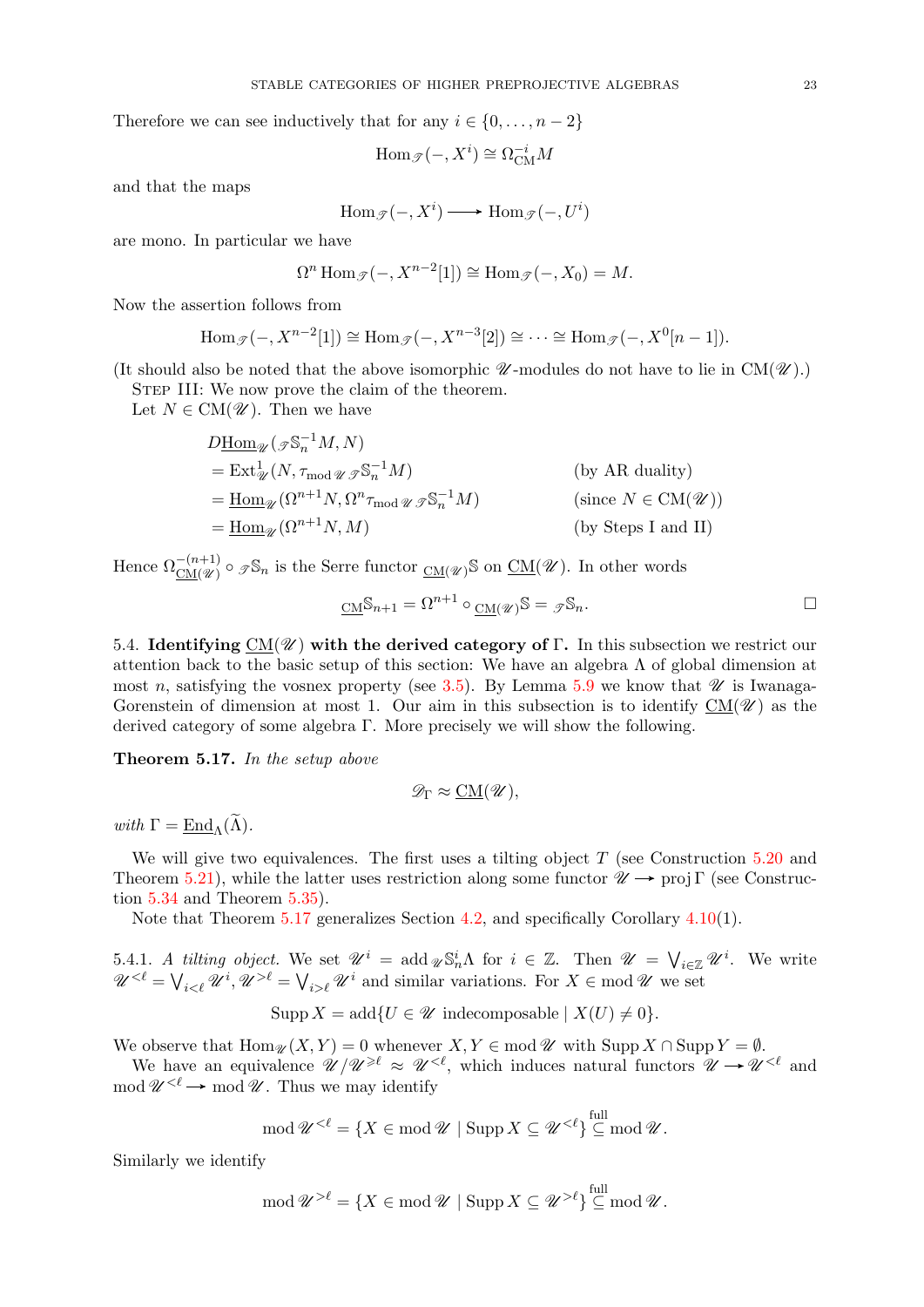<span id="page-23-6"></span>**Remark 5.18.** The following picture describes the distribution of the  $\mathscr{U}^i$  in  $\mathscr{D}$  in comparison to the standard t-structure.



That is, we have

In particular note that  $\text{Hom}_{\mathscr{D}}(\mathscr{U}^{\leq 0}, \mathscr{U}^{>0}) = 0$ , and hence by shifting  $\text{Hom}_{\mathscr{D}}(\mathscr{U}^{\leq \ell}, \mathscr{U}^{> \ell}) = 0$  for any  $\ell \in \mathbb{Z}$ .

and

 $>0 \subseteq \mathscr{D}^{\geq n}$ .

<span id="page-23-2"></span>**Observation 5.19.** For  $X \in \text{mod } \mathcal{U}$  there is a functorial short exact sequence

 $\mathscr{U}^{\leqslant 0} \subseteq \mathscr{D}^{\leqslant 0}$ 

$$
X^{\geq 0} \longrightarrow X \longrightarrow X^{<0}
$$

with  $X^{\geqslant 0} \in \text{mod } \mathcal{U}^{\geqslant 0}$  and  $X^{\leqslant 0} \in \text{mod } \mathcal{U}^{\leqslant 0}$ . (This functorial exact sequence should not be confused with the functorial triangle in [5.4\)](#page-16-3)

The aim of this subsection is to establish the following proposition. Together with the next subsection it will provide a proof of Theorem [5.17](#page-22-1) above.

For compacter notation we write  $P_U = \text{Hom}_{\mathscr{D}_{\Lambda}}(-, U)$  for the projective  $\mathscr{U}$ -module corresponding to U.

<span id="page-23-0"></span>Construction 5.20. We set

$$
V := \bigoplus_{\substack{U \in \mathcal{U} < 0 \\ \text{indec.} \\ \text{Supp } P_U \nsubseteq \mathcal{U} < 0}} \in \mathcal{U}, \qquad \text{and} \qquad T := P_V^{\geq 0}.
$$

Note that the direct sum is finite since there are only finitely many indecomposable objects  $U \in \mathscr{U}^{< 0}$  satisfying Supp  $P_U \not\subseteq \mathscr{U}^{< 0}$  (this is equivalent to  $\text{Hom}_{\mathscr{D}_\Lambda}(\mathscr{U}^{\geq 0}, U) \neq 0$ ).

Note that since  $T = P_V^{\geq 0} = \Omega P_V^{<0}$  (see the defining sequence in Observation [5.19\)](#page-23-2) we have  $T \in CM(\mathscr{U})$ .

<span id="page-23-1"></span>**Theorem 5.21.** The object T as in Construction [5.20](#page-23-0) above has endomorphism ring  $\Gamma$ , and the composition

$$
\mathscr{D}_{\Gamma} \xrightarrow{T \otimes_{\Gamma}^{L-}} \mathscr{D}_{\mathscr{U}} \longrightarrow \underline{\text{CM}}(\mathscr{U})
$$

is an equivalence.

The first step towards the proof of this theorem is the following result.

<span id="page-23-5"></span>**Proposition 5.22.** The object T as in Construction [5.20](#page-23-0) is a tilting object in  $CM(\mathcal{U})$ . (That is, we have  $\underline{\text{Hom}}_{\mathscr{U}}(T,\Omega_{\text{CM}}^i T)=0 \forall i \neq 0$ , and  $\forall X \in \underline{\text{CM}}(\mathscr{U}) \setminus \{0\}$  there is  $i \in \mathbb{Z}$  such that  $\underline{\mathrm{Hom}}_{\mathscr{U}}(T, \Omega_{\mathrm{CM}}^i X) \neq 0.$ 

We prove this theorem in several shorter lemmas. First, in the Lemmas [5.24](#page-23-3) and [5.26,](#page-24-0) we check that  $T$  has neither negative nor positive self-extensions. Then, in Proposition [5.27,](#page-24-1) we show that T generates  $CM(\mathscr{U})$ .

The following observation will be used throughout what follows.

<span id="page-23-4"></span>**Observation 5.23.** Let  $\ell \in \mathbb{Z}$ . For any  $X \in \text{mod } \mathcal{U}^{\geq \ell}$  also  $\Omega X \in \text{mod } \mathcal{U}^{\geq \ell}$ .

<span id="page-23-3"></span>Lemma 5.24. In the setup above we have

$$
\underline{\operatorname{Hom}}_{\mathscr{U}}(P_U^{\geq 0}, \Omega_{\operatorname{CM}}^{-i} P_{U'}^{\geq 0}) = \operatorname{Ext}^i_{\mathscr{U}}(P_U^{\geq 0}, P_{U'}^{\geq 0}) = 0 \quad \forall i > 0
$$

for any U and U' in  $\mathscr U$ .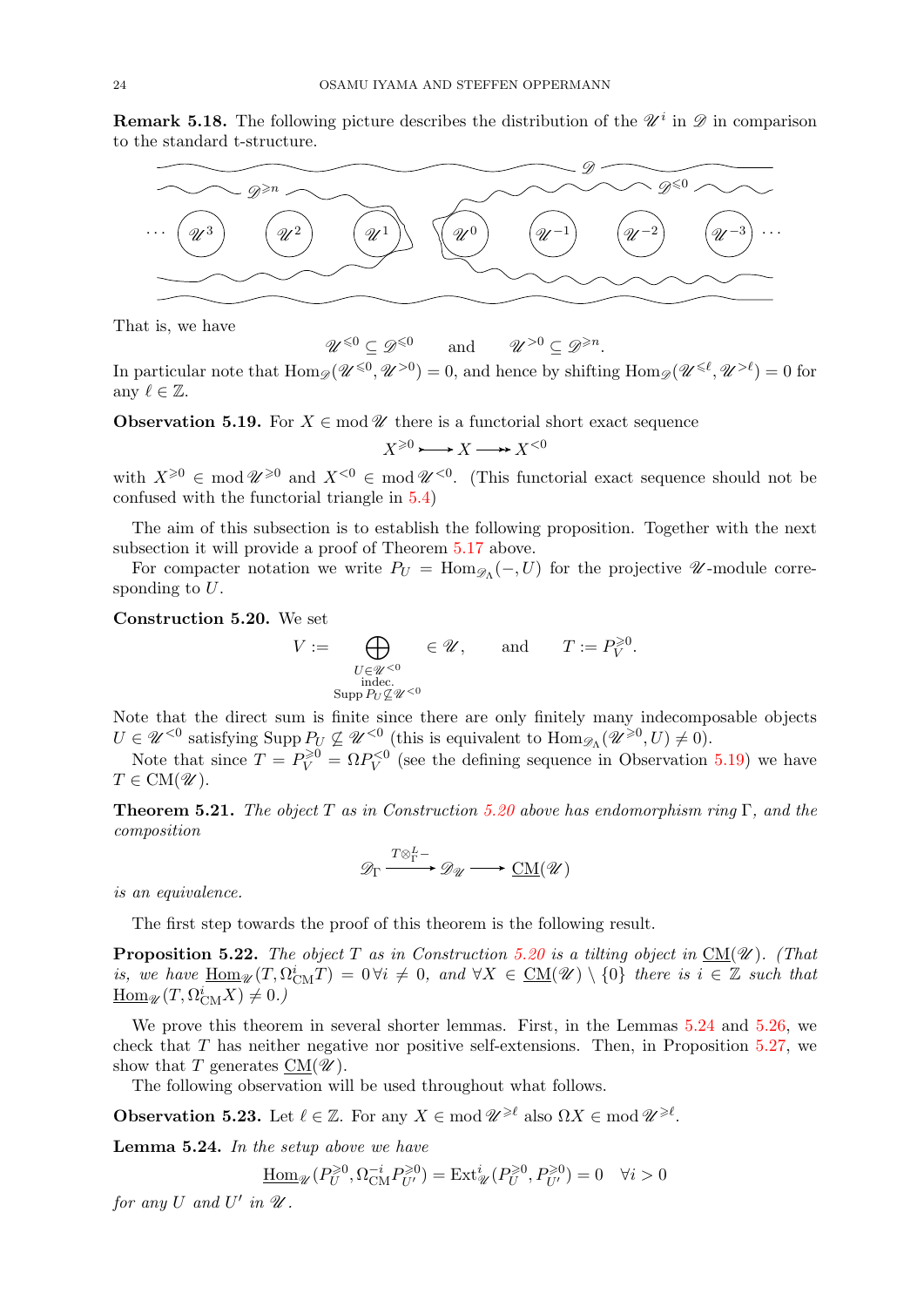*Proof.* The first equality holds by general theory of stable categories of Frobenius categories.

For the second one, note that, since  $\text{Supp }\Omega^i P_U^{<0} = \text{Supp }\Omega^{i-1} P_U^{\geqslant 0} \subseteq \mathcal{U}^{\geqslant 0}$  and  $\text{Supp } P_{U'}^{< 0} \subseteq$  $\mathscr{U}^{<0}$  we have  $\text{Hom}_{\mathscr{U}}(\Omega^i P_{U}^{<0}, P_{U'}^{<0}) = 0$ . Therefore also  $\text{Ext}^i_{\mathscr{U}}(P_{U}^{<0}, P_{U'}^{<0}) = 0$  for any  $i > 0$ . Now the short exact sequence  $P_{U'}^{\geq 0} \rightarrow P_{U'} \rightarrow P_{U'}^{<0}$  gives rise to a sequence

$$
\text{Ext}_{\mathscr{U}}^{i-1}(P_U^{\geq 0}, P_{U'}^{< 0}) \longrightarrow \text{Ext}_{\mathscr{U}}^{i}(P_U^{\geq 0}, P_{U'}^{\geq 0}) \longrightarrow \underbrace{\text{Ext}_{\mathscr{U}}^{i}(P_U^{\geq 0}, P_{U'})}_{=0}.
$$

For  $i > 1$  we have  $\text{Ext}^{i-1}_{\mathcal{U}}(P^{\geq 0}_U)$  $U_U^{(0)}$ ,  $P_{U'}^{<0}$  = Ext $_{\mathscr{U}}^i(P_U^{<0}, P_{U'}^{<0}) = 0$ , and for  $i = 1$  we have  $\text{Hom}_{\mathscr{U}}(P_U^{\geq 0})$  $P_U^{\geqslant 0}, P_{U'}^{< 0}) =$ 0 since the supports are disjoint. Therefore, for any  $i > 0$  we have  $\text{Ext}^i_{\mathcal{U}}(P_U^{\geq 0})$  $U^{>0}_{U}, P_{U'}^{>0} = 0.$ 

<span id="page-24-3"></span>**Lemma 5.25.** In the setup above we have  $\Omega^{i}(\text{mod } \mathcal{U}^{\geq 0}) \subseteq \text{mod } \mathcal{U}^{>0}$  for any  $i > n$ .

*Proof.* Let  $X \in \text{mod } \mathscr{U}^{\geqslant 0}$ . We consider the short exact sequence  $X^{>0} \rightarrow X \rightarrow X^{\leqslant 0}$  (similar to Observation [5.23\)](#page-23-4).

Let  $Q_n \rightarrow Q_{n-1} \rightarrow \cdots \rightarrow Q_0 \rightarrow X(\Lambda)$  be a projective resolution of  $X(\Lambda)$  as a  $\Lambda$ -module. Since  $X \in \text{mod } \mathscr{U}^{\geqslant 0}$  we have  $\text{Supp } X^{\leqslant 0} \subseteq \mathscr{U}^0 = \text{add }\Lambda$ . Thus we have a complex

<span id="page-24-2"></span>
$$
0 \longrightarrow P_{Q_n} \longrightarrow \cdots \longrightarrow P_{Q_0} \longrightarrow X^{\leq 0}
$$

of *U*-modules. Now the morphism  $P_{Q_0} \to X^{\leq 0}$  factors through  $X \to X^{\leq 0}$ . The composition  $P_{Q_1} \to P_{Q_0} \to X$  vanishes, since it vanishes on add  $\Lambda \subseteq \mathscr{U}$ . Hence we have a complex

(5.3) 
$$
0 \longrightarrow P_{Q_n} \longrightarrow \cdots \longrightarrow P_{Q_0} \longrightarrow X \longrightarrow 0.
$$

Evaluating at  $\Lambda$  the complex [\(5.3\)](#page-24-2) becomes an exact sequence, and evaluating at  $\mathcal{U}^{<0}$  all terms vanish. Thus all homologies of  $(5.3)$  belong to mod  $\mathscr{U}^{>0}$ . Now the claim of the lemma follows from  $\Omega(\operatorname{mod}\mathscr{U}^{>0})\subseteq \operatorname{mod}\mathscr{U}^{>0}$ .

<span id="page-24-0"></span>Lemma 5.26. In the setup above we have

$$
\underline{\operatorname{Hom}}_{\mathscr{U}}(P_U^{\geq 0}, \Omega^i P_{U'}^{\geq 0}) = 0 \quad \forall i > 0
$$

for any U and U' in  $\mathscr U$ .

Proof. We have

$$
\underline{\text{Hom}}_{\mathcal{U}}(P_{U}^{\geqslant 0}, \Omega^{i}P_{U'}^{\geqslant 0}) = D\underline{\text{Hom}}_{\mathcal{U}}(\Omega^{i}P_{U'}^{\geqslant 0}, \underline{\text{CM}}(\mathcal{U})^{\mathbb{S}}P_{U}^{\geqslant 0})
$$
\n
$$
= D\underline{\text{Hom}}_{\mathcal{U}}(\Omega^{i}P_{U'}^{\geqslant 0}, \Omega_{CM}^{-(n+1)}\underline{\text{CM}}(\mathcal{U})^{\mathbb{S}_{n+1}}P_{U}^{\geqslant 0})
$$
\n
$$
= D\underline{\text{Hom}}_{\mathcal{U}}(\Omega^{i+n+1}P_{U'}^{\geqslant 0}, \mathcal{U}_{M}^{\geqslant 0}) \qquad \text{(by Theorem 5.11)}
$$
\n
$$
= D\underline{\text{Hom}}_{\mathcal{U}}(\Omega^{i+n+1}P_{U'}^{\geqslant 0}, P_{(\mathcal{U}}^{\geqslant 1}, \Omega)) \qquad \text{(by } \mathcal{U}_{M}^{\mathbb{S}_{n}}P_{U}^{\geqslant 0} = P_{\mathcal{U}}^{\geqslant 1}_{M}U)
$$
\n
$$
= D \operatorname{Ext}_{\mathcal{U}}^{i+n+1}(P_{U'}^{\geqslant 0}, P_{(\mathcal{U}}^{\geqslant 1}, \Omega)).
$$

The short exact sequence  $P_{\text{loc}}^{\geq 1}$  $Q_{(\mathscr{U} S_n U)}^{(\geq 1)} \rightarrow P_{(\mathscr{U} S_n U)}^{(1)} \rightarrow P_{(\mathscr{U} S_n U)}^{(2)}$  gives rise to an exact sequence

$$
\operatorname{Ext}_{\mathscr{U}}^{i+n}(P_{U'}^{\geq 0},P_{(\mathscr{U}^{\mathcal{S}_{n}U})}^{<1}) \longrightarrow \operatorname{Ext}_{\mathscr{U}}^{i+n+1}(P_{U'}^{\geq 0},P_{(\mathscr{U}^{\mathcal{S}_{n}U})}^{\geq 1}) \longrightarrow \underbrace{\operatorname{Ext}_{\mathscr{U}}^{i+n+1}(P_{U'}^{\geq 0},P_{(\mathscr{U}^{\mathcal{S}_{n}U})})}_{=0}.
$$

Thus the proof is complete if we can show that  $\text{Ext}_{\mathscr{U}}^{i+n}(P_{U'}^{\geq 0},P_{({}_{\mathscr{U}}\mathbb{S}_nU)}^{<1})=0$ . Indeed, by Lemma [5.25](#page-24-3) we know  $\Omega^{n+i} P_{U'}^{\geq 0} \in \text{mod } \mathcal{U}^{>0}$  for any  $i > 0$ , and hence  $\text{Hom}_{\mathcal{U}}(\Omega^{n+i} P_{U'}^{\geq 0}, P_{(\mathcal{U}^{\mathcal{S}_n} U)}^{< 1}) = 0$  by looking at supports. Consequently also  $\text{Ext}_{\mathcal{U}}^{i+n}(P_{U'}^{\geq 0},P_{(\mathcal{U}^S\mathbb{R}U)}^{<1})=0.$ 

To complete the proof of Proposition  $5.22$ , it remains to show that T generates the category  $\underline{\mathrm{CM}}(\mathscr{U}).$ 

<span id="page-24-1"></span>**Proposition 5.27.** Let  $X \in CM(\mathcal{U})$  be indecomposable and non-projective. Then there is  $U \in \mathscr{U}$  and  $n \in \mathbb{Z}$  such that  $\underline{\text{Hom}}_{\mathscr{U}}(P_U^{\geq 0})$  $U^{\geqslant 0}, \Omega_{\text{CM}}^n X) \neq 0.$ 

For the proof we need the following preparations.

<span id="page-24-4"></span>**Observation 5.28.** Let  $m > 0$  such that  $\tau_n^{-m} \Lambda = 0$ . (Note that such an m always exists since  $\Lambda$  is assumed to be  $\tau_n$ -finite.) Clearly we then have the following: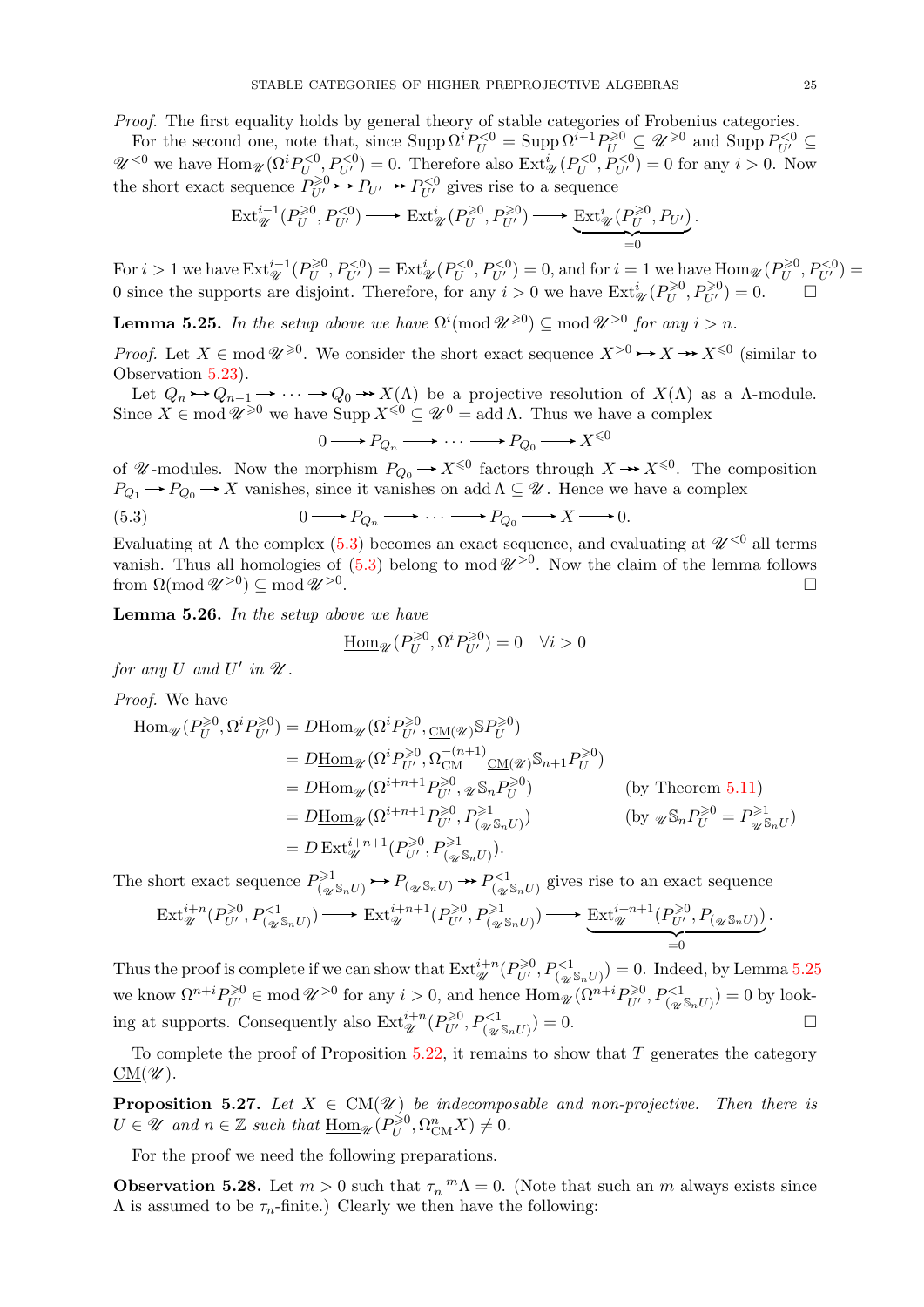- (1) For  $U \in \mathscr{U}^{< r}$  we have Supp  $P_U \subseteq \mathscr{U}^{< r+m}$ .
- (2) For  $X \in \text{mod } \mathscr{U}^{ we have  $\text{Supp }\Omega X \subseteq \mathscr{U}^{.$$

<span id="page-25-0"></span>**Lemma 5.29.** Let  $X \in CM(\mathcal{U})$ . Then  $\Omega^i X \in \text{mod } \mathcal{U}^{>0}$  and  $\Omega_{CM}^{-i} X \in \text{mod } \mathcal{U}^{<0}$  for  $i \gg 0$ .

Proof. The first claim follows by repeated application of Lemma [5.25.](#page-24-3)

For the proof of the latter assertion let m be as in Observation [5.28.](#page-24-4) Let  $r > 0$  such that  $X \in \text{mod } \mathscr{U}^{\leq r}$ . Then

 $\underline{\mathrm{Hom}}_{\mathscr{U}}(\mathrm{mod}\, \mathscr{U}^{\geq -2m}\cap \mathrm{CM}(\mathscr{U}), \Omega_{\mathrm{CM}}^{-i}X)=\underline{\mathrm{Hom}}_{\mathscr{U}}(\Omega^i(\mathrm{mod}\, \mathscr{U}^{\geq -2m}\cap \mathrm{CM}(\mathscr{U})),X).$ 

Note that, by Lemma [5.25,](#page-24-3) for  $i \gg 0$  we have

 $\Omega^i(\text{mod }{\mathscr U}^{\geqslant -2m}\cap\text{CM}({\mathscr U}))\subseteq \text{mod }{\mathscr U}^{\geqslant r}\cap\text{CM}({\mathscr U}).$ 

Thus, since  $X \in \text{mod } \mathscr{U}^{< r}$ , the above Hom-space vanishes. This means that the inclusion  $({\Omega_{\text{CM}}^{-i}}X)^{\geq -2m} \hookrightarrow {\Omega_{\text{CM}}^{-i}}X$  factors through a projective  $\mathscr{U}$ -module. Let  $P_U \to {\Omega_{\text{CM}}^{-i}}X$  be a projective cover. The left commutative triangle below gives rise to the right one.

$$
(\Omega_{\text{CM}}^{-i}X)^{\geq -2m} \longleftrightarrow \Omega_{\text{CM}}^{-i}X \longrightarrow (\Omega_{\text{CM}}^{-i}X)^{<-2m} \qquad (\Omega_{\text{CM}}^{-i}X)^{\geq -2m} \xrightarrow{\text{id}} (\Omega_{\text{CM}}^{-i}X)^{\geq -2m}
$$

Thus  $(\Omega_{\text{CM}}^{-i} X)^{\geq -2m}$  is a direct summand of  $P_U^{\geq -2m}$  $U$ <sup>≥-2m</sup>, and we can write  $(\Omega_{\text{CM}}^{-i} X)^{\geq -2m} = P_{U_1} \oplus$  $P_{U_0}^{\geqslant -2m}$  $U_2 \geq -2m$  with  $U_1 \in \mathscr{U} \geq -2m$  and  $U_2 \in \mathscr{U} \leq -2m$ . Since  $\Omega_{\text{CM}}^{-i}X$  does not contain any projective direct summands we have  $\text{Ext}^1_{\mathscr{U}}((\Omega_{\text{CM}}^{-i}X)^{<-2m}, P_{U_1'}) \neq 0$  for any non-zero direct summand  $U_1'$  of U<sub>1</sub>. Hence  $\text{Hom}_{\mathscr{U}}(\Omega((\Omega_{CM}^{-i}X)^{\ltq-2m}), P_{U_1'}) \neq 0$  for any such  $U_1'$ . Since  $\text{Supp }\Omega((\Omega_{CM}^{-i}X)^{\ltq-2m}) \subseteq$  $\mathscr{U}^{<-m}$  (see Observation [5.28\(](#page-24-4)2)) we have  $U_1 \in \mathscr{U}^{<-m}$ . So we have  $U_1 \oplus U_2 \in \mathscr{U}^{<-m}$ , and hence Supp  $P_{U_1} \oplus P_{U_2} \subseteq \mathscr{U}^{< 0}$  by Observation [5.28\(](#page-24-4)1). Thus

$$
\operatorname{Supp} \Omega_{\text{CM}}^{-i} X \subseteq \operatorname{Supp}(P_{U_1} \oplus P_{U_2}) \cup \mathscr{U}^{<-2m} \subseteq \mathscr{U}^{<0}.
$$

Proof of Proposition [5.27.](#page-24-1) Assume conversely, that there is an indecomposable non-projective  $X \in \text{CM}(\mathscr{U})$  such that  $\underline{\text{Hom}}_{\mathscr{U}}(P_U^{\geq 0})$  $U^{>0}_{U}, \Omega_{\text{CM}}^{n} X$  = 0 for any  $U \in \mathscr{U}$  and  $n \in \mathbb{Z}$ . Possibly replacing X by a suspension we may assume  $X \in \text{mod } \mathscr{U}^{< 0}$  (by Lemma [5.29\)](#page-25-0).

We choose a minimal projective resolution

<span id="page-25-1"></span>
$$
\cdots \longrightarrow P_{U_2} \longrightarrow P_{U_1} \longrightarrow P_{U_0} \longrightarrow X \longrightarrow 0.
$$

We will show that the induced exact sequence

(5.4) 
$$
\cdots \longrightarrow P_{U_2}^{\geq 0} \xrightarrow{d_1} P_{U_1}^{\geq 0} \xrightarrow{d_0} P_{U_0}^{\geq 0} \xrightarrow{d_{-1}} 0 \longrightarrow 0
$$

is a direct sum of complexes of the form  $\cdots \rightarrow 0 \rightarrow H \rightarrow H \rightarrow 0 \rightarrow \cdots$  with  $H \in \text{mod } \mathcal{U}$ . For i sufficiently large we have  $P_{U_i} = P_{U_i}^{\geq 0}$  $U_{U_i}^{\geq 0}$  by Lemma [5.29.](#page-25-0) This is a contradiction, since in the upper complex all maps are in the radical.

Since Sequence [\(5.4\)](#page-25-1) is exact, we only have to show that the map from  $P_{U}^{\geq 0}$  $\hat{U}_i^{\geq 0}$  to the image Im  $d_{i-1} \subseteq P_{U_{i-1}}^{\geq 0}$  $U_{U_{i-1}}^{\geq 0}$  is a split epimorphism for any  $i \geq 0$ . We show this by induction on i. The case  $i = 0$  is clear. Now consider the following diagram.



By inductive assumption the map  $P_{II}^{\geq 0}$  $U_i \rightarrow \text{Im} d_{i-1}$  splits, and hence Im  $d_i$  is a direct summand of  $P_{U}^{\geq 0}$  $\sum_{U_i}^{\geq 0}$ . Hence, by the assumption  $\underline{\text{Hom}}_{\mathscr{U}}(P_U^{\geq 0})$  $U^{>0}_{U}, \Omega^{i} X$  = 0  $\forall U, i$  we have  $\underline{\text{Hom}}_{\mathscr{U}}(\text{Im } d_i, \Omega^{i} X) = 0.$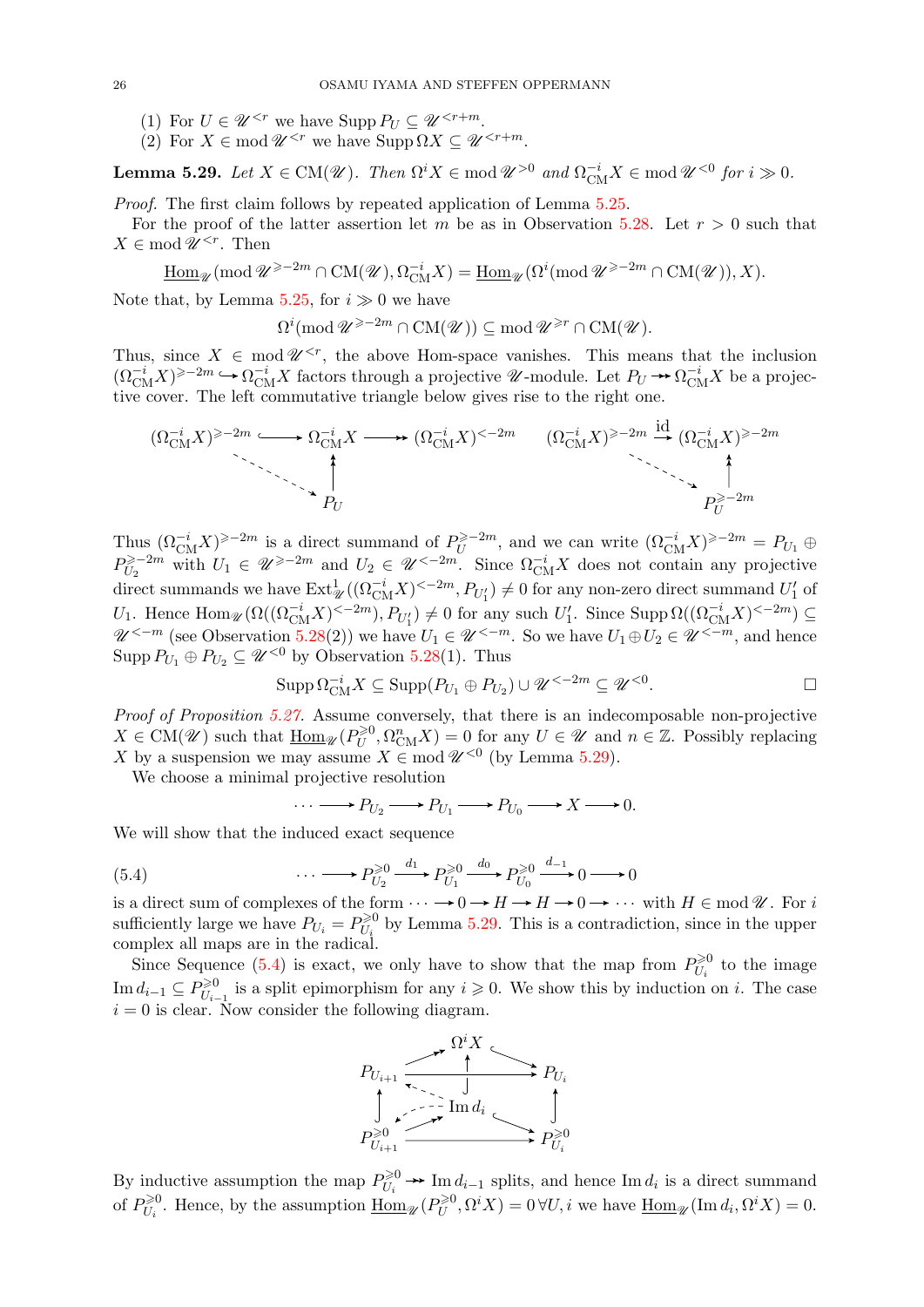Therefore the middle vertical inclusion above factors through a projective module. Hence the dashed diagonal map exists, making the triangle above it commutative. The lower dashed map in the diagram, making the triangle including both dashed maps commutative, exists, since clearly Im  $d_i$  (being a submodule of  $P_{U_i}^{\geq 0}$  $U_{U_i}^{(0)}$  can only map to the part of  $P_{U_{i+1}}$  which is supported in  $\mathscr{U}^{\geqslant 0}$ . Hence the map  $P_{U_{i,j}}^{\geqslant 0}$  $U_{U_{i+1}}^{\geq 0}$   $\longrightarrow$  Im  $d_i$  is a split epimorphism.

5.4.2. The endomorphism algebra of the tilting object.

<span id="page-26-0"></span>**Theorem 5.30.** Let  $T = P_V^{\geq 0}$  $\widetilde{V}^0$  as in Construction [5.20.](#page-23-0) Then

$$
\underline{\operatorname{End}}_{\mathscr{U}}(T) = \operatorname{End}_{\mathscr{U}}(T) = \operatorname{End}_{\Lambda}(\widetilde{\Lambda}_{P}) = \underline{\operatorname{End}}_{\Lambda}(\widetilde{\Lambda}) \stackrel{\text{def}}{=} \Gamma,
$$

where  $\widetilde{\Lambda}_P$  denotes the maximal summand of the Λ-module  $\widetilde{\Lambda}$  without non-zero projective direct summands.

The proof will rely on the following proposition.

**Proposition 5.31.** (1) The exact restriction functor

$$
res\colon \operatorname{mod}\mathscr{U}\longrightarrow \operatorname{mod}\Lambda\colon X\longmapsto X(\Lambda)
$$

has a right adjoint, which is given by

 $\mathsf{G}_{*}\colon \operatorname{mod}\Lambda \longrightarrow \operatorname{mod}\mathscr{U} : X \longmapsto \operatorname{Hom}_{\mathscr{D}_{\Lambda}}(\mathsf{G}-, X),$ 

where G is the projection functor  $\mathscr{U} \to \mathscr{U}^{\geqslant 0}$ . (Note that add  $\Lambda \subseteq \mathscr{U}$ , so the restriction functor above makes sense.)

- (2) The functors in (1) induce mutually inverse equivalences between mod  $\Lambda$  and
	- $\mathscr{R} := \{ X \in \text{mod } \mathscr{U} \mid \exists \text{ an exact sequence } P_{U_1} \longrightarrow P_{U_0} \longrightarrow X \text{ with } U_i \in \text{add } \Lambda \}.$
- (3) For  $i \leq 0$  we have  $P_{\mathbb{S}_n^i\Lambda}^{\geq 0} \in \mathcal{R}$ , and under the equivalence above  $P_{\mathbb{S}_n^i\Lambda}^{\geq 0}$  corresponds to  $\tau_n^i\Lambda$ .

*Proof.* (1) We first check that  $G_*$  is right exact: Let  $M_1 \rightarrow M_2 \rightarrow M_3$  be a short exact sequence in mod  $\Lambda$ . Then we have an exact sequence

 $\text{Hom}_{\mathscr{D}_{\Lambda}}(\mathsf{G}\text{--},M_1)\longrightarrow \text{Hom}_{\mathscr{D}_{\Lambda}}(\mathsf{G}\text{--},M_2)\longrightarrow \text{Hom}_{\mathscr{D}_{\Lambda}}(\mathsf{G}\text{--},M_3)\longrightarrow \text{Hom}_{\mathscr{D}_{\Lambda}}(\mathsf{G}\text{--},M_1[1])$ 

in mod  $\mathscr{U}$ . By Remark [5.18](#page-23-6) we have  $\mathscr{U}^{\geqslant 0} \subseteq \operatorname{add} \Lambda \vee \mathscr{D}_{\Lambda}^{\geqslant n}$  $\sum_{\Lambda} \lambda^n$ . Hence, since gl.dim  $\Lambda \leq n$ , we have  $\text{Hom}_{\mathscr{D}_{\Lambda}}(\mathsf{G}\text{-},M_1[1]) = 0.$  The right exactness of the functor  $\mathsf{G}_{*}$  follows.

Now we prove claim (1). We have to show that for  $X \in \text{mod }\Lambda$  and  $Y \in \text{mod }\mathscr{U}$  we have an isomorphism

$$
\operatorname{Hom}_{\mathscr{U}}(\operatorname{Hom}_{\mathscr{D}_{\Lambda}}(\mathsf{G}-,X),Y)\cong \operatorname{Hom}_{\Lambda}(X,Y(\Lambda))
$$

which is natural in X and Y. By the right exactness of  $G_*$  is suffices to consider the case  $X = \Lambda$ . We have

$$
\text{Hom}_{\mathscr{U}}(\text{Hom}_{\mathscr{D}_{\Lambda}}(\mathsf{G}-,\Lambda),Y) = \text{Hom}_{\mathscr{U}}(\underbrace{\text{Hom}_{\mathscr{D}_{\Lambda}}(\mathscr{U},\Lambda)}_{=P_{\Lambda}},Y) \qquad \text{(since } \Lambda \in \mathscr{U}^{\leq 0})
$$

$$
= Y(\Lambda) \qquad \qquad \text{(by the Yoneda Lemma)}
$$

$$
= \text{Hom}_{\Lambda}(\Lambda,Y(\Lambda))
$$

This completes the proof of (1).

(2) Clearly the functors induce mutually inverse equivalences

 $\text{add } \Lambda \longrightarrow \text{add } P_{\Lambda}.$ 

Now claim (2) follows form the fact that both functors are right exact.

(3) We start by observing that  $P_{\mathbb{S}_n^i\Lambda}^{\geq 0} = \text{Hom}_{\mathscr{D}_\Lambda}(\mathsf{G}-, \mathbb{S}_n^i\Lambda)$ . By Remark [5.18](#page-23-6) we have  $\mathbb{S}_n^i\Lambda \in$  $\mathscr{U}^i \subseteq \mathscr{D}_\Lambda^{\leq 0}$  $\Lambda^{\leq 0}$ . Thus we have a triangle

$$
\mathbf t^{<0}(\mathbb S_n^i\Lambda)\mathop{\longrightarrow}\limits \mathbb S_n^i\Lambda\mathop{\longrightarrow}\limits \mathbf H^0(\mathbb S_n^i\Lambda)\mathop{\longrightarrow}\limits (\mathbf t^{<0}(\mathbb S_n^i\Lambda))[1]
$$

in  $\mathscr{D}_\Lambda$  induced by the standard t-structure on  $\mathscr{D}$ . Since  $\mathscr{U}^{\geqslant 0}\subseteq$  add  $\Lambda\vee\mathscr{D}_\Lambda^{\geqslant n}$  $\mathbb{R}^{\geqslant n}_{\Lambda}$ , and  $\mathbf{t}^{<0}(\mathbb{S}_n^i \Lambda), (\mathbf{t}^{<0}(\mathbb{S}_n^i \Lambda))[1] \in$  $\mathscr{D}_{\Lambda}^{<0}$ , we have

$$
\operatorname{Hom}_{\mathscr{D}_{\Lambda}}(\mathbf{G}_{-},\mathbf{t}^{<0}(\mathbb{S}_{n}^{i}\Lambda))=0=\operatorname{Hom}_{\mathscr{D}_{\Lambda}}(\mathbf{G}_{-},(\mathbf{t}^{<0}(\mathbb{S}_{n}^{i}\Lambda))[1]),
$$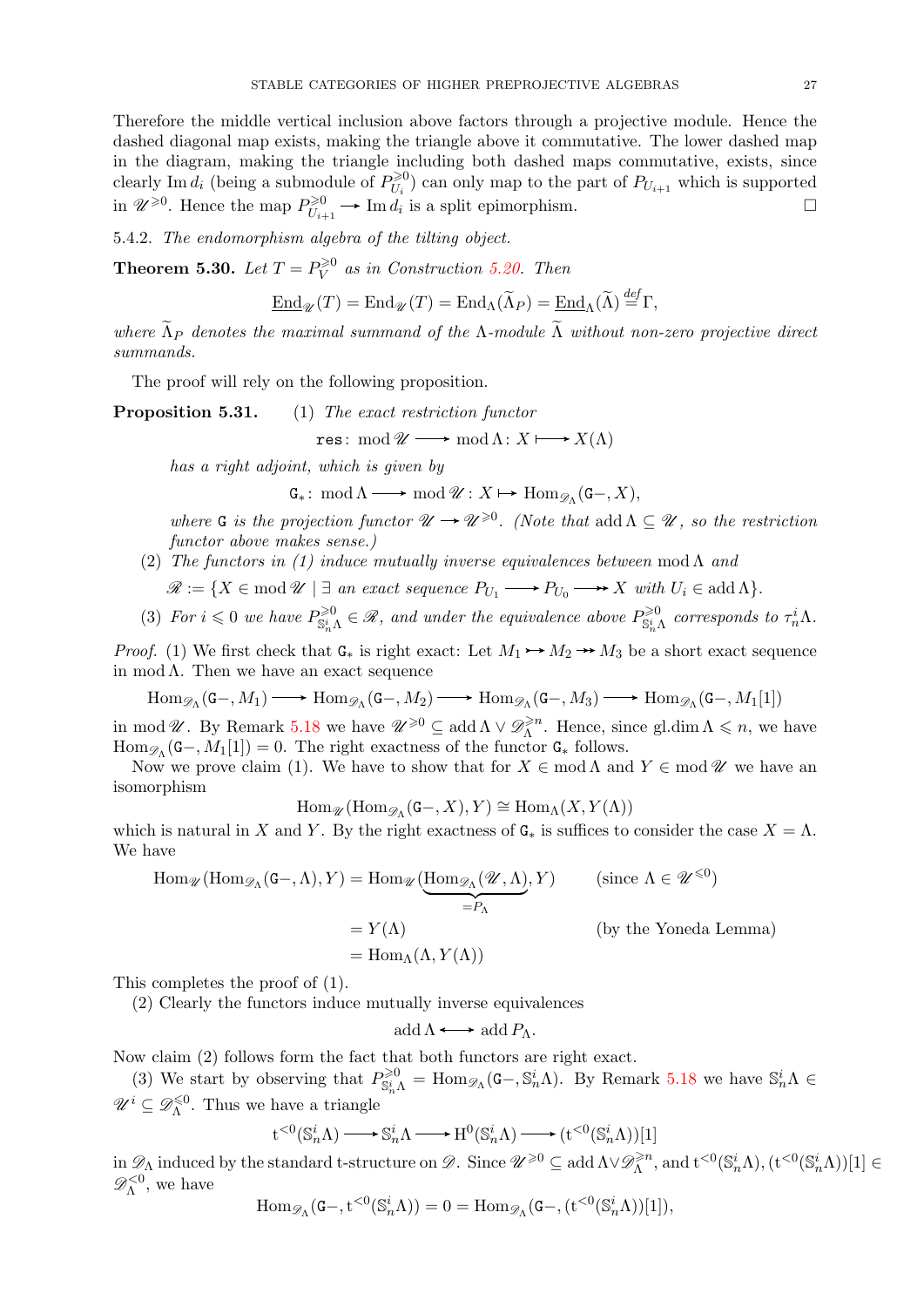and thus

$$
P^{\geqslant 0}_{\mathbb{S}_n^i\Lambda}=\operatorname{Hom}_{\mathscr{D}_\Lambda}(\mathtt{G}-,\mathbb{S}_n^i\Lambda)\cong \operatorname{Hom}_{\mathscr{D}_\Lambda}(\mathtt{G}-,\underbrace{\mathrm{H}^0(\mathbb{S}_n^i\Lambda)}_{\in \operatorname{mod} \Lambda}).
$$

We see that  $P_{\mathbb{S}_n^i\Lambda}^{>0}$  is in the image of the functor  $\mathsf{G}_*,$  and thus in  $\mathscr{R}$ . For the final claim note that

$$
\mathrm{H}^0(\mathbb{S}_n^i\Lambda)=\tau_n^i\Lambda
$$

by [2.5.](#page-3-1)

Now we are ready to prove the main result of this subsection.

*Proof of Theorem [5.30.](#page-26-0)* By Proposition [5.31](#page-0-1) we have  $\text{End}_{\mathcal{U}}(T) = \text{End}_{\Lambda}(T(\Lambda))$ , and by Propo-sition [5.31\(](#page-0-1)3) we have  $T(\Lambda) = \Lambda$ . Thus the middle equality follows.

We next show the rightmost equality. Clearly it suffices to show that  $\text{Hom}_{\Lambda}(\tau_n^i \Lambda, \Lambda) = 0$  for  $i < 0$ . As in the proof of Proposition [5.31\(](#page-0-1)3) we consider the triangle

$$
t^{<0}(\mathbb{S}_n^i \Lambda) \longrightarrow \mathbb{S}_n^i \Lambda \longrightarrow H^0(\mathbb{S}_n^i \Lambda) \longrightarrow (t^{<0}(\mathbb{S}_n^i \Lambda))[1].
$$

Since  $\text{Hom}_{\mathscr{D}_{\Lambda}}(\mathbb{S}_n^i \Lambda, \Lambda) = 0$  for  $i < 0$ , and  $\text{Hom}_{\mathscr{D}_{\Lambda}}((\mathbf{t}^{<0}(\mathbb{S}_n^i \Lambda))[1], \Lambda) \subseteq \text{Hom}_{\mathscr{D}_{\Lambda}}(\mathscr{D}_{\Lambda}^{\leq -2})$  $\Lambda^{\leqslant -2}, \Lambda$ ) = 0, the claim follows.

It remains to show the first equality of the theorem. More precisely, we have to show that no endomorphism of T factors through a projective  $\mathscr U$ -module. For  $i < 0$  we have

$$
\operatorname{Hom}_{\mathscr{U}}(P_{\mathbb{S}_{n}^{\downarrow}}^{\geqslant 0}, P_{U}) = \operatorname{Hom}_{\Lambda}(\tau_{n}^{i}\Lambda, P_{U}(\Lambda)) = 0 \qquad \text{for } U \in \mathscr{U}^{>0}
$$

$$
= \operatorname{Hom}_{\mathscr{D}_{\Lambda}}(\Lambda, U)
$$

$$
= 0 \text{ for } U \in \mathscr{U}^{>0}
$$

$$
\operatorname{Hom}_{\mathscr{U}}(P_{\mathbb{S}_{n}^{i}\Lambda}^{\geqslant 0}, P_{U}) = \operatorname{Hom}_{\Lambda}(\tau_{n}^{i}\Lambda, U) = 0 \qquad \text{for } U \in \mathscr{U}^{0} = \operatorname{add}\Lambda
$$

by the proof of the rightmost equality of the theorem above, and

 $\text{Hom}_{\mathscr{U}}(P_U, P_{\mathbb{S}_n^i \Lambda}^{\geq 0}) = P_{\mathbb{S}_n^i \Lambda}^{\geq 0}$  $(U) = 0$  for  $U \in \mathscr{U}^{< 0}$ .

Summing up these three vanishing properties we obtain the claim.

5.4.3. Proof of Theorem [5.21.](#page-23-1) For the proof of Theorem [5.21](#page-23-1) we will need the following two observations.

The first is Wakamatsu's Lemma for Krull-Schmidt triangulated categories.

<span id="page-27-1"></span>**Lemma 5.32** ([\[IY,](#page-36-27) Proposition 2.3(1)]). Let  $\mathcal{T}$  be a Krull-Schmidt triangulated category and let W be a thick subcategory of  $\mathscr{T}$ . If W is contravariantly finite in  $\mathscr{T}$ , then we have a t-structure  $(\mathscr{W}, \mathscr{W}^\perp)$  in  $\mathscr{T}$  for  $\mathscr{W}^\perp := \{T \in \mathscr{T} \mid \text{Hom}_{\mathscr{T}}(\mathscr{W}, T) = 0\}.$ 

<span id="page-27-0"></span>**Lemma 5.33.** Let  $\mathcal T$  be a triangulated category and  $\mathcal X$  and  $\mathcal Y$  be full subcategories of  $\mathcal T$ . If  $\mathscr X$  and  $\mathscr Y$  are contravariantly finite in  $\mathscr T$ , then so is  $\mathscr X * \mathscr Y$ .

*Proof.* Let  $T \in \mathcal{T}$ , and let  $X \to T$  be right  $\mathcal{X}$ -approximation. Denote by T' the cone of this approximation. Let  $Y \to T'$  be a right  $\mathscr Y$ -approximation, with cone  $T''$ . We obtain the following octahedron:

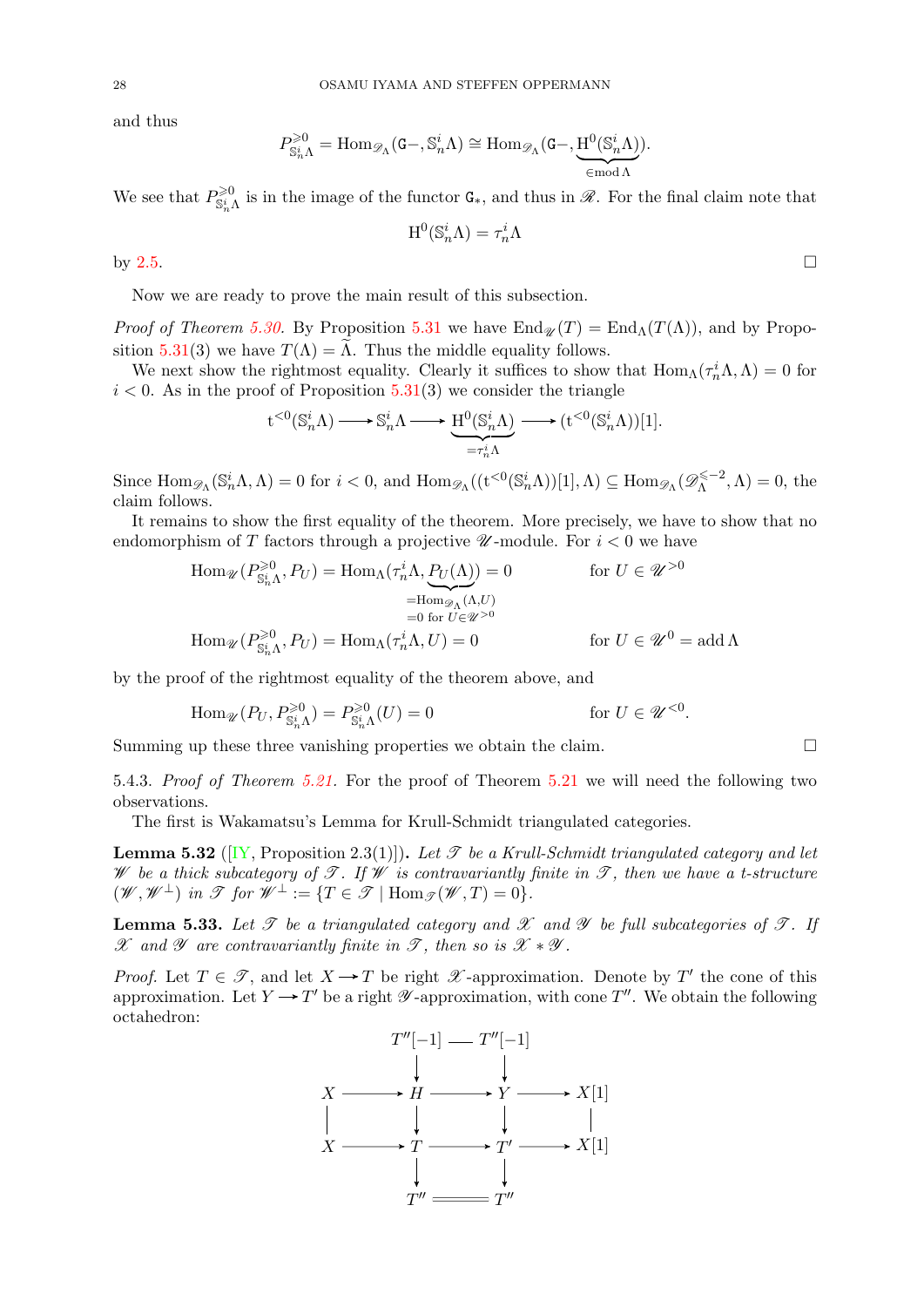Since the map  $T \to T'$  is a contravariant  $\mathscr{X}$ -ghost, and the map  $T' \to T''$  is a contravariant  $\mathscr{Y}$ ghost it follows from the ghost lemma that the composition  $T \to T''$  is a contravariant  $\mathscr{X} * \mathscr{Y}$ ghost. Since  $H \in \mathcal{X} * \mathcal{Y}$  it follows that  $H \to T$  is a right  $\mathcal{X} * \mathcal{Y}$ -approximation.

We are now ready to complete the proof of Theorem  $5.21$ .

Proof of Theorem [5.21.](#page-23-1) The first claim is part of the statement of Theorem [5.30.](#page-26-0)

For the second statement we denote by F the composition

$$
F\colon \mathscr{D}_{\Gamma}\xrightarrow{\text{To}_{\Gamma}^{L-}} \mathscr{D}_{\mathscr{U}}\xrightarrow{\text{proj}} \underline{\text{CM}}(\mathscr{U}).
$$

Then F induces an equivalence perf  $\Gamma \rightarrow \mathscr{W} := \text{thick}(T)$  by Proposition [5.22.](#page-23-5) Since by Proposi-tion [5.7](#page-19-5) we have gl.dim  $\Gamma \leqslant n+1$  it follows that  $\mathscr{D}_{\Gamma} = \text{perf } \Gamma$ . It remains to prove  $CM(\mathscr{U}) = \mathscr{W}$ .

Let  $\mathscr{X} := \text{add}\{\Gamma[i]|i \in \mathbb{Z}\} \subseteq \mathscr{D}_{\Gamma}$ , and  $\mathscr{Y} := \text{add}\{\Gamma[i]|i \in \mathbb{Z}\} \subseteq \text{CM}(\mathscr{U})$ . Since gl.dim  $\Gamma \leq n+1$ we have  $\mathscr{D}_{\Gamma} = \mathscr{X} * \cdots * \mathscr{X}$  (*n* + 2 factors) by [\[ABIM,](#page-35-6) Theorem 5.5]. Hence, by the equivalence  $\mathscr{D}_{\Gamma} \rightarrow \mathscr{W}$  we also have  $\mathscr{W} = \mathscr{Y} * \cdots * \mathscr{Y}$   $(n+2$  factors).

Since CM(\We ) is Hom-finite, and since for any  $M \in CM(\mathcal{U})$  the spaces  $Hom_{\mathcal{U}}(T, M[i])$ are non-zero for only finitely many i, the subcategory  $\mathscr{Y} \subseteq CM(\mathscr{U})$  is contravariantly finite in  $CM(\mathscr{U})$ . By Lemma [5.33](#page-27-0) we have that  $\mathscr{W}$  is also contravariantly finite in  $CM(\mathscr{U})$ . By Lemma [5.32](#page-27-1) we have a t-structure  $(\mathscr{W}, \mathscr{W}^{\perp})$  in  $\underline{\mathrm{CM}}(\mathscr{U})$ , with  $\mathscr{W}^{\perp} = \{M \in \underline{\mathrm{CM}}(\mathscr{U}) \mid \mathscr{U}\}$  $\underline{\text{Hom}_{\mathscr{U}}(\mathscr{W},M)=0}$ . By Proposition [5.22](#page-23-5) we have  $\mathscr{W}^{\perp}=0$ . Thus we have  $\underline{\text{CM}}(\mathscr{U})=\mathscr{W}$ .

5.4.4. The equivalence via restriction.

<span id="page-28-0"></span>Construction 5.34. We denote by r the functor

$$
\mathbf{r}: \mathscr{U} \longrightarrow \operatorname{add}_{\mathscr{U}} T \approx \operatorname{proj} \Gamma
$$

$$
U \longmapsto \left\{ \begin{array}{ll} P_U^{\geq 0} & \text{if } U \in \mathscr{U}^{< 0} \\ 0 & \text{if } U \in \mathscr{U}^{\geq 0} \end{array} \right.
$$

We denote by R: mod  $\Gamma \rightarrow$  mod  $\mathcal{U}$  the restriction functor along r. Clearly R is exact, so it induces a functor  $\mathscr{D}_{\Gamma} \longrightarrow \mathscr{D}_{\mathscr{U}}$ , which will also be called R.

The aim of this subsection is to prove the following.

<span id="page-28-1"></span>**Theorem 5.35.** The composition of  $\mathbb{R} : \mathcal{D}_{\Gamma} \to \mathcal{D}_{\mathcal{U}}$  with projection  $\mathcal{D}_{\mathcal{U}} \to \underline{\text{CM}}(\mathcal{U})$  is a triangle equivalence.

We will actually show the following more precise statement, relating this equivalence to the one induced by T.

<span id="page-28-2"></span>**Proposition 5.36.** In the setup above both compositions in the following diagram are naturally isomorphic, where both right functors are natural projection.

$$
\mathscr{D}_{\Gamma} \xrightarrow{\qquad \qquad } \mathscr{D}_{\mathscr{U}} \xrightarrow{\qquad \qquad } \mathscr{D}_{\mathscr{U}} \xrightarrow{\qquad \qquad } \mathscr{D}_{\mathscr{U}} \xrightarrow{\qquad \qquad } \mathscr{D}_{\mathscr{U}} \xrightarrow{\qquad \qquad } \mathscr{D}_{\mathscr{U}} \xrightarrow{\qquad \qquad } \mathscr{D}_{\mathscr{U}} \xrightarrow{\qquad \qquad } \mathscr{D}_{\mathscr{U}} \xrightarrow{\qquad \qquad } \mathscr{D}_{\mathscr{U}} \xrightarrow{\qquad \qquad } \mathscr{D}_{\mathscr{U}} \xrightarrow{\qquad \qquad } \mathscr{D}_{\mathscr{U}} \xrightarrow{\qquad \qquad } \mathscr{D}_{\mathscr{U}} \xrightarrow{\qquad \qquad } \mathscr{D}_{\mathscr{U}} \xrightarrow{\qquad \qquad } \mathscr{D}_{\mathscr{U}} \xrightarrow{\qquad \qquad } \mathscr{D}_{\mathscr{U}} \xrightarrow{\qquad \qquad } \mathscr{D}_{\mathscr{U}} \xrightarrow{\qquad \qquad } \mathscr{D}_{\mathscr{U}} \xrightarrow{\qquad \qquad } \mathscr{D}_{\mathscr{U}} \xrightarrow{\qquad \qquad } \mathscr{D}_{\mathscr{U}} \xrightarrow{\qquad \qquad } \mathscr{D}_{\mathscr{U}} \xrightarrow{\qquad \qquad } \mathscr{D}_{\mathscr{U}} \xrightarrow{\qquad \qquad } \mathscr{D}_{\mathscr{U}} \xrightarrow{\qquad \qquad } \mathscr{D}_{\mathscr{U}} \xrightarrow{\qquad \qquad } \mathscr{D}_{\mathscr{U}} \xrightarrow{\qquad \qquad } \mathscr{D}_{\mathscr{U}} \xrightarrow{\qquad \qquad } \mathscr{D}_{\mathscr{U}} \xrightarrow{\qquad \qquad } \mathscr{D}_{\mathscr{U}} \xrightarrow{\qquad \qquad } \mathscr{D}_{\mathscr{U}} \xrightarrow{\qquad \qquad } \mathscr{D}_{\mathscr{U}} \xrightarrow{\qquad \qquad } \mathscr{D}_{\mathscr{U}} \xrightarrow{\qquad \qquad } \mathscr{D}_{\mathscr{U}} \xrightarrow{\qquad \qquad } \mathscr{D}_{\mathscr{U}} \xrightarrow{\qquad \qquad } \mathscr{D}_{\mathscr{U}} \xrightarrow{\qquad \qquad } \mathscr{D}_{\mathscr{U}} \xrightarrow{\qquad \qquad } \mathscr{D}_{\mathscr{U}} \xrightarrow
$$

For the proof we will need the following construction.

**Construction 5.37.** We denote by  $\sigma = P_-^{\geq 0}$  the functor

$$
\mathscr{U}\longrightarrow \operatorname{mod}\mathscr{U}:U\longmapsto P_U^{\geqslant 0}.
$$

For  $X \in \text{mod } \mathcal{U}$  we denote by  $\sigma^* M = \text{Hom}_{\mathcal{U}}(P^{\geq 0}_-, M)$  the module given by

$$
\mathscr{U}^{\mathrm{op}} \longrightarrow \mathrm{mod}\, k \colon U \longmapsto \mathrm{Hom}_{\mathscr{U}}(P^{\geqslant 0}_U, M).
$$

We observe that  $\sigma^* M$  is a  $\mathscr{U} \otimes_k \mathrm{End}_{\mathscr{U}}(M)^\mathrm{op}\text{-module}.$ 

<span id="page-28-3"></span>We have the following observations relating  $\sigma^*$  to the claim of Proposition [5.36.](#page-28-2) **Lemma 5.38.** We have  $(\sigma^*T)^{\geq 0} \cong T$  as  $\mathscr{U} \otimes_k \Gamma^{op}\text{-modules.}$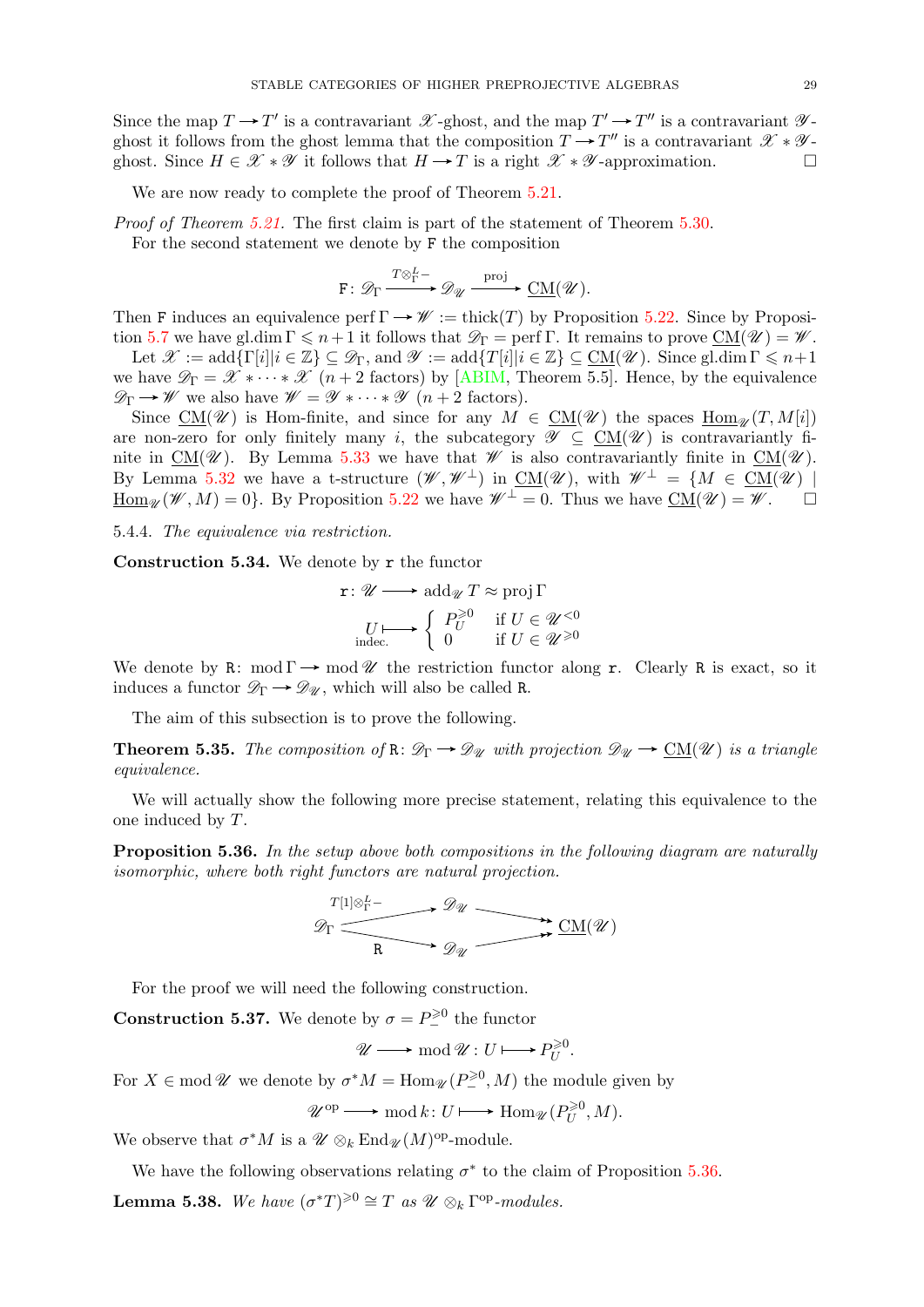Proof. We have

$$
(\sigma^*T)^{\geq 0}(U) = \begin{cases} (\sigma^*T)(U) & \text{if } U \in \mathcal{U}^{\geq 0} \\ 0 & \text{if } U \in \mathcal{U}^{< 0} \end{cases}
$$
 (by definition of ?<sup>≥ 0</sup>)  
\n
$$
= \begin{cases} \text{Hom}_{\mathcal{U}}(P_U^{\geq 0}, T) & \text{if } U \in \mathcal{U}^{> 0} \\ 0 & \text{if } U \in \mathcal{U}^{< 0} \end{cases}
$$
 (by definition of  $\sigma^*$ )  
\n
$$
= T(U) \qquad \qquad (\text{since } T \in \text{mod } \mathcal{U}^{\geq 0}) \qquad \Box
$$

<span id="page-29-0"></span>**Lemma 5.39.** We have  $(\sigma^*T)^{<0} \cong R(\Gamma)$  as  $\mathcal{U} \otimes_k \Gamma^{op}\text{-modules.}$ 

Proof. Similar to the proof of the previous lemma we have

$$
(\sigma^*T)^{<0}(U) = \begin{cases} (\sigma^*T)(U) & \text{if } U \in \mathcal{U}^{<0} \\ 0 & \text{if } U \in \mathcal{U}^{\geq 0} \end{cases}
$$
 (by definition of ? <sup>$(0)$</sup> )  
= 
$$
\begin{cases} \text{Hom}_{\mathcal{U}}(P_U^{\geq 0}, T) & \text{if } U \in \mathcal{U}^{<0} \\ 0 & \text{if } U \in \mathcal{U}^{\geq 0} \end{cases}
$$
 (by definition of  $\sigma^*$ )

Now note that

$$
\texttt{R}(\Gamma)(U) = \text{Hom}_{\mathscr{U}}(\texttt{r}(U), T) = \left\{ \begin{array}{ll} \text{Hom}_{\mathscr{U}}(P_U^{\geqslant 0}, T) & \text{if } U \in \mathscr{U}^{< 0}\\ 0 & \text{if } U \in \mathscr{U}^{\geqslant 0} \end{array} \right. \qquad \qquad \Box
$$

*Proof of Proposition [5.36.](#page-28-2)* It suffices to show that there is a triangle  $T \to X \to \mathbb{R}(\Gamma) \to T[1]$  in  $\mathscr{D}_{\mathscr{U}\otimes_k\Gamma^{op}}$  such that X is mapped to perf  $\mathscr{U}$  by the forgetful functor  $\mathscr{D}_{\mathscr{U}\otimes_k\Gamma^{op}}\to \mathscr{D}_{\mathscr{U}}$ .

Clearly the short exact sequence

$$
\underbrace{(\sigma^*T)^{\geq 0}}_{=T} \longrightarrow \sigma^*T \longrightarrow \underbrace{(\sigma^*T)^{<0}}_{=R(\Gamma)}
$$

of  $\mathscr{U} \otimes_k \Gamma^{op}$ -modules gives rise to a triangle in  $\mathscr{D}_{\mathscr{U} \otimes_k \Gamma^{op}}$  (here the equalities in the subscript hold by Lemmas [5.38](#page-28-3) and [5.39,](#page-29-0) respectively). It remains to see that  $\sigma^*T \in \text{perf } \mathscr{U}$ . Indeed we have

$$
\sigma^* T = \text{Hom}_{\mathcal{U}}(P_-^{\geq 0}, T)
$$
  
= 
$$
\text{Hom}_{\mathcal{U}}(P_-^{\geq 0}, P_V)
$$
  
= 
$$
R \text{Hom}_{\mathcal{U}}(P_-^{\geq 0}, P_V)
$$
  
= 
$$
DR \text{Hom}_{\mathcal{U}}(\mathcal{U}^{\geq 0}, P_V, P_-^{\geq 0})
$$
  
(since 
$$
P_U^{\geq 0} \in \text{CM}(\mathcal{U}) \forall U
$$
)  
= 
$$
DR \text{Hom}_{\mathcal{U}}(\mathcal{U}^{\leq 0}, P_V, P_-^{\geq 0})
$$

Now note that since, by Lemma [5.9,](#page-19-2) we have  $P_V \in \text{thick}(\text{inj }\mathscr{U})$ , and hence  $\mathscr{U} \mathbb{S}^- P_V \in \text{perf }\mathscr{U}$ , and

$$
\sigma^*T\in \textnormal{thick}\{DR\operatorname{Hom}_{\mathscr{U}}(P_U, P_-^{\geqslant 0})\mid U\in\mathscr{U}\}.
$$

Note also that for  $U \in \mathscr{U}^{< 0}$  we have  $R \operatorname{Hom}_{\mathscr{U}}(P_U, P^{\geq 0}) = 0$ . For  $U \in \mathscr{U}^{\geq 0}$  we have

$$
DR \operatorname{Hom}_{\mathscr{U}}(P_U, P_-^{\geq 0}) = D \operatorname{Hom}_{\mathscr{U}}(P_U, P_-^{\geq 0})
$$
  
=  $D \operatorname{Hom}_{\mathscr{U}}(P_U, P_-)$   
=  $D \operatorname{Hom}_{\mathscr{D}_\Lambda}(U, -)$   
 $\in \operatorname{inj} \mathscr{U}$   
 $\subseteq \operatorname{perf} \mathscr{U}$  (by Lemma 5.9)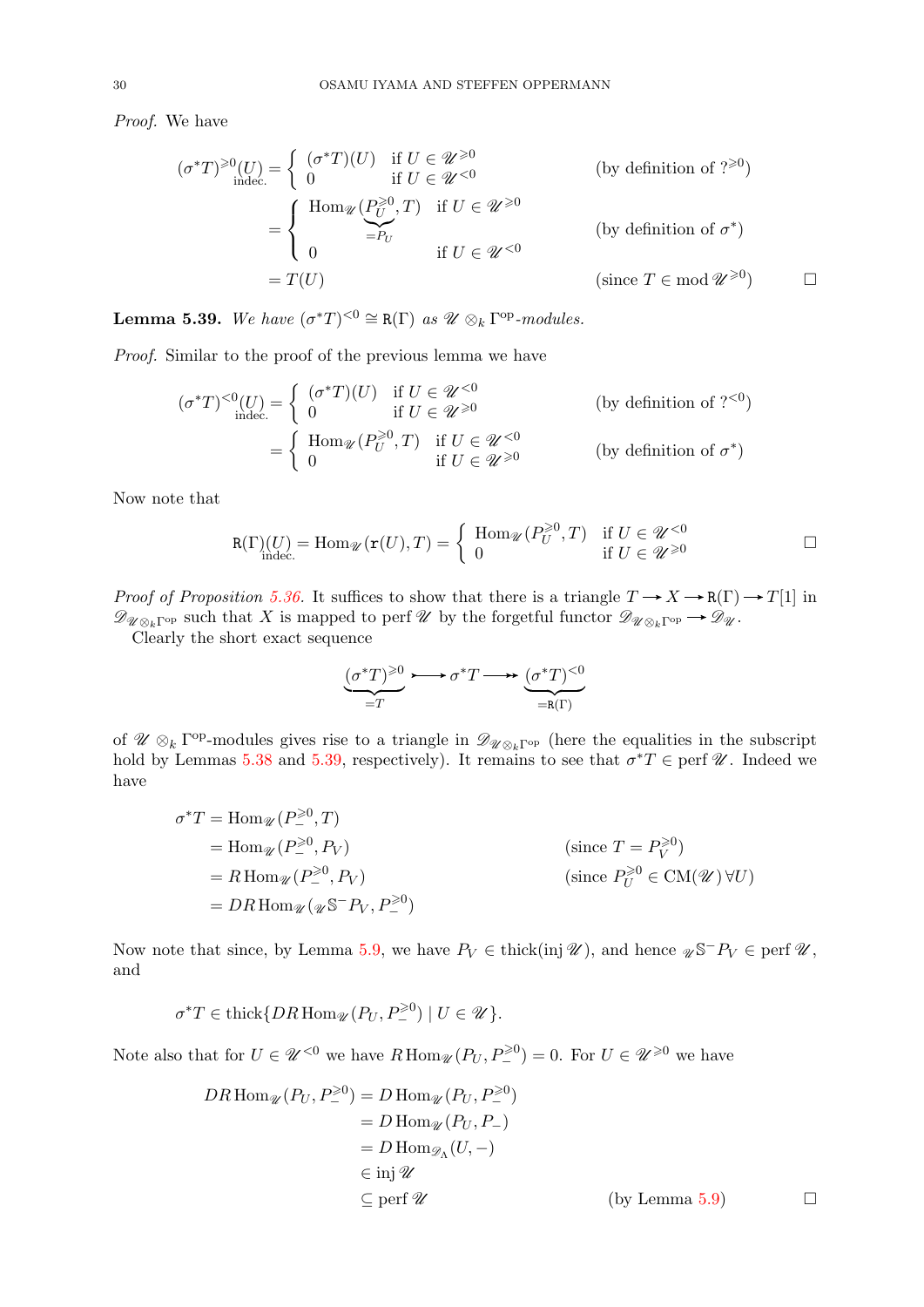<span id="page-30-0"></span>5.5. The  $(n + 1)$ -Amiot cluster category and CM( $\tilde{\Lambda}$ ). The construction in this subsection mostly works as in the self-injective case in Section [4.3.](#page-13-0)

Here we show that the stable category of Cohen-Macaulay  $\tilde{\Lambda}$  modules may be identified with the  $(n + 1)$ -Amiot cluster category of  $\Gamma$  as in the following diagram.



As in Section [4.3,](#page-13-0)  $\tilde{\Lambda}_P$  is an ideal of  $\tilde{\Lambda}$ , hence in particular a  $\tilde{\Lambda} \otimes_k \tilde{\Lambda}^{\text{op}}$ -module. Since  $\Lambda$  is a subalgebra of  $\tilde{\Lambda}$ , the right action of  $\tilde{\Lambda}$  on  $\tilde{\Lambda}_P$  gives a k-algebra homomorphism

$$
\widetilde{\Lambda} \longrightarrow \text{End}_{\Lambda}(\widetilde{\Lambda}_P) = \Gamma,
$$

and hence a functor

(5.5)

proj  $\tilde{\Lambda} \longrightarrow$  proj Γ. We denote by  $A: \mathscr{D}_{\Gamma} \longrightarrow \mathscr{D}_{\widetilde{\Lambda}}$  the induced restriction functor.

Lemma 5.40. We have the following commutative diagram:



*Proof.* The proof of Lemma [4.12](#page-13-3) carries over.

We now have the following commutative diagram.

<span id="page-30-2"></span>

We will find a triangle functor  $H: \mathcal{C}_{\Gamma}^{n+1} \to \underline{CM} \tilde{\Lambda}$  making diagram ([5.5\)](#page-30-2) commutative. We need the following observation, which is shown by the proof of Proposition [4.13](#page-14-2) without any changes.

Proposition 5.41. In the setup above there is a triangle

 $X \longrightarrow A(D\Gamma[-n-1]) \longrightarrow A(\Gamma) \longrightarrow X[1]$ 

in  $\mathscr{D}_{\tilde{\Lambda}\otimes_k\Gamma^{\mathrm{op}}}$ , such that X is mapped to perf  $\tilde{\Lambda}$  by the forgetful functor  $\mathscr{D}_{\tilde{\Lambda}\otimes_k\Gamma^{\mathrm{op}}}\to\mathscr{D}_{\tilde{\Lambda}}$ .

Using the universality of the  $(n + 1)$ -Amiot cluster category, we have the following consequences. See Appendix [A](#page-31-0) for details on the proof.

**Proposition 5.42.** There is a triangle functor  $H: \mathcal{C}_{\Gamma}^{n+1} \to \underline{CM}(\widetilde{\Lambda})$  making Diagram [\(5.5\)](#page-30-2) commutative.

Now we have the following result.

<span id="page-30-1"></span>**Theorem 5.43.** The functor  $H: \mathcal{C}_{\Gamma}^{n+1} \to \underline{CM}(\tilde{\Lambda})$  is an equivalence.

Proof. The proof of Theorem [4.15](#page-14-0) carries over word for word (with the reference to Theorem [4.5](#page-10-1) replaced by a reference to Theorem [5.11\)](#page-19-4).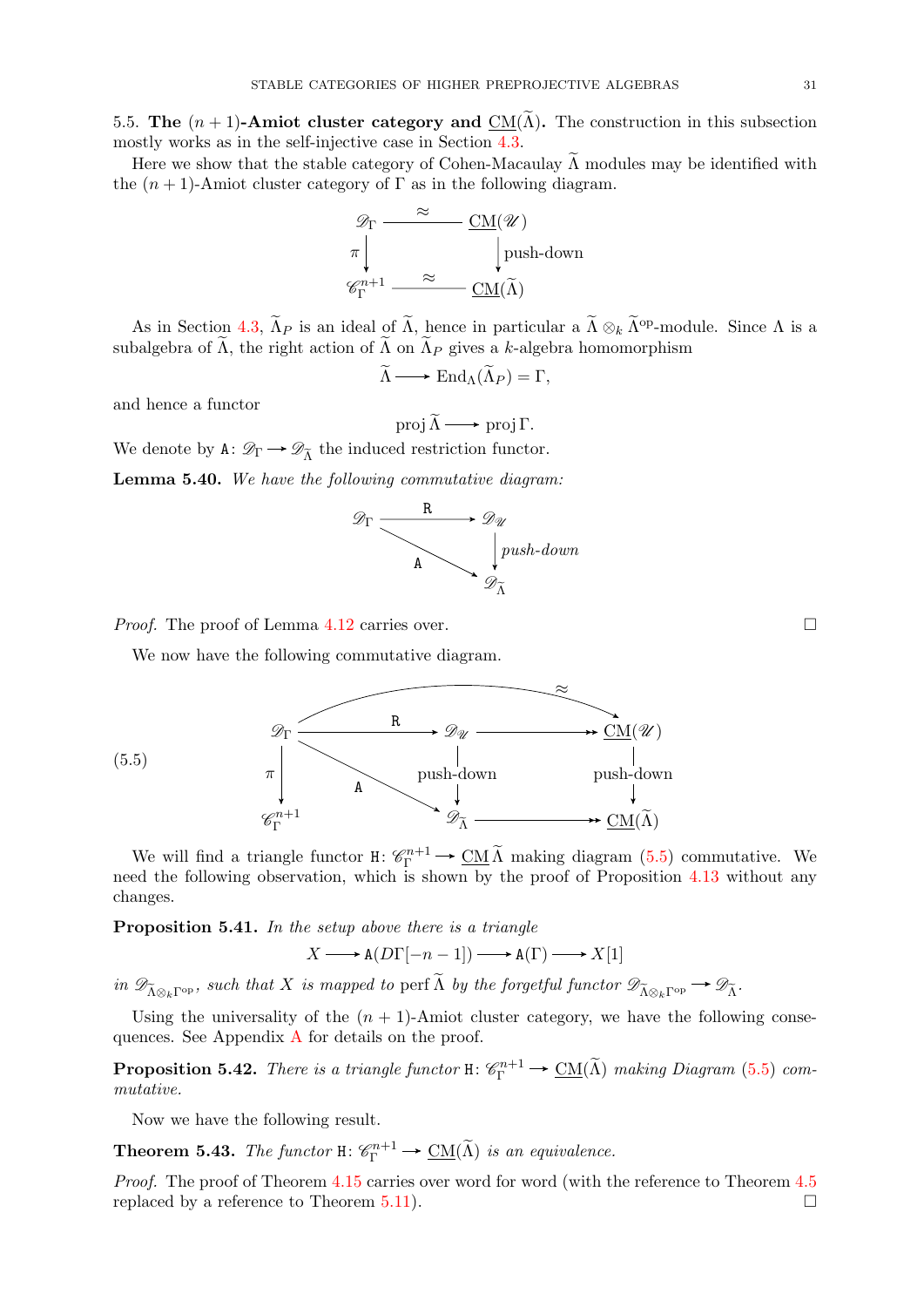<span id="page-31-2"></span>Corollary 5.44. Let  $\Lambda$  be an algebra of global dimension at most n, such that the n-Amiot cluster category  $\mathcal{C}_{\Lambda}^{n}$  is Hom-finite. Assume further that the category  $\mathcal U$  (see Theorem [2.16\)](#page-5-2) has the vosnex property. Then the category  $\underline{\mathrm{CM}}(\widetilde{\Lambda})$  is  $(n + 1)$ -Calabi-Yau triangulated with an  $(n + 1)$ -cluster tilting object.

*Proof.* This follows immediately from Theorems [5.43](#page-30-1) and [2.17.](#page-5-6)  $\Box$ 

**Example 5.45.** Let  $\Lambda$  be the Auslander algebra of non-linearly oriented  $A_3$  as in the left picture below, and  $n = 2$ .



Then  $\widetilde{\Lambda}$  is given by the right quiver above, subject to the relations

$$
(\gamma \eta, \delta \vartheta, \eta \alpha - \varepsilon \iota, \vartheta \beta - \zeta \iota, \iota \gamma, \iota \delta, \alpha \gamma, \beta \delta, \gamma \varepsilon - \delta \zeta).
$$

Calculating the  $\tau_2^-$  powers of the projective  $\Lambda$  modules we obtain

| $\Lambda: \quad 1$     | $\overline{\mathbf{2}}$ | $\begin{array}{c} 3 \\ 1 \end{array}$   | $\begin{array}{cccc} 4 & \hspace{1.5cm} 5 & \hspace{1.5cm} 6 \\ 3 & \hspace{1.5cm} 3 & \hspace{1.5cm} 4 & \hspace{1.5cm} 5 \\ 2 & \hspace{1.5cm} 1 & \hspace{1.5cm} 3 \end{array}$ |  |
|------------------------|-------------------------|-----------------------------------------|------------------------------------------------------------------------------------------------------------------------------------------------------------------------------------|--|
| $\tau_2^- \Lambda$ : 4 | $5\phantom{.00000}$     | $\begin{array}{c} 0 \\ 4.5 \end{array}$ |                                                                                                                                                                                    |  |

Thus  $\widetilde{\Lambda}_P = \bigoplus_{i>0} \tau_2^{-i} \Lambda = 4 \oplus 5 \oplus \frac{4}{4}^6$  5, and  $\text{End}_{\Lambda}(\widetilde{\Lambda}_P) = k[\circ \to \circ \leftarrow \circ]$ . Thus, by Theorem [5.43](#page-30-1) the category  $CM(\Lambda)$  is the classical 3-cluster category of  $A_3$ .

#### A. Appendix: The universal property of the n-Amiot cluster category

<span id="page-31-0"></span>In this appendix we work out in detail how Keller's general result [\[Kel4,](#page-36-31) Theorem 4] applies to our setup. Everything stated here is due to Keller, and can also be found in [\[Kel4\]](#page-36-31) (also see [\[Kel2,](#page-36-32) [Kel3,](#page-36-33) [Kel5\]](#page-37-8) for background). To avoid set theoretical issues we assume all categories to be small throughout this appendix.

<span id="page-31-1"></span>A.1. Pretriangulated DG categories. See [\[Kel3\]](#page-36-33), in particular Section 2 (note that in that paper pretriangulated DG categories are called exact DG categories).

**Definition A.1.** A DG category is a Z-graded category (i.e. morphism spaces are Z-graded, and composition of morphisms respects this grading) with a differential  $d$  of degree 1 satisfying the Leibniz rule.

For a DG category  $\mathscr X$  we denote by  $H^0(\mathscr X)$  the category with the same objects as  $\mathscr X$ , and with  $\text{Hom}_{H^0(\mathcal{X})}(X_1, X_2) = H^0(\text{Hom}_{\mathcal{X}}(X_1, X_2)).$ 

<span id="page-31-3"></span>**Example A.2.** Let  $\mathscr A$  be an additive category. Then  $C_{dg}(\mathscr A)$ , the set of complexes over  $\mathscr A$ , becomes a DG category by setting

$$
\mathcal{H}\mathit{om}^{n}_{\mathscr{A}}(A,B) = \prod_{i \in \mathbb{Z}} \text{Hom}_{\mathscr{A}}(A^{i}, B^{i+n}), \text{ and}
$$
  

$$
d((f_{i})_{i \in \mathbb{Z}}) = (f_{i}d_{B} - (-1)^{n}d_{A}f_{i+1}) \qquad \text{for } (f_{i})_{i \in \mathbb{Z}} \in \mathcal{H}\mathit{om}^{n}_{\mathscr{A}}(A,B).
$$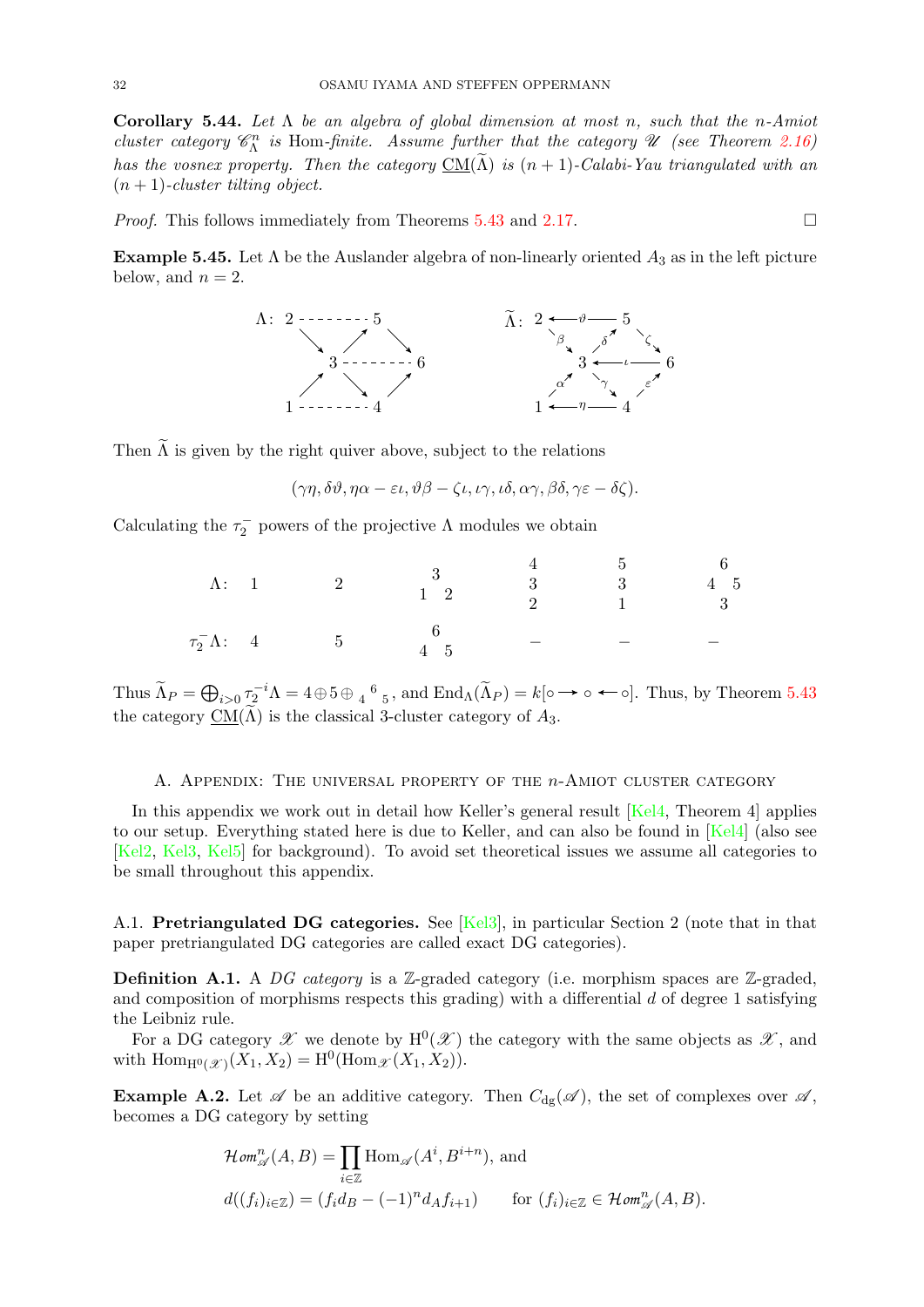To calculate morphisms in  $H^0(C_{dg}(\mathscr{A}))$  note that for  $A, B \in C_{dg}(\mathscr{A})$  we have

$$
Z^{0}(\mathcal{H}om_{\mathscr{A}}(A, B)) = \{(f_{i})_{i \in \mathbb{Z}} \in \prod_{i \in \mathbb{Z}} \text{Hom}_{\mathscr{A}}(A^{i}, B^{i}) \mid d((f_{i})_{i \in \mathbb{Z}}) = 0\}
$$

$$
= \{(f_{i})_{i \in \mathbb{Z}} \mid d_{A}f_{i+1} = f_{i}d_{B}\}
$$

$$
= \text{usual maps of complexes}
$$

$$
B^{0}(\mathcal{H}om_{\mathscr{A}}(A, B)) = \{d((h_{i})_{i \in \mathbb{Z}}) \mid h_{i} \in \text{Hom}_{\mathscr{A}}(A^{i}, B^{i-1})\}
$$

$$
= (h_{i}d_{B} + d_{A}h_{i+1})_{i \in \mathbb{Z}} \mid h_{i} \in \text{Hom}_{\mathscr{A}}(A^{i}, B^{i-1})\}
$$

$$
= \text{homotopies of complexes}
$$

and hence

 $H^0(\mathcal{H}om_{\mathscr{A}}(A, B)) = \text{maps of complexes up to homotopy.}$ 

**Definition A.3** (see [\[Kel5\]](#page-37-8), Sections 2.3 and 3). Let  $\mathscr X$  be a DG category. A DG  $\mathscr X$ -module is a DG functor  $\mathscr{X}^{\text{op}} \to C_{\text{dg}}(\text{Mod } k)$ . By abuse of notation we also denote the DG category of DG  $\mathscr{X}$ -modules by  $C_{dg}(\mathscr{X})$ .

We denote the (non DG) category of DG  $\mathscr{X}$ -modules by  $C(\mathscr{X}) = Z^{0}(C_{dg}(\mathscr{X}))$ , and we denote by  $D(\mathscr{X})$  the derived category of DG  $\mathscr{X}$ -modules, that is the category obtained from  $C(\mathscr{X})$  by inverting quasi-isomorphisms.

A DG  $\mathscr X$ -module is *representable*, if it is isomorphic to a DG  $\mathscr X$ -module of the form  $\mathcal Hom_{\mathscr X}(-, X)$ for some object  $X \in \mathscr{X}$ .

**Definition A.4.** A DG category  $\mathscr X$  is called *pretriangulated* (or *exact*), if the class of representable DG  $\mathscr X$ -modules is closed under translations and mapping cones.

Note that by the Yoneda Lemma we have the subcategory of representable DG  $\mathscr X$ -modules is equivalent to  $\mathscr{X}$ , for any DG category  $\mathscr{X}$ .

**Construction A.5** (Keller [\[Kel3,](#page-36-33) 2.2(d)]). Let  $\mathscr X$  be a DG category. We denote by pretr  $\mathscr X$ the pretriangulated hull of  $\mathscr X$ , that is the smallest subcategory of  $C_{d\sigma}(\mathscr X)$  which contains the representable DG  $\mathscr X$ -modules, and is closed under translations and mapping cones.

The universal property of the n-Amiot cluster categories builds on the following result of Keller.

**Proposition A.6** (Keller [\[Kel3,](#page-36-33) 2.2(d)]). Let  $\mathscr X$  be a DG category. Then

- (1) pretr  $\mathscr X$  is a pretriangulated DG category, and
- (2) the natural functor  $\mathscr{X} \to \text{pert} \mathscr{X}$  is universal among DG functors from  $\mathscr{X}$  to pretriangulated DG categories.

The reason for calling these DG algebras pretriangulated, and the connection to our setup, is the following.

**Proposition A.7** (Keller [\[Kel3\]](#page-36-33)). Let  $\mathscr X$  be a pretriangulated DG category. Then  $\mathrm{H}^{0}(\mathscr X)$  is an algebraic triangulated category. Moreover any algebraic triangulated category comes up in this construction.

<span id="page-32-0"></span>**Example A.8** ([\[Kel3,](#page-36-33) 2.2(a)]). Let  $\mathscr A$  be an additive category,  $\mathscr X$  a full DG subcategory of  $C_{\text{de}}(\mathscr{A})$  (see Example [A.2](#page-31-3) above) which is closed under translations and mapping cones. Then  $\mathscr X$  is a pretriangulated DG category, and (by the calculation in Example [A.2\)](#page-31-3) the triangulated category  $H^0(\mathcal{X})$  is the corresponding subcategory of the homotopy category of complexes in  $\mathcal{A}$ .

Notation A.9. We will mostly need the following instances of Example [A.8](#page-32-0) above, for which we therefore introduce special names.

(1) Let  $\Delta$  be a finite dimensional algebra. We denote by

$$
\mathscr{P}_\Delta:=C^{-,\mathrm{b}}_{\mathrm{dg}}(\operatorname{proj}\Delta)
$$

the DG category of right bounded complexes of finitely generated projective ∆-modules with bounded homology.

Then  $H^0(\mathscr{P}_\Delta) = \mathscr{D}_\Delta$ , the bounded derived category of  $\Delta$ -modules.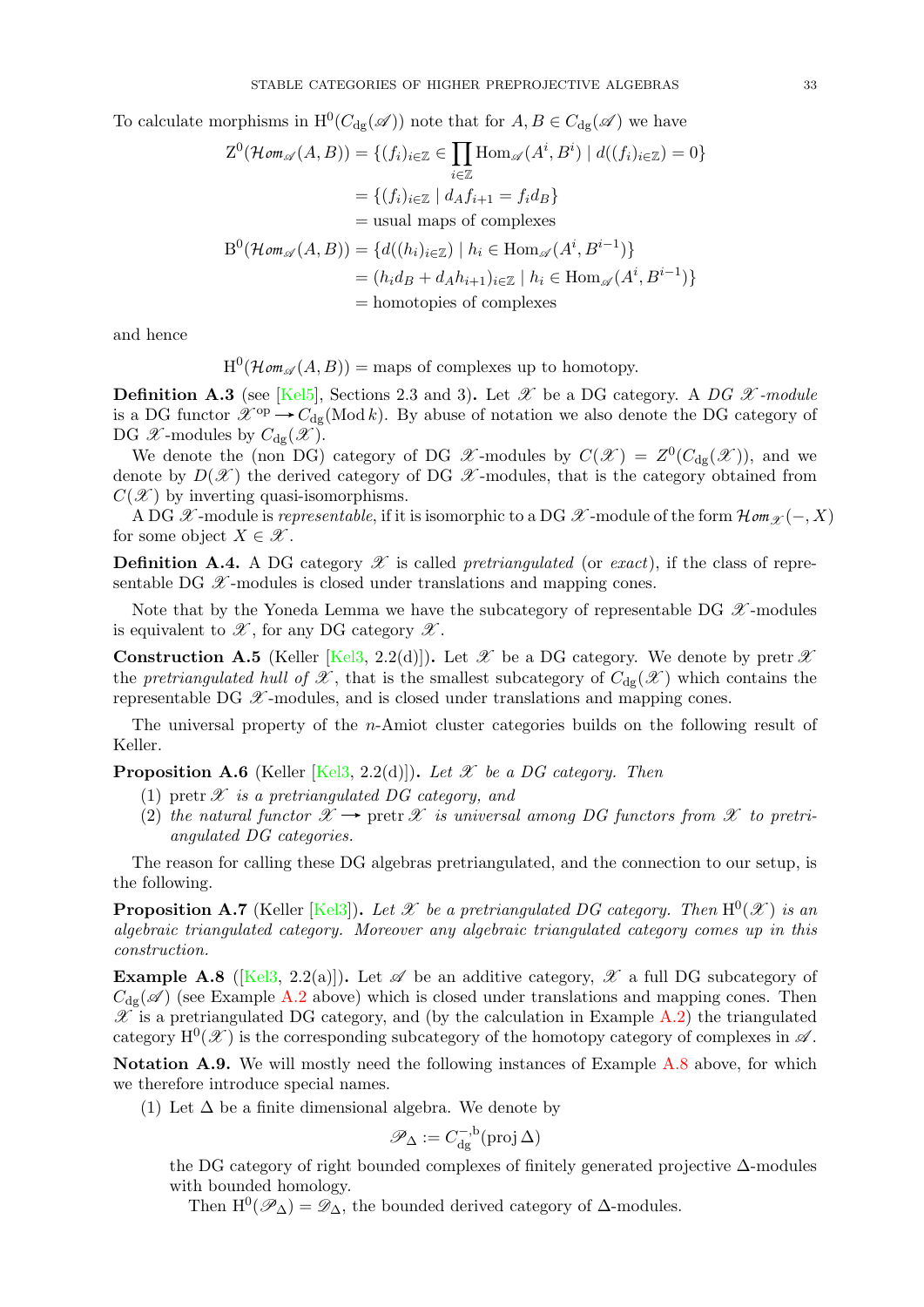(2) Let ∆ be a self-injective finite dimensional algebra (resp. an Iwanaga-Gorenstein finite dimensional algebra). We denote by

$$
\mathscr{A}_\Delta:=C_{\rm dg}^{\infty,\emptyset}(\operatorname{proj}\Delta)
$$

the DG category of acyclic complexes of finitely generated projective ∆-modules. Then  $H^0(\mathscr{A}_\Delta) = \text{mod }\Delta$  the stable module category of  $\Delta$  (resp.  $H^0(\mathscr{A}_\Delta) = \text{CM}(\Delta)$ )

the stable category of Cohen-Macaulay ∆-modules).

<span id="page-33-0"></span>A.2. Functors. We now look at how certain functors between triangulated categories are reflected in the setup of pretriangulated DG categories. It turns out (see  $Kel4$ , Section 9), in particular Section 9.6) that we should consider the category rep (see Definition [A.10](#page-33-2) below).

For the rest of this appendix all undecorated tensor products are understood to be tensor products over the base field k. Note that for two DG categories  $\mathscr X$  and  $\mathscr Y$ , the tensor product  $\mathscr{X} \otimes \mathscr{Y}$  is a DG category in a natural way (see for instance [\[Kel5,](#page-37-8) 2.3]).

<span id="page-33-2"></span>**Definition A.10** ([\[Kel4,](#page-36-31) Section 9.2]). Let  $\mathscr X$  and  $\mathscr Y$  be DG categories. We denote by rep(X,  $\mathscr Y)$ ). the full subcategory of  $D(\mathscr X^{\rm op}\otimes\mathscr Y)$  formed by the objects R, such for all  $X\in\mathscr X$ the object  $R(X \otimes -)$  is isomorphic to a representable DG  $\mathscr{Y}\text{-module in }D(\mathscr{Y})$ .

The motivating example for this construction is the following:

**Example A.11** ([\[Kel4,](#page-36-31) Section 9.2]). Let  $F: \mathcal{X} \rightarrow \mathcal{Y}$  be a functor of DG categories. Then F induces an object R<sub>F</sub> given by R<sub>F</sub>(X  $\otimes$  Y) = Hom<sub>g</sub>(Y, FX) in  $\mathscr{D}_{\mathscr{X}^{\text{op}} \otimes \mathscr{Y}}$ . Since R<sub>F</sub>(X  $\otimes$  -) is represented by FX it lies in rep $(\mathscr{X}, \mathscr{Y})$ .

The composition of functors in rep is given by the derived tensor product.

**Example A.12.** Let  $F: \mathcal{X} \to \mathcal{Y}$  and  $R \in \text{rep}(\mathcal{Y}, \mathcal{Z})$  for three DG categories  $\mathcal{X}, \mathcal{Y}, \mathcal{Z}$ . Then the composition  $R_F R \in \operatorname{rep}(\mathscr{X}, \mathscr{Z})$  is given by

$$
(\mathtt{R}_F\mathtt{R})(X\otimes Z)=\mathtt{R}(\mathtt{F}X\otimes Z).
$$

In particular, for  $R = R_G$ , we have

 $R_F R_G = R_{FG}.$ 

<span id="page-33-1"></span>A.3. Orbit categories. We give the following definition for the sake of completeness. However we do not explain it here. The reader is advised to look up Section 5.1 in [\[Kel4\]](#page-36-31).

<span id="page-33-3"></span>**Definition A.13** ([\[Kel4,](#page-36-31) Section 5.1]). Let  $\mathscr{X}$  be a DG category, S:  $\mathscr{X} \to \mathscr{X}$  a DG functor inducing an equivalence on  $H^0(\mathscr{X})$ . Then the DG orbit category  $\mathscr{X}/S$  has the same objects as  $\mathscr{X}$ , and

$$
\text{Hom}_{\mathscr{X}/\mathsf{S}}(X_1, X_2) = \text{colim}\Big[\bigoplus_{j\geqslant 0}{}_{\mathscr{X}}(S^jX_1, X_2) \stackrel{\mathsf{S}}{\longrightarrow} \bigoplus_{j\geqslant 0}{}_{\mathscr{X}}(S^jX_1, S X_2) \stackrel{\mathsf{S}}{\longrightarrow} \bigoplus_{j\geqslant 0}{}_{\mathscr{X}}(S^jX_1, S^2X_2) \stackrel{\mathsf{S}}{\longrightarrow} \cdots\Big].
$$

**Definition A.14** ([\[Kel4,](#page-36-31) Section 5.1]). Let  $\mathcal{T} = H^0(\mathcal{X})$  be an algebraic triangulated category,  $S: \mathscr{X} \to \mathscr{X}$  a DG functor inducing an equivalence on  $\mathscr{T}$ . Then the triangulated orbit category of  $\mathscr T$  modulo S is defined to be

 $\mathrm{H}^0(\operatorname{pretr}(\mathscr{X}/\mathtt{S})).$ 

The instance of this definition we need here is the following. Here and in the sequel, for a modules X over a finite dimensional algebra  $\Delta$  we denote by  $p_{\Delta}(X)$  a projective resolution of X.

<span id="page-33-4"></span>**Proposition A.15** (Keller, a special case of [\[Kel4,](#page-36-31) Theorem 7.1]). Let  $\Delta$  be a finite dimensional algebra of finite global dimension, and  $n \in \mathbb{N}$ . Then the functor

$$
S := p_{\Delta \otimes \Delta^{op}}(D\Delta)[-n] \otimes_{\Delta} - : \mathscr{P}_{\Delta} \longrightarrow \mathscr{P}_{\Delta}
$$

induces the autoequivalence  $\mathbb{S}_n$  of  $\mathscr{D}_\Delta$ . The n-Amiot cluster category (defined in Construction  $(2.6)$  $(2.6)$  is equivalent to the triangulated orbit category

$$
\mathscr{C}^n_\Delta \approx \mathrm{H}^0(\mathrm{pretr}(\mathscr{P}_\Delta/\mathbf{S})).
$$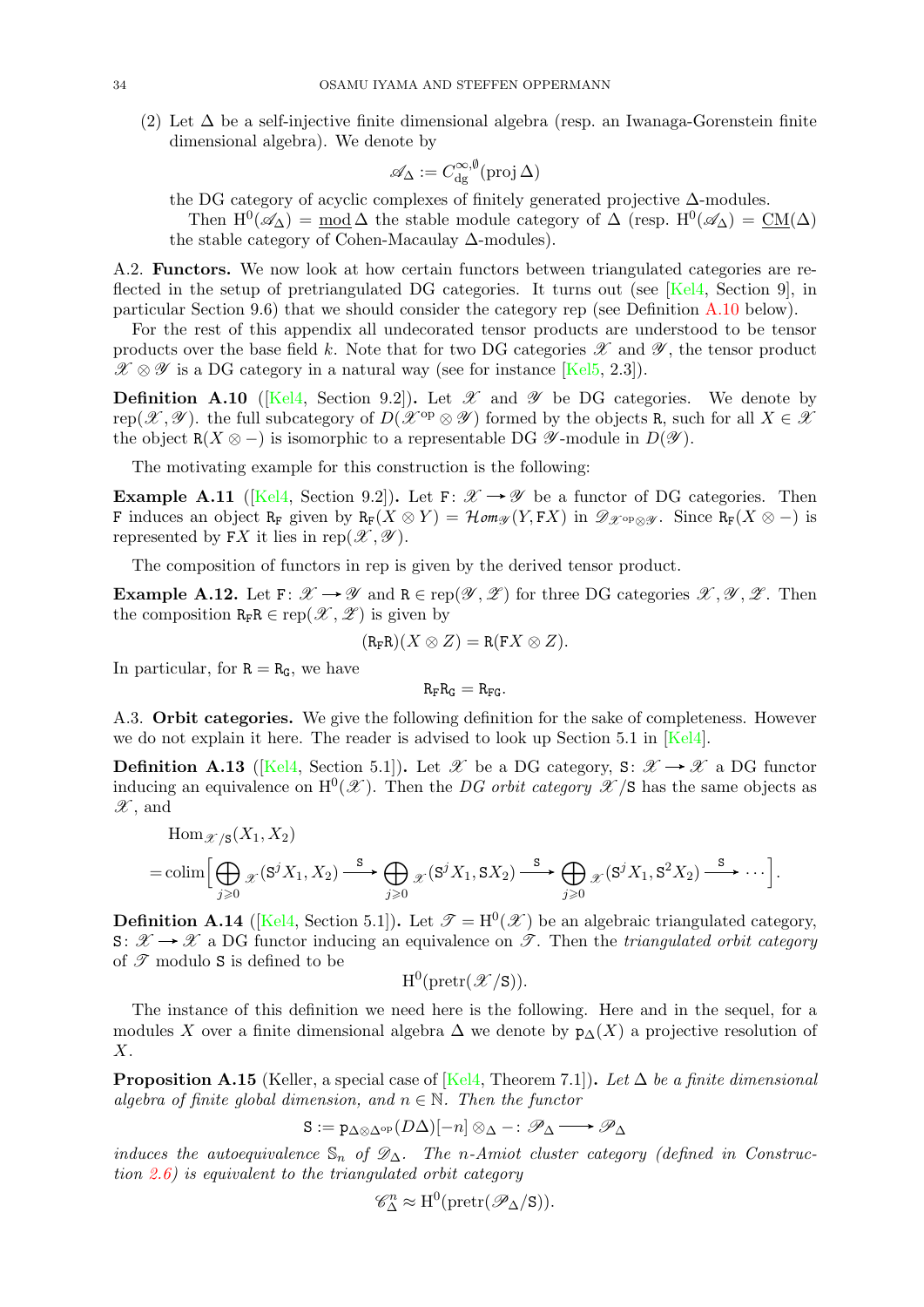Before we can formulate the universal property of orbit categories in the full generality of [\[Kel4\]](#page-36-31) we need one more piece of notation.

**Definition A.16** ([\[Kel4,](#page-36-31) Section 9.3]). Let X be a DG category and S:  $\mathcal{X} \to \mathcal{X}$  a cofibrant DG module in rep $(\mathscr{X}, \mathscr{X})$ , and let  $\mathscr{Y}$  be a DG category. Then we denote by eff $(\mathscr{X}, \mathsf{S}, \mathscr{Y})$  (from effaçable – removing the effect of  $S$ ) the category with objects

 $(R, \phi)$  with  $R \in \text{rep}(\mathscr{X}, \mathscr{Y})$  and  $\phi: R \to R_RR$  an quasi-isomorphism of  $DG\mathscr{X}^{op} \otimes \mathscr{Y}$ -modules

and where the morphisms from  $(R, \phi)$  to  $(R', \phi')$  are obtained from morphisms  $f: R \to R'$  of DG  $\mathscr{X}^{op} \otimes \mathscr{Y}$ -modules, such that  $f\phi' = \phi(\mathbf{S}f)$ , by making quasi-isomorphisms invertible.

Similarly we can define the category eff<sup>op</sup>( $\mathscr{X}, S, \mathscr{Y}$ ) with objects  $(R, \phi)$ , where  $\phi$  is a quasiisomorphism  $R_S R \rightarrow R$ .

We are now ready to state Keller's universal property.

<span id="page-34-2"></span>**Theorem A.17** (Keller [\[Kel4,](#page-36-31) Theorem 4 in Section 9.6]). Let  $\mathscr X$  be a pretriangulated DG category, and  $S: \mathcal{X} \to \mathcal{X}$  as in Definition [A.13.](#page-33-3) Then for any pretriangulated DG category  $\mathcal Y$ there are equivalences

$$
\mathrm{eff}(\mathscr{X},S,\mathscr{Y})\xleftarrow{\approx} \mathrm{rep}(\mathrm{pretr}(\mathscr{X}/S),\mathscr{Y})\xrightarrow{\approx} \mathrm{eff}^{\mathrm{op}}(\mathscr{X},S,\mathscr{Y}).
$$

Remark A.18. Keller only states the first equivalence in of Theorem [A.17.](#page-34-2) The other equivalence follows from the first one for  $\mathscr{X}^{op}$  and  $\mathscr{Y}^{op}$ . (Note that it follows from the definition that  $\mathscr{X}^{\text{op}}/S = (\mathscr{X}/S)^{\text{op}}$ , and from the universal property of the pretriangulated hull that  $\text{pretr}(\mathscr{X}^{\text{op}}) = (\text{pretr } \mathscr{X})^{\text{op}}.$ 

Applying this theorem to the setup of Proposition [A.15](#page-33-4) we obtain the following.

<span id="page-34-3"></span>Corollary A.19. Let  $\Delta$  be a finite dimensional algebra of finite global dimension, and

$$
\mathtt{S}:=\mathtt{p}_{\Delta\otimes\Delta^{\mathrm{op}}} (D\Delta)[-n]\otimes_{\Delta}-: \mathscr{P}_{\Delta}\,{\rightarrow}\,\mathscr{P}_{\Delta}
$$

as in Proposition [A.15.](#page-33-4) Then for any pretriangulated DG category  $\mathscr Y$  there are equivalences

$$
\mathrm{eff}(\mathscr{P}_\Delta,S,\mathscr{Y})\xleftarrow{\approx}\mathrm{rep}(\mathrm{pretr}(\mathscr{P}_\Delta/S),\mathscr{Y})\xrightarrow{\;\approx\;} \mathrm{eff}^\mathrm{op}(\mathscr{P}_\Delta,S,\mathscr{Y}).
$$

<span id="page-34-0"></span>A.4. Application to our setup. We now show the following instance of Keller's general result. This is what we apply in this paper.

<span id="page-34-1"></span>**Theorem A.20.** Let  $\Delta$  be a finite dimensional algebra of finite global dimension, and let  $\Pi$  be an Iwanaga-Gorenstein finite dimensional algebra. Let  $M \in \mathscr{D}_{\Pi \otimes \Delta^{\mathrm{op}}}$ , and

$$
\mathbf{A} = M \otimes_{\Delta}^{L} -: \mathscr{D}_{\Delta} \longrightarrow \mathscr{D}_{\Pi}
$$

the triangle functor given by the derived tensor product. Assume there is a triangle

$$
X \longrightarrow \mathbf{A}(D\Delta[-n]) \longrightarrow \mathbf{A}(\Delta) \longrightarrow X[1]
$$

in  $\mathscr{D}_{\Pi\otimes\Delta^{\mathrm{op}}}$ , such that X is mapped to perf  $\Pi$  by the forgetful functor  $\mathscr{D}_{\Pi\otimes\Delta^{\mathrm{op}}}\to \mathscr{D}_{\Pi}$ .

Then there is a functor  $H: \mathcal{C}_{\Delta}^n \to \underline{CM}(\Pi)$  making the following diagram commutative.



Remark A.21. The same result also holds if we have a triangle "in the other direction", that is a triangle

$$
X \longrightarrow A(\Delta) \longrightarrow A(D\Delta[-n]) \longrightarrow X[1]
$$

(and all other assumptions as in Theorem [A.20](#page-34-1) above).

For the proof we need the following observation.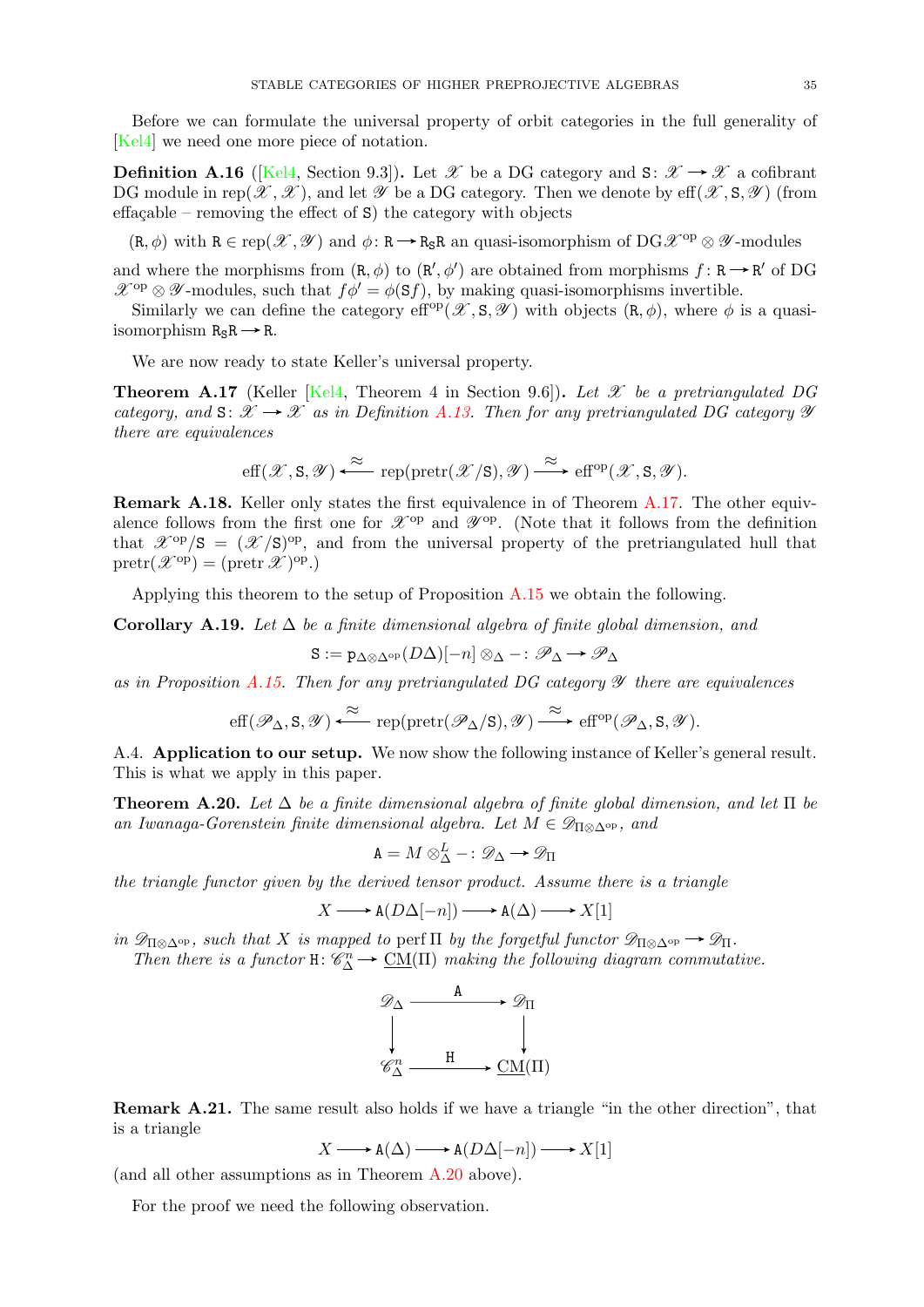<span id="page-35-7"></span>**Proposition A.22** (Keller). Let  $\Pi$  be an Iwanaga-Gorenstein finite dimensional algebra. Setting

$$
\mathbf{G}(X \otimes Y) = \mathcal{H}om_{\Pi}(Y, X) \text{ for } X \in \mathscr{P}_{\Pi} \text{ and } Y \in \mathscr{A}_{\Pi}
$$

we have  $G \in \text{rep}(\mathscr{P}_{\Pi}, \mathscr{A}_{\Pi})$ , and G induces the natural functor  $\mathscr{D}_{\Pi} \to \text{CM}(\Pi)$ .

*Proof.* Take  $aX \in \mathscr{A}_{\Pi}$  such that  $t^{< i} aX = t^{< i} X$  for  $i \ll 0$ . Then we have a chain homomorphism  $aX \rightarrow X$ , and a triangle

$$
aX \longrightarrow X \longrightarrow C \longrightarrow aX[1]
$$

in the homotopy category of proj  $\Pi$ , with C a left bounded complex of finitely generated projective Π-modules.

Since Y is acyclic, so is  $\mathcal{H}om_{\Pi}(Y, C)$ . Thus the morphism

 $\mathcal{H}om_{\Pi}(Y, aX) \longrightarrow \mathcal{H}om_{\Pi}(Y, X) = \mathsf{G}(X \otimes Y)$ 

is a quasi-isomorphism. Thus  $G(X \otimes -)$  is representable (since it is represented by  $aX$ ), and we have  $G \in \text{rep}(\mathscr{P}_{\Pi}, \mathscr{A}_{\Pi}).$ 

*Proof of Theorem [A.20.](#page-34-1)* Our first task is to translate the setup of the theorem to functors between the DG categories  $\mathscr{P}_{\Delta}$ ,  $\mathscr{P}_{\Pi}$ , and  $\mathscr{A}_{\Pi}$ . We have the following functors and objects in the respective rep-categories:

- (1) The functor  $p_{\Pi \otimes \Delta^{\rm op}}(M) \otimes_{\Delta} \cdots \mathscr{P}_{\Delta} \rightarrow \mathscr{P}_{\Pi}$  induces  $A: \mathscr{D}_{\Delta} \rightarrow \mathscr{D}_{\Pi}$ . We denote by  $R_A$  the corresponding object in rep( $\mathscr{P}_{\Delta}, \mathscr{P}_{\Pi}$ ).
- (2) The functor  $S := p_{\Delta \otimes \Delta^{\rm op}}(D\Delta)[-n] \otimes_{\Delta} -: \mathscr{P}_{\Delta} \to \mathscr{P}_{\Delta}$  induces  $D\Delta[-n] \otimes_{\Delta}^L -: \mathscr{D}_{\Delta} \to \mathscr{D}_{\Delta}$ . We have the corresponding object R<sub>S</sub> in rep( $\mathscr{P}_{\Delta}, \mathscr{P}_{\Delta}$ ).
- (3) We denote by R<sub>X</sub> the object in rep( $\mathscr{P}_{\Delta}, \mathscr{P}_{\Pi}$ ) corresponding to the functors  $p_{\Pi\otimes\Delta^{op}}(X)\otimes_{\Delta}$  $-:\mathscr{P}_{\Lambda}\rightarrow\mathscr{P}_{\Pi}.$

Now note that the triangle of the theorem induces a triangle

$$
R_X \longrightarrow R_S R_A \xrightarrow{\phi} R_A \longrightarrow R_X[1]
$$

in rep( $\mathscr{P}_{\Delta}, \mathscr{P}_{\Pi}$ ).

We denote by  $G \in \text{rep}(\mathscr{P}_{\Pi}, \mathscr{A}_{\Pi})$  the object constructed in Proposition [A.22](#page-35-7) above. Then the object  $R_A G \in rep(\mathscr{P}_\Delta, \mathscr{A}_\Pi)$  is a lift of the composition  $\mathscr{D}_\Delta \stackrel{A}{\to} \mathscr{D}_\Pi \to \underline{CM}(\Pi)$ . Multiplying the above triangle with G we obtain a triangle

$$
R_XG \longrightarrow R_S R_A G \xrightarrow{\phi G} R_A G \longrightarrow R_X G[1]
$$

in rep( $\mathscr{P}_{\Delta}, \mathscr{A}_{\Pi}$ ). We claim that  $\phi \mathsf{G}$  is a quasi-isomorphism. To see this we only have to show that R<sub>X</sub>G is acyclic. Indeed, for any  $P \in \mathscr{P}_{\Delta}$  and  $A \in \mathscr{A}_{\Pi}$  we have

$$
(\mathsf{R}_X\mathsf{G})(P\otimes A) = \mathsf{G}(X\otimes_{\Delta}P\otimes A)
$$
  
=\mathcal{H}\mathit{om}\_{\Pi}(A, X\otimes\_{\Delta}P),

and this is acyclic, since A is acyclic, and  $P \in \text{perf } \Delta$  and  $X \in \text{perf } \Pi$  imply  $X \otimes_{\Delta} P \in \text{perf } \Pi$ .

Consequently ( $R_A G$ ,  $\phi G$ ) lies in eff<sup>op</sup>( $\mathscr{P}_{\Delta}$ , S,  $\mathscr{A}_{\Pi}$ ). By Corollary [A.19](#page-34-3)  $R_A G$  is given by an object in rep(pretr( $\mathscr{P}_{\Delta}/s$ ),  $\mathscr{A}_{\Pi}$ ), which induces the desired triangle functor H:  $\mathscr{C}_{\Delta}^{n} \to \underline{\text{CM}}(\Pi)$ .

### <span id="page-35-0"></span>**REFERENCES**

- <span id="page-35-6"></span>[ABIM] Luchezar L. Avramov, Ragnar-Olaf Buchweitz, Srikanth Iyengar, and Claudia Miller. Homology of perfect complexes. preprint, arXiv:math.AC/0609008.
- <span id="page-35-3"></span>[ABS] I. Assem, T. Brüstle, and R. Schiffler. Cluster-tilted algebras as trivial extensions. Bull. Lond. Math.  $Soc., 40(1):151-162, 2008.$
- <span id="page-35-5"></span>[AHHK] Lidia Angeleri Hügel, Dieter Happel, and Henning Krause, editors. Handbook of tilting theory, volume 332 of London Mathematical Society Lecture Note Series. Cambridge University Press, Cambridge, 2007. [Ami1] Claire Amiot. Sur les petites catégories triangulées. PhD thesis, Université Paris 7, 2008.
- <span id="page-35-2"></span><span id="page-35-1"></span>[Ami2] Claire Amiot. Cluster categories for algebras of global dimension 2 and quivers with potential. Ann.
- Inst. Fourier (Grenoble), 59(6):2525–2590, 2009. [AR1] Maurice Auslander and Idun Reiten. Stable equivalence of dualizing R-varieties. Advances in Math.,
- <span id="page-35-4"></span>12:306–366, 1974.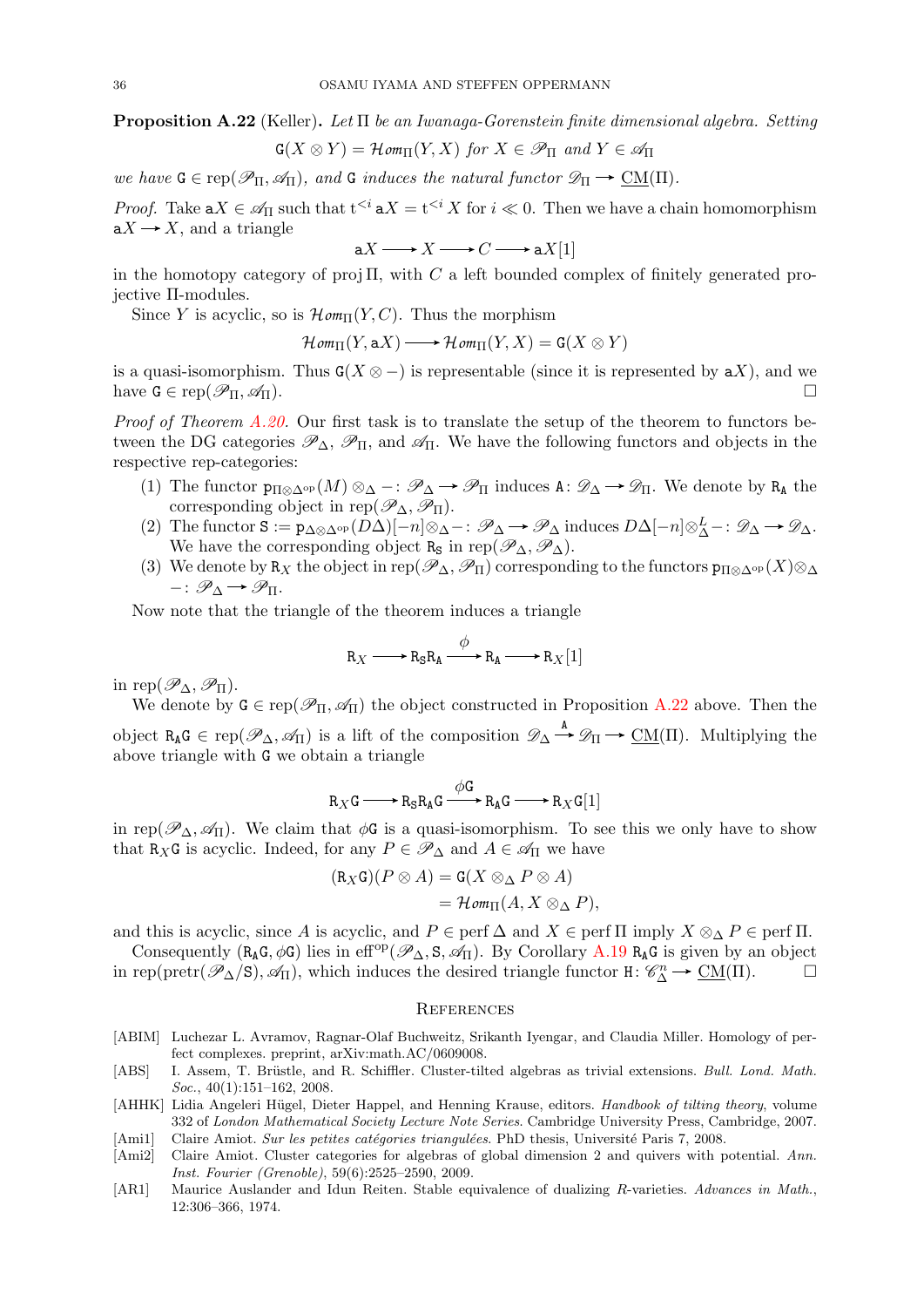- <span id="page-36-0"></span>[AR2] Maurice Auslander and Idun Reiten. DTr-periodic modules and functors. In Representation theory of algebras (Cocoyoc, 1994), volume 18 of CMS Conf. Proc., pages 39–50. Amer. Math. Soc., Providence, RI, 1996.
- <span id="page-36-20"></span>[ARS] Maurice Auslander, Idun Reiten, and Sverre O. Smalø. Representation theory of Artin algebras, volume 36 of Cambridge Studies in Advanced Mathematics. Cambridge University Press, Cambridge, 1997. Corrected reprint of the 1995 original.
- <span id="page-36-21"></span>[ASS] Ibrahim Assem, Daniel Simson, and Andrzej Skowroński. Elements of the representation theory of associative algebras. Vol. 1, volume 65 of London Mathematical Society Student Texts. Cambridge University Press, Cambridge, 2006. Techniques of representation theory.
- <span id="page-36-22"></span>[Aus1] Maurice Auslander. Coherent functors. In Proc. Conf. Categorical Algebra (La Jolla, Calif., 1965), pages 189–231. Springer, New York, 1966.
- <span id="page-36-23"></span>[Aus2] Maurice Auslander. Representation theory of Artin algebras. I, II. Comm. Algebra, 1:177–268; ibid. 1 (1974), 269–310, 1974.
- <span id="page-36-30"></span>[Bel] Apostolos Beligiannis. Relative homology and higher cluster-tilting theory. in preparation.
- <span id="page-36-28"></span>[BGRS] R. Bautista, P. Gabriel, A. V. Roĭter, and L. Salmerón. Representation-finite algebras and multiplicative bases. Invent. Math., 81(2):217–285, 1985.
- <span id="page-36-25"></span>[BK] A. I. Bondal and M. M. Kapranov. Representable functors, Serre functors, and reconstructions. Izv. Akad. Nauk SSSR Ser. Mat., 53(6):1183–1205, 1337, 1989.
- <span id="page-36-6"></span>[BM] Karin Baur and Robert J. Marsh. A geometric description of m-cluster categories. Trans. Amer. Math. Soc., 360(11):5789-5803, 2008.
- <span id="page-36-5"></span>[BMR<sup>+</sup>] Aslak Bakke Buan, Robert Marsh, Markus Reineke, Idun Reiten, and Gordana Todorov. Tilting theory and cluster combinatorics. Adv. Math., 204(2):572–618, 2006.
- <span id="page-36-8"></span>[CB1] William Crawley-Boevey. Preprojective algebras, differential operators and a Conze embedding for deformations of Kleinian singularities. Comment. Math. Helv., 74(4):548–574, 1999.
- <span id="page-36-1"></span>[CB2] William Crawley-Boevey. On the exceptional fibres of Kleinian singularities. Amer. J. Math., 122(5):1027–1037, 2000.
- <span id="page-36-26"></span>[CR] Charles W. Curtis and Irving Reiner. Representation theory of finite groups and associative algebras. Pure and Applied Mathematics, Vol. XI. Interscience Publishers, a division of John Wiley & Sons, New York-London, 1962.
- <span id="page-36-11"></span>[EH] Karin Erdmann and Thorsten Holm. Maximal n-orthogonal modules for selfinjective algebras. Proc. Amer. Math. Soc., 136(9):3069–3078, 2008.
- <span id="page-36-29"></span>[EHIS] Karin Erdmann, Thorsten Holm, Osamu Iyama, and Jan Schröer. Radical embeddings and representation dimension. Adv. Math., 185(1):159–177, 2004.
- <span id="page-36-4"></span>[FZ] Sergey Fomin and Andrei Zelevinsky. Cluster algebras. I. Foundations. J. Amer. Math. Soc., 15(2):497– 529 (electronic), 2002.
- <span id="page-36-2"></span>[GLS1] Christof Geiß, Bernard Leclerc, and Jan Schröer. Rigid modules over preprojective algebras. Invent. Math., 165(3):589–632, 2006.
- <span id="page-36-3"></span>[GLS2] Christof Geiss, Bernard Leclerc, and Jan Schröer. Auslander algebras and initial seeds for cluster algebras. J. Lond. Math. Soc. (2), 75(3):718–740, 2007.
- <span id="page-36-7"></span>[Guo] Lingyan Guo. Cluster tilting objects in generalized higher cluster categories. preprint, arXiv:1005.3564.
- <span id="page-36-24"></span>[Hap] Dieter Happel. Triangulated categories in the representation theory of finite-dimensional algebras, volume 119 of London Mathematical Society Lecture Note Series. Cambridge University Press, Cambridge, 1988.
- <span id="page-36-12"></span>[HI1] Martin Herschend and Osamu Iyama. n-representation-finite algebras and fractionally Calabi-Yau algebras. to appear in Bull. Lond. Math. Soc.
- <span id="page-36-13"></span>[HI2] Martin Herschend and Osamu Iyama. Selfinjective quivers with potential and 2-representation finite algebras. preprint, arXiv:1006.1917, to appear in Compos. Math.
- <span id="page-36-14"></span>[HZ1] Zhaoyong Huang and Xiaojin Zhang. Higher Auslander algebras admitting trivial maximal orthogonal subcategories. to appear in J. Algebra.
- <span id="page-36-15"></span>[HZ2] Zhaoyong Huang and Xiaojin Zhang. Trivial maximal 1-orthogonal subcategories for Auslander's 1- Gorenstein algebras. preprint, arXiv:0903.0762.
- <span id="page-36-16"></span>[HZ3] Zhaoyong Huang and Xiaojin Zhang. The existence of maximal n-orthogonal subcategories. J. Algebra, 321(10):2829–2842, 2009.
- <span id="page-36-10"></span>[IO] Osamu Iyama and Steffen Oppermann. n-representation-finite algebras and n-APR tilting. to appear in Trans. Amer. Math. Soc.
- <span id="page-36-27"></span>[IY] Osamu Iyama and Yuji Yoshino. Mutation in triangulated categories and rigid Cohen-Macaulay modules. Invent. Math., 172(1):117–168, 2008.
- <span id="page-36-17"></span>[Iya1] Osamu Iyama. Auslander correspondence. Adv. Math., 210(1):51–82, 2007.
- <span id="page-36-18"></span>[Iya2] Osamu Iyama. Higher-dimensional Auslander-Reiten theory on maximal orthogonal subcategories. Adv. Math., 210(1):22–50, 2007.
- <span id="page-36-19"></span>[Iya3] Osamu Iyama. Cluster tilting for higher Auslander algebras. Adv. Math., 226(1):1–61, 2011.
- <span id="page-36-9"></span>[Kel1] Bernhard Keller. Deformed Calabi-Yau completions. to appear in J. Reine Angew. Math.
- <span id="page-36-32"></span>[Kel2] Bernhard Keller. Deriving DG categories. Ann. Sci. École Norm. Sup.  $(4)$ , 27(1):63–102, 1994.
- <span id="page-36-33"></span>[Kel3] Bernhard Keller. On the cyclic homology of exact categories. J. Pure Appl. Algebra, 136(1):1–56, 1999.
- <span id="page-36-31"></span>[Kel4] Bernhard Keller. On triangulated orbit categories. Doc. Math., 10:551–581 (electronic), 2005.